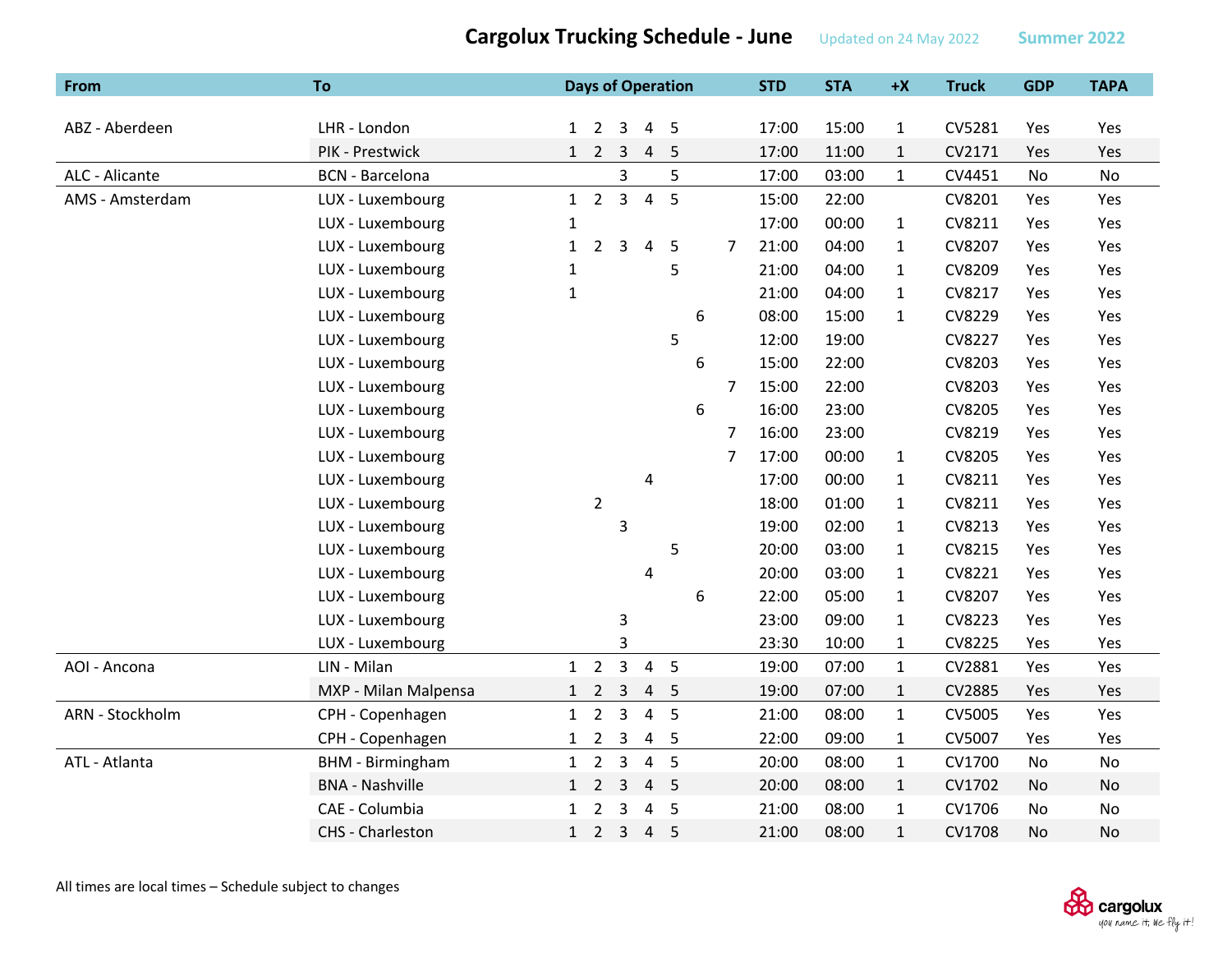**From To Days of Operation STD STA +X Truck GDP TAPA** ATL ‐ Atlanta CLT ‐ Charlottee 1 2 3 4 5 20:00 08:00 1 CV1710 No No CMH ‐ Columbus 1 2 3 4 5 21:00 08:00 1 CV1740 No No CVG ‐ Cincinnati 1 2 3 4 5 20:00 08:00 1 CV1742 No No DAY ‐ Dayton 1 2 3 4 5 20:00 12:00 1 CV1744 No No EVV ‐ Evansvillee 1 2 3 4 5 21:00 09:00 1 CV1712 No No GSO ‐ Greensboro 1 2 3 4 5 21:00 08:00 1 CV1714 No No GSP ‐ Greenvillee 1 2 3 4 5 20:00 08:00 1 CV1716 No No JAX ‐ Jacksonvillee 1 2 3 4 20:00 09:00 1 CV1718 No No MEM ‐ Memphis 1 2 3 4 5 20:00 08:00 1 CV1720 No No MGM ‐ Montgomery 1 2 3 4 5 21:00 08:00 1 CV1722 No No MSY - New Orleans Orleans 1 2 3 4 5 21:00 08:00 1 CV1726 No No ORF - Norfolk 1 2 2 3 4 5 21:00 10:30 2 CV1746 No No PNS ‐ Pensacola 1 2 3 4 5 21:00 08:00 1 CV1748 No No RDU ‐ Raleigh 1 2 3 4 5 21:00 08:00 1 CV1728 No No RIC ‐ Richmond 1 2 3 4 5 21:00 08:00 2 CV1750 No No SDF ‐ Louisvillee 1 2 3 4 5 21:00 11:00 1 CV1730 No No STL ‐ St. Louis 1 2 3 4 5 21:00 08:00 2 CV1752 No No TRI ‐ Tri City 1 2 3 4 5 19:00 09:30 1 CV1754 No No TYS ‐ Knoxvillee 1 2 3 4 5 19:00 08:00 1 CV1732 No No AUH ‐ Abu Dhabi SHJ ‐ Sharjah 1 2 3 4 5 6 7 06:00 09:00 CV2731 No No Dhabi SHJ ‐ Sharjah 1 2 3 4 5 6 7 20:00 23:00 CV2739 No No AUH - Dubai International Airport DWC - Dubai World Center  $1 \quad 2 \quad 3 \quad 4 \quad 5 \quad 6 \quad 7 \quad 16:00 \quad 18:00$  CV2640 No No BCN ‐ Barcelona LUX ‐ Luxembourg 1 5 20:00 13:00 1 CV9011 Yes Yes LUX ‐ Luxembourg 6 05:00 09:00 1 CV9017 Yes Yes LUX ‐ Luxembourg 2 3 4 20:00 13:00 1 CV9011 Yes Yes BER ‐ Berlin FRA ‐ Frankfurt 1 2 3 4 5 21:00 11:00 1 CV5651 No No LUX ‐ Luxembourg 2 3 4 5 20:00 10:00 1 CV9211 Yes Yes BFS ‐ Belfast MAN ‐ Manchesterr 1 2 3 4 5 21:00 09:00 1 CV2571 Yes Yes BGO ‐ Bergen OSL ‐ Oslo 1 2 3 4 5 18:00 08:00 1 CV5151 No No BHX - Birmingham LHR - London 1 2 3 4 5 22:00 06:00 1 CV5231 Yes Yes BHX ‐ Birmingham MAN ‐ Manchester 1 2 3 4 5 22:00 02:00 1 CV2531 Yes Yes

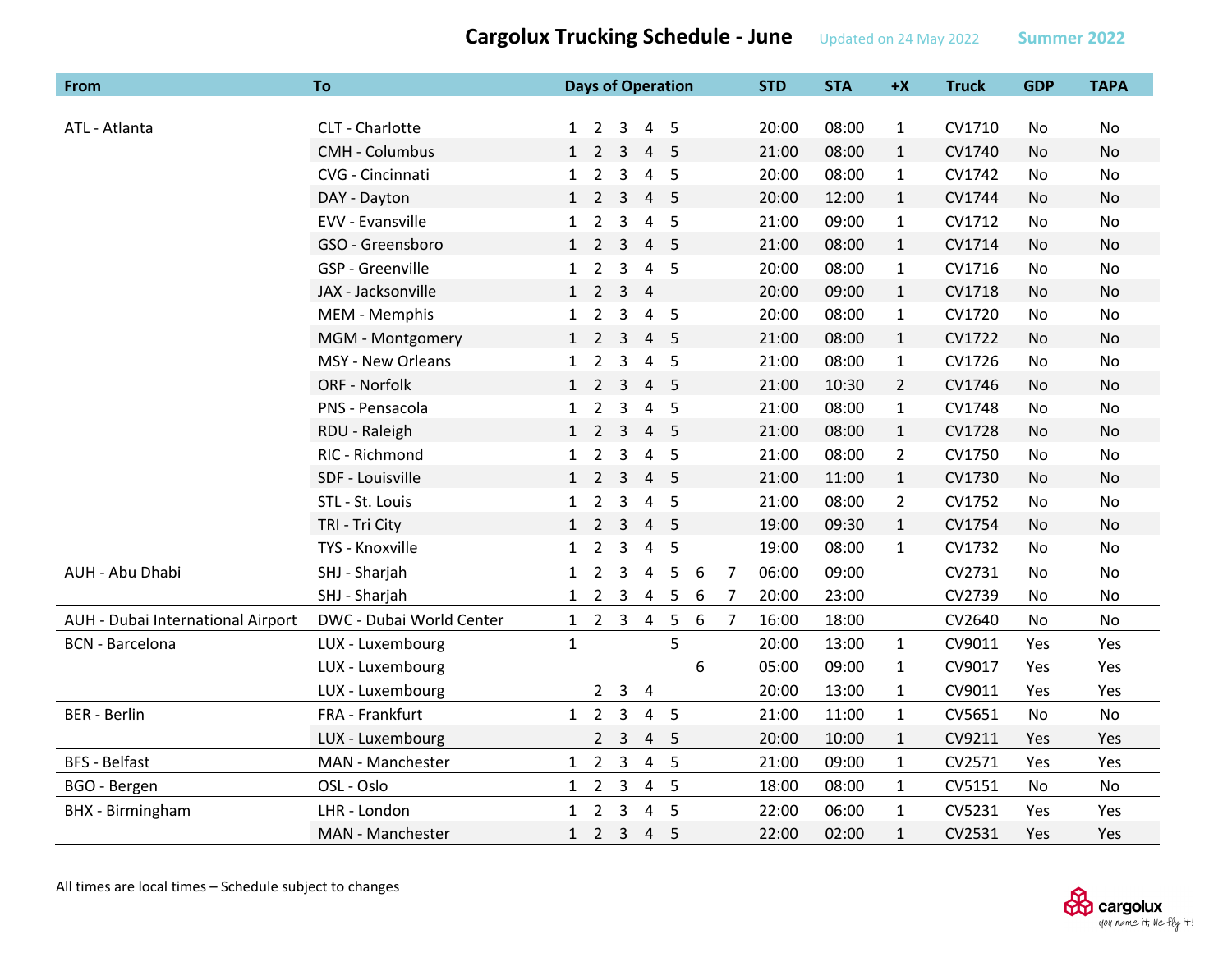| From                   | To                      |              |                     |                |                         | <b>Days of Operation</b> |   |                | <b>STD</b> | <b>STA</b> | $+X$           | <b>Truck</b> | <b>GDP</b> | <b>TAPA</b> |
|------------------------|-------------------------|--------------|---------------------|----------------|-------------------------|--------------------------|---|----------------|------------|------------|----------------|--------------|------------|-------------|
|                        |                         |              |                     |                |                         |                          |   |                |            |            |                |              |            |             |
| BIO - Bilbao           | LUX - Luxembourg        |              |                     | 3              |                         | 5                        |   |                | 18:00      | 12:00      | $\mathbf{1}$   | CV9051       | Yes        | Yes         |
| BJX - Guanajuato       | MEX - Mexico City       |              | $1 \quad 2 \quad 3$ |                | $\overline{4}$          | 5                        |   |                | 19:00      | 09:00      | $\mathbf{1}$   | CV1261       | No         | <b>No</b>   |
| <b>BLL - Billund</b>   | LUX - Luxembourg        |              |                     |                |                         | 5                        |   |                | 23:00      | 09:00      | $\overline{2}$ | CV9713       | Yes        | Yes         |
|                        | LUX - Luxembourg        |              | $\overline{2}$      |                |                         |                          |   |                | 23:00      | 20:00      | $\mathbf{1}$   | CV9711       | Yes        | Yes         |
|                        | LUX - Luxembourg        |              |                     |                | 4                       |                          |   |                | 23:00      | 22:00      | $\mathbf{1}$   | CV9711       | Yes        | Yes         |
|                        | LUX - Luxembourg        |              |                     |                |                         | 5                        |   |                | 23:00      | 23:00      | $\mathbf{1}$   | CV9711       | Yes        | Yes         |
| BLQ - Bologna          | LIN - Milan             | 1            | $\overline{2}$      | 3              | $\overline{4}$          | 5                        |   |                | 19:00      | 23:30      |                | CV2053       | Yes        | Yes         |
| BLQ - Bologna          | MXP - Milan Malpensa    | $\mathbf{1}$ |                     | 3              |                         |                          |   |                | 18:00      | 23:59      |                | CV2651       | Yes        | Yes         |
| BLQ - Bologna          | MXP - Milan Malpensa    | $\mathbf{1}$ | $\overline{2}$      | $\mathbf{3}$   | 4                       | 5                        |   |                | 19:00      | 23:30      |                | CV2051       | Yes        | Yes         |
| <b>BOD - Bordeaux</b>  | CDG - Paris             |              | $1\quad 2$          | $\overline{3}$ |                         | 4 <sub>5</sub>           |   | 7              | 21:00      | 07:30      | $\mathbf{1}$   | CV5571       | No         | No          |
| <b>BQN</b> - Aguadilla | SJU - Carolina          | $\mathbf{1}$ |                     |                |                         |                          |   |                | 08:00      | 14:00      |                | CV1900       | No         | No          |
| <b>BRE</b> - Bremen    | LUX - Luxembourg        |              | $1 \quad 2$         |                | 3 <sub>4</sub>          |                          |   |                | 17:00      | 09:00      | $\mathbf{1}$   | CV9121       | Yes        | Yes         |
|                        | LUX - Luxembourg        |              |                     |                |                         | 5                        |   |                | 19:00      | 06:00      | $\mathbf{1}$   | CV9123       | Yes        | Yes         |
| <b>BRU - Brussels</b>  | LUX - Luxembourg        |              | $1\quad 2$          |                |                         |                          |   |                | 22:00      | 02:00      | $\mathbf{1}$   | CV9555       | Yes        | Yes         |
|                        | LUX - Luxembourg        | $\mathbf{1}$ |                     |                |                         |                          |   |                | 23:00      | 03:00      | $\mathbf{1}$   | CV9557       | Yes        | Yes         |
|                        | LUX - Luxembourg        |              |                     |                |                         |                          | 6 |                | 12:00      | 16:00      |                | CV9563       | Yes        | Yes         |
|                        | LUX - Luxembourg        |              |                     |                |                         |                          | 6 |                | 13:00      | 17:00      |                | CV9553       | Yes        | Yes         |
|                        | LUX - Luxembourg        |              | $\overline{2}$      |                |                         | 5                        |   |                | 15:00      | 19:00      |                | CV9565       | Yes        | Yes         |
|                        | LUX - Luxembourg        |              |                     | 3              |                         |                          |   |                | 19:00      | 23:00      |                | CV9551       | Yes        | Yes         |
|                        | LUX - Luxembourg        |              |                     | 3              |                         |                          |   |                | 19:00      | 23:00      |                | CV9559       | Yes        | Yes         |
|                        | LUX - Luxembourg        |              |                     | 3              | 4                       | 5                        |   |                | 22:00      | 03:00      | $\mathbf{1}$   | CV9555       | Yes        | Yes         |
|                        | LUX - Luxembourg        |              |                     | 3              | $\pmb{4}$               |                          |   |                | 23:30      | 04:00      | $\mathbf{1}$   | CV9561       | Yes        | Yes         |
| <b>BSL - Basel</b>     | LUX - Luxembourg        |              | $1\quad 2$          | $\overline{3}$ |                         | 4 <sub>5</sub>           |   |                | 19:30      | 02:00      | $\mathbf{1}$   | CV9601       | Yes        | Yes         |
| <b>BUD - Budapest</b>  | <b>BTS - Bratislava</b> | $\mathbf{1}$ | $\overline{2}$      | $\overline{3}$ | $\overline{4}$          |                          | 6 |                | 01:00      | 16:00      |                | CV4230       | No         | No          |
|                        | LJU - Ljubljana         | $\mathbf{1}$ |                     |                | $\overline{4}$          |                          | 6 |                | 16:00      | 06:00      | $\mathbf{1}$   | CV4210       | Yes        | Yes         |
|                        | LNZ - Linz              | $\mathbf{1}$ | $\overline{2}$      |                | $\overline{\mathbf{4}}$ |                          |   | $\overline{7}$ | 07:00      | 16:00      | $\mathbf{1}$   | CV4010       | Yes        | Yes         |
|                        | LUX - Luxembourg        |              | $\overline{2}$      | $\overline{3}$ |                         | 5                        | 6 |                | 20:00      | 18:00      | $\mathbf{1}$   | CV8321       | Yes        | Yes         |
|                        | OTP - Bucharest         | $\mathbf{1}$ | $\overline{2}$      | 3              | $\overline{4}$          |                          | 6 |                | 06:00      | 06:00      | $\mathbf{1}$   | CV4250       | No         | No          |
|                        | PRG - Prague            |              | $1\quad 2$          | 3              | $\overline{4}$          |                          | 6 |                | 03:00      | 12:00      |                | CV4240       | No         | No          |
|                        | SOF - Sofia             | $\mathbf{1}$ | $\overline{2}$      | 3              | $\overline{4}$          |                          | 6 |                | 06:00      | 10:00      | $\overline{2}$ | CV4260       | No         | No          |
|                        | VIE - Vienna            | 1            | $\overline{2}$      | $\overline{3}$ | $\overline{4}$          |                          | 6 |                | 01:00      | 05:00      |                | CV4000       | No         | No          |



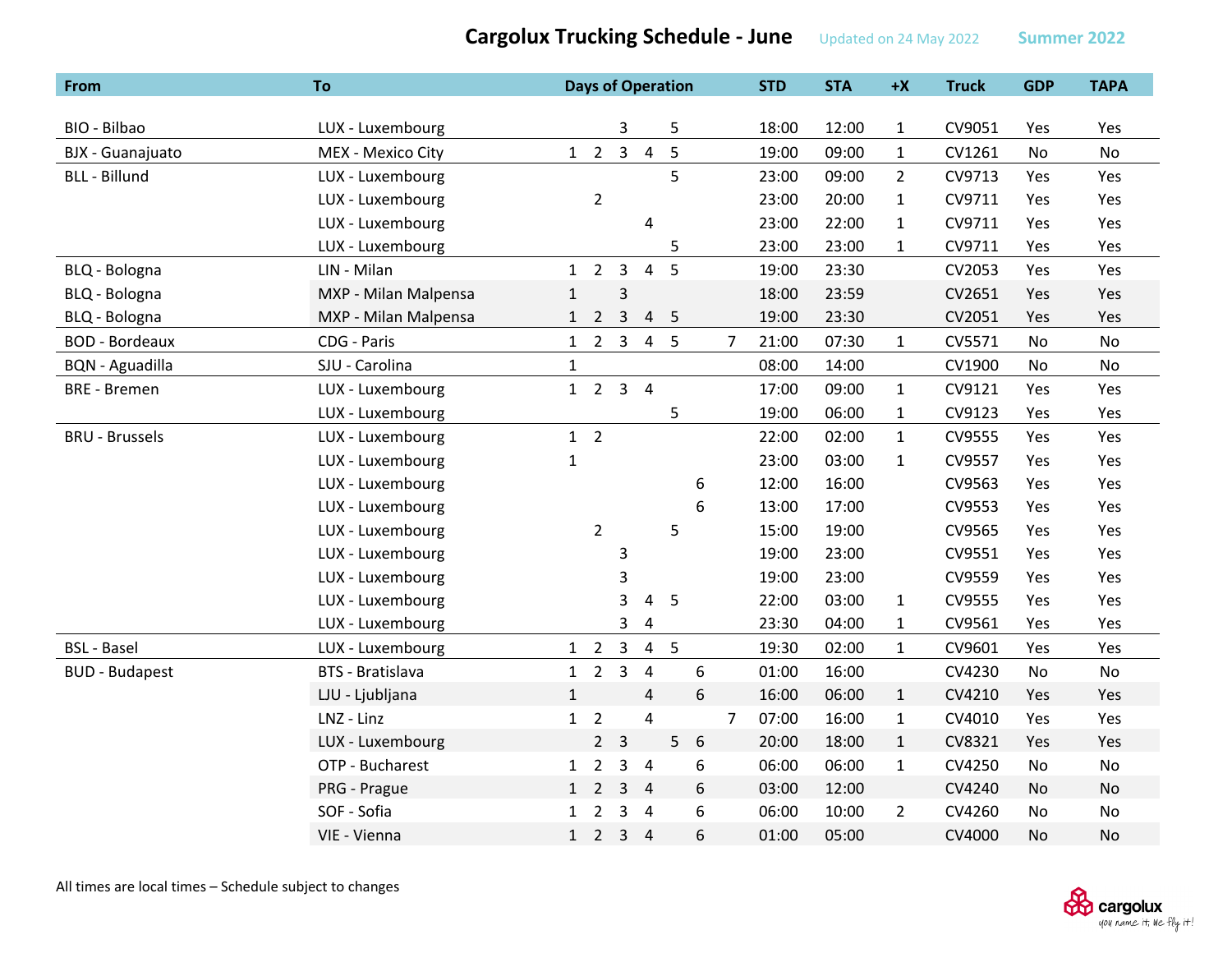| From                     | To                    |              |                  |                | <b>Days of Operation</b> |                 |                  |                | <b>STD</b> | <b>STA</b> | $+X$           | <b>Truck</b> | <b>GDP</b> | <b>TAPA</b>   |
|--------------------------|-----------------------|--------------|------------------|----------------|--------------------------|-----------------|------------------|----------------|------------|------------|----------------|--------------|------------|---------------|
|                          |                       |              |                  |                |                          |                 |                  |                |            |            |                |              |            |               |
| <b>BUD - Budapest</b>    | WAW - Warsaw          |              | $1\quad 2$       |                | $3 \quad 4$              |                 | 6                |                | 08:00      | 08:00      | $\mathbf{1}$   | CV4270       | No         | No            |
|                          | ZAG - Zagreb          |              | $1\quad 2$       | $\overline{3}$ |                          | 4 <sub>5</sub>  |                  | $\overline{7}$ | 11:00      | 17:00      |                | CV4220       | Yes        | Yes           |
| <b>BZV</b> - Brazzaville | PNR - Pointe Noire    |              |                  | 3              |                          |                 |                  |                | 17:00      | 12:00      | $\overline{2}$ | CV2950       | No         | No            |
| CDG - Paris              | <b>BOD - Bordeaux</b> |              | $1\quad 2$       | $\overline{3}$ | $\overline{4}$           |                 |                  | $\overline{7}$ | 20:30      | 08:00      | $\mathbf{1}$   | CV5570       | No         | No            |
|                          | LIL - Lille           |              | $\overline{2}$   | $\overline{3}$ | $\overline{4}$           | 5               | 6                |                | 12:00      | 15:00      |                | CV5560       | No         | <b>No</b>     |
|                          | LUX - Luxembourg      | $\mathbf{1}$ | $\overline{2}$   | 3              | $\overline{4}$           | 5               |                  |                | 19:00      | 03:00      | $\mathbf{1}$   | CV8061       | Yes        | Yes           |
|                          | LUX - Luxembourg      | 1            |                  |                |                          |                 |                  |                | 20:00      | 01:00      | $\mathbf{1}$   | CV9501       | Yes        | Yes           |
|                          | LUX - Luxembourg      | $\mathbf{1}$ | $\overline{2}$   | 3              | 4                        | $5\phantom{.0}$ |                  |                | 21:00      | 03:00      | $\mathbf{1}$   | CV8065       | Yes        | Yes           |
|                          | LUX - Luxembourg      | $\mathbf{1}$ | $\overline{2}$   | 3              | $\overline{a}$           | 5               |                  |                | 22:00      | 04:00      | $\mathbf{1}$   | CV8067       | Yes        | Yes           |
|                          | LUX - Luxembourg      |              |                  |                |                          |                 | 6                |                | 11:00      | 18:00      |                | CV8051       | Yes        | Yes           |
|                          | LUX - Luxembourg      |              |                  |                |                          |                 | 6                |                | 12:00      | 19:00      |                | CV8053       | Yes        | Yes           |
|                          | LUX - Luxembourg      |              |                  |                |                          |                 | 6                |                | 13:00      | 21:00      |                | CV8055       | Yes        | Yes           |
|                          | LUX - Luxembourg      |              |                  | 3              |                          | 5               |                  |                | 18:00      | 00:00      | $\mathbf{1}$   | CV8059       | Yes        | Yes           |
|                          | LUX - Luxembourg      |              |                  |                |                          | 5               |                  |                | 22:00      | 05:00      | $\mathbf{1}$   | CV8069       | Yes        | Yes           |
|                          | NTE - Nantes          |              | $1\quad 2$       | 3              | $\overline{4}$           |                 |                  | $\overline{7}$ | 21:00      | 06:00      | $\mathbf{1}$   | CV5550       | No         | No            |
|                          | ORY - Paris           | $\mathbf{1}$ | $\overline{2}$   | 3              | 4                        | 5 <sup>1</sup>  | 6                |                | 14:00      | 15:00      |                | CV5610       | No         | No            |
|                          | RNS - Rennes          |              | $1\quad 2$       |                | $3 \quad 4$              |                 |                  | $\overline{7}$ | 21:00      | 09:00      | $\mathbf{1}$   | CV5620       | No         | No            |
|                          | TLS - Toulouse        |              | $1\quad 2$       | $\mathbf{3}$   | $\overline{4}$           |                 |                  | $\overline{7}$ | 20:00      | 07:30      | $\mathbf{1}$   | CV5580       | No         | No            |
| CGN - Cologne Bonn       | LUX - Luxembourg      |              | $1\quad 2$       |                | $3 \quad 4$              |                 |                  |                | 22:00      | 02:00      | $\mathbf{1}$   | CV9163       | Yes        | Yes           |
|                          | LUX - Luxembourg      |              |                  |                |                          | 5               |                  |                | 21:00      | 03:00      | $\mathbf{1}$   | CV9161       | Yes        | Yes           |
| CGO - Zhengzhou          | CAN - Guangzhou       |              | $1\quad 2$       | $\overline{3}$ | $\overline{4}$           | 5               | 6                |                | 18:00      | 06:00      | $\overline{2}$ | CV3730       | No         | No            |
|                          | CGQ - Changchun       | $\mathbf{1}$ |                  | $\mathsf{3}$   |                          |                 | 6                |                | 18:00      | 09:00      | $2^{\circ}$    | CV3250       | No         | No            |
|                          | CKG - Chongqing       | $\mathbf{1}$ |                  | 3              |                          |                 | 6                |                | 18:00      | 05:00      | $\overline{2}$ | CV3750       | No         | $\mathsf{No}$ |
|                          | CSX - Changsha        | $\mathbf{1}$ |                  |                | $3 \quad 4$              |                 | 6                |                | 18:00      | 14:00      | $\mathbf{1}$   | CV3720       | No         | No            |
|                          | DLC - Dalian          |              | $1\quad 2$       | 3              | $\overline{4}$           |                 | 6                |                | 18:00      | 08:00      | $\overline{2}$ | CV3270       | No         | No            |
|                          | HFE - Hefei           | $\mathbf{1}$ |                  |                | $\overline{4}$           |                 | 6                |                | 18:00      | 08:00      | $\mathbf{1}$   | CV3700       | No         | <b>No</b>     |
|                          | <b>KMG - Kunming</b>  | 1            | $2 \overline{)}$ | $\overline{3}$ |                          |                 | 6                |                | 18:00      | 12:00      | $\overline{2}$ | CV3580       | No         | No            |
|                          | NGB - Ningbo          |              | $\overline{2}$   | 3              | $\overline{4}$           |                 | 6                |                | 18:00      | 16:00      | $\mathbf{1}$   | CV3640       | No         | <b>No</b>     |
|                          | PEK - Beijing         |              | $1\quad 2$       | 3              | $\overline{a}$           | 5               | $\boldsymbol{6}$ | $\overline{7}$ | 18:00      | 12:00      | $\mathbf{1}$   | CV3210       | No         | No            |
|                          | PVG - Shanghai        | 1            | $\overline{2}$   | 3              | $\overline{4}$           | 5               | 6                | $\overline{7}$ | 18:00      | 16:00      | $\mathbf{1}$   | CV3230       | No         | No            |
|                          | TAO - Qingdao         | $\mathbf{1}$ | $\overline{2}$   | 3              | $\overline{4}$           | 5               | 6                | $\overline{7}$ | 18:00      | 10:00      | $\mathbf{1}$   | CV3620       | No         | No            |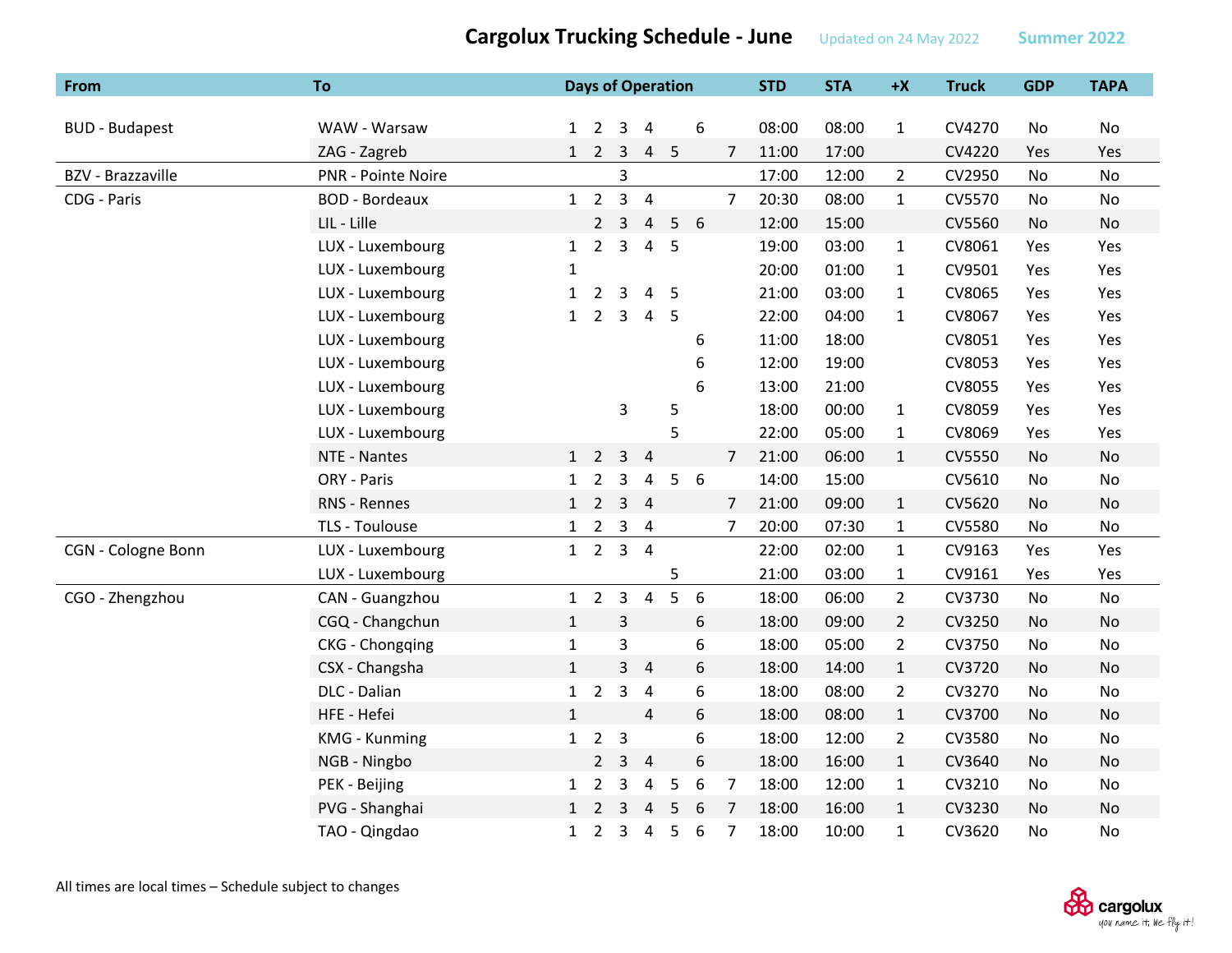| From                    | <b>To</b>            |              |                |                     | <b>Days of Operation</b> |                |   |                | <b>STD</b> | <b>STA</b> | $+X$           | <b>Truck</b> | <b>GDP</b> | <b>TAPA</b> |
|-------------------------|----------------------|--------------|----------------|---------------------|--------------------------|----------------|---|----------------|------------|------------|----------------|--------------|------------|-------------|
|                         |                      |              |                |                     |                          |                |   |                |            |            |                |              |            |             |
| CGO - Zhengzhou         | TSN - Tianjn         |              |                | $1 \quad 2 \quad 3$ | $\overline{4}$           | 5              |   | $\overline{7}$ | 18:00      | 12:00      | $\mathbf{1}$   | CV3220       | No         | <b>No</b>   |
|                         | WUH - Wuhan          |              | $\overline{2}$ |                     | 4                        |                |   | $\overline{7}$ | 20:00      | 10:00      | $\mathbf{1}$   | CV3710       | No         | No          |
|                         | XIY - Xi'an          |              | $1\quad 2$     | $\overline{3}$      | $\overline{4}$           | 5              | 6 | $\overline{7}$ | 18:00      | 03:00      | $\mathbf{1}$   | CV3600       | No         | No          |
|                         | YNT - Yantai         | $\mathbf{1}$ |                |                     | 4                        |                | 6 |                | 18:00      | 15:00      | $\mathbf{1}$   | CV3610       | No         | No          |
| CPH - Copenhagen        | ARN - Stockholm      |              | $1\quad 2$     | $\overline{3}$      | $\overline{4}$           | 5              | 6 | $\overline{7}$ | 19:00      | 08:00      | $\mathbf{1}$   | CV5000       | Yes        | Yes         |
|                         | BGO - Bergen         | 1            | $\overline{2}$ | $\overline{3}$      | $\overline{4}$           |                |   | $\overline{7}$ | 19:00      | 13:00      | $\overline{2}$ | CV5040       | Yes        | Yes         |
|                         | <b>BLL - Billund</b> | $\mathbf{1}$ | $\overline{2}$ | 3                   | 4                        | 5              | 6 | $\overline{7}$ | 19:00      | 06:00      | $\mathbf{1}$   | CV5070       | Yes        | Yes         |
|                         | GOT - Gothenburg     |              | $1\quad 2$     |                     | 3 <sub>4</sub>           |                | 6 | $\overline{7}$ | 19:00      | 08:00      | $\mathbf{1}$   | CV5020       | Yes        | Yes         |
|                         | GOT - Gothenburg     |              |                |                     |                          | 5              |   |                | 20:00      | 08:00      | $\mathbf{1}$   | CV5024       | Yes        | Yes         |
|                         | HEL - Helsinki       | $1\quad 2$   |                | 3                   | $\overline{4}$           |                | 6 | $\overline{7}$ | 19:00      | 09:00      | $\overline{2}$ | CV5050       | Yes        | Yes         |
|                         | LUX - Luxembourg     |              |                | 3                   |                          |                |   |                | 12:00      | 09:00      | $\mathbf{1}$   | CV9701       | Yes        | Yes         |
|                         | LUX - Luxembourg     |              | $\overline{2}$ |                     | 4                        | 5              |   |                | 12:00      | 10:00      | $\mathbf{1}$   | CV9701       | Yes        | Yes         |
|                         | LUX - Luxembourg     |              |                | $\mathbf{3}$        | $\overline{4}$           |                |   |                | 13:00      | 07:00      | $\mathbf{1}$   | CV9707       | Yes        | Yes         |
|                         | LUX - Luxembourg     |              |                |                     |                          |                | 6 |                | 15:00      | 14:00      | $\mathbf{1}$   | CV9703       | Yes        | Yes         |
|                         | LUX - Luxembourg     |              |                |                     |                          | 5              |   |                | 22:00      | 00:00      | 3              | CV9709       | Yes        | Yes         |
|                         | LUX - Luxembourg     |              |                |                     |                          | 5              |   |                | 22:00      | 23:00      | $\mathbf{1}$   | CV9705       | Yes        | Yes         |
|                         | MMX - Malmo          | $\mathbf{1}$ | 2              | 3                   | $\overline{a}$           | 5              | 6 | $\overline{7}$ | 19:00      | 20:00      |                | CV5010       | Yes        | Yes         |
|                         | OSL - Oslo           | $1\quad 2$   |                | 3                   | $\overline{4}$           | $5^{\circ}$    |   | $\overline{7}$ | 19:00      | 09:00      | $\mathbf{1}$   | CV5100       | Yes        | Yes         |
|                         | RIX - Riga           |              | $1\quad 2$     |                     | 3 <sub>4</sub>           |                |   | $\overline{7}$ | 18:00      | 14:00      | 3              | CV5090       | Yes        | Yes         |
|                         | SVG - Stavanger      | $1\quad 2$   |                |                     | 3 <sub>4</sub>           |                |   | $\overline{7}$ | 18:00      | 14:00      | 3              | CV5080       | Yes        | Yes         |
|                         | TLL - Tallinn        | $\mathbf{1}$ | $\overline{2}$ | $\mathbf{3}$        | $\overline{4}$           |                |   | $\overline{7}$ | 18:00      | 16:00      | $\overline{2}$ | CV5110       | Yes        | Yes         |
|                         | VNO - Vilnius        |              | $1\quad 2$     | $\overline{3}$      | $\overline{4}$           |                |   | 7              | 18:00      | 14:00      | 3              | CV5120       | Yes        | Yes         |
| CPT - Cape Town         | JNB - Johannesburg   |              | $1\quad 2$     | $\overline{3}$      |                          | 4 <sub>5</sub> |   |                | 20:00      | 17:00      | $\mathbf{1}$   | CV2801       | No         | No          |
| DFW - Dallas Fort Worth | AMA - Amarillo       | $\mathbf{1}$ | $\overline{2}$ | $\overline{3}$      | $\overline{4}$           | 5              |   |                | 14:00      | 21:00      | $\mathbf{1}$   | CV1550       | No         | No          |
|                         | ATL - Atlanta        |              |                | $1\quad 2\quad 3$   | $\overline{4}$           | 5              |   |                | 21:00      | 18:00      | $\mathbf{1}$   | CV1552       | No         | <b>No</b>   |
|                         | ELP - El Paso        | $\mathbf{1}$ | $\overline{2}$ | 3                   | $\overline{4}$           | 5              |   |                | 22:00      | 11:00      | $\mathbf{1}$   | CV1554       | No         | No          |
|                         | IAH - Houston        |              | $1\quad 2$     | $\overline{3}$      | $\overline{4}$           | 5              |   |                | 23:00      | 08:00      | $\mathbf{1}$   | CV1556       | No         | No          |
|                         | LBB - Lubbock        | $\mathbf{1}$ | $\overline{2}$ | 3                   | $\overline{4}$           | 5              |   |                | 19:00      | 09:30      | $\mathbf{1}$   | CV1558       | No         | No          |
|                         | LIT - Little Rock    |              | $1\quad 2$     | $\overline{3}$      | $\overline{4}$           | 5              |   |                | 21:00      | 08:00      | $\mathbf{1}$   | CV1560       | No         | No          |
|                         | MAF - Midland        | 1            | $\overline{2}$ | $\overline{3}$      | $\overline{a}$           | 5              |   |                | 22:00      | 09:30      | $\mathbf{1}$   | CV1562       | No         | No          |
|                         | MCI - Kansas City    | 1            |                | $2 \quad 3$         | $\overline{4}$           | 5              |   |                | 22:00      | 13:30      | $\mathbf{1}$   | CV1564       | <b>No</b>  | No          |

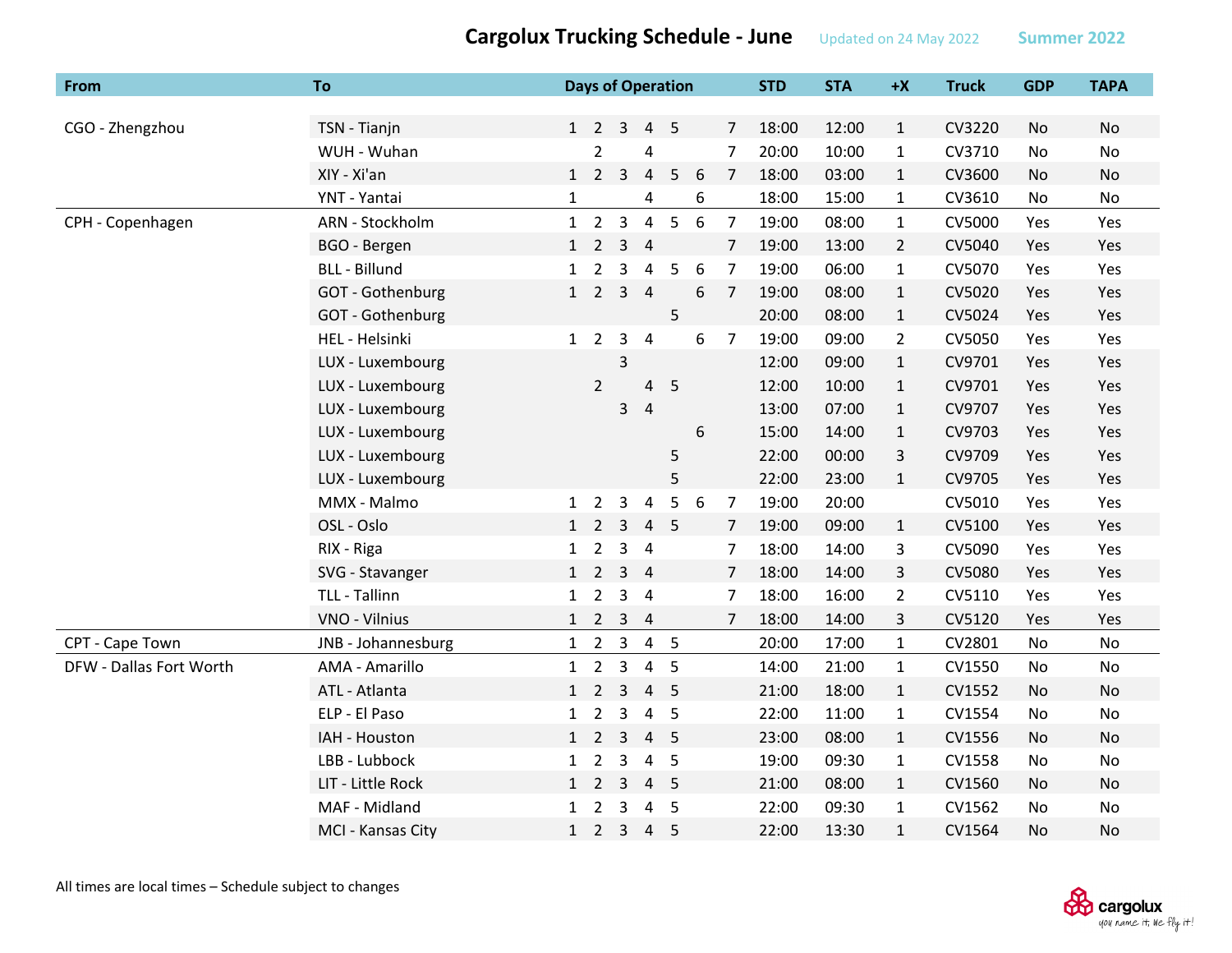| From                              | <b>To</b>                         |                |                     |                | <b>Days of Operation</b> |    |   |                | <b>STD</b> | <b>STA</b> | $+X$         | <b>Truck</b> | <b>GDP</b>     | <b>TAPA</b> |
|-----------------------------------|-----------------------------------|----------------|---------------------|----------------|--------------------------|----|---|----------------|------------|------------|--------------|--------------|----------------|-------------|
| DFW - Dallas Fort Worth           | MEM - Memphis                     | $\mathbf{1}$   | 2                   | 3              | 4                        | 5  |   |                | 20:00      | 09:00      | $\mathbf{1}$ | CV1566       | No             | No          |
|                                   | OKC - Oklahoma City               |                | $1\quad 2$          | 3              | 4                        | -5 |   |                | 19:00      | 07:00      | $\mathbf{1}$ | CV1568       | No.            | No          |
|                                   | TPA - Tampa                       | $\mathbf{1}$   | $\overline{2}$      | $\overline{3}$ | 4                        | 5  |   |                | 21:00      | 08:00      | $\mathbf{1}$ | CV1570       | N <sub>o</sub> | No          |
|                                   | TUL - Tulsa                       | 1              |                     | $2 \quad 3$    | $\overline{4}$           | 5  |   |                | 19:00      | 08:00      | 1            | CV1572       | No             | No          |
| DMM - Dammam                      | JED - Jeddah                      |                | $\overline{2}$      |                |                          |    |   | 7              | 18:00      | 12:00      | $\mathbf{1}$ | CV2770       | No             | No          |
| DRS - Dresden                     | FRA - Frankfurt                   | $\mathbf{1}$   |                     | $\mathbf{3}$   |                          | 5  |   |                | 21:00      | 11:00      | $\mathbf{1}$ | CV5661       | N <sub>o</sub> | <b>No</b>   |
| DTM - Dortmund                    | FRA - Frankfurt                   | 1              | $\overline{2}$      | $\overline{3}$ | $\overline{4}$           | 5  |   |                | 23:00      | 10:00      | $\mathbf{1}$ | CV5711       | Yes            | Yes         |
|                                   | LUX - Luxembourg                  |                |                     |                |                          | 5  |   |                | 21:00      | 03:00      | $\mathbf{1}$ | CV9201       | Yes            | Yes         |
| DUB - Dublin                      | LHR - London                      | $\mathbf{1}$   | $\overline{2}$      | 3              | $\overline{4}$           | 5  | 6 | $\overline{7}$ | 18:00      | 06:00      | $\mathbf{1}$ | CV5301       | <b>No</b>      | No          |
|                                   | MAN - Manchester                  |                | $1\quad 2$          | 3              | $\overline{4}$           | 5  | 6 | 7              | 20:00      | 04:00      | $\mathbf{1}$ | CV5181       | No             | No          |
|                                   | PIK - Prestwick                   |                |                     | 3              | 4                        | 5  | 6 |                | 13:00      | 19:00      | 1            | CV2311       | No.            | No          |
| DUR - Durban                      | JNB - Johannesburg                | $\mathbf{1}$   |                     | 3              |                          | 5  |   |                | 20:00      | 07:30      | $\mathbf{1}$ | CV2811       | No             | No          |
| DUS - Dusseldorf                  | LUX - Luxembourg                  |                | $1\quad 2$          |                | $3 \quad 4$              |    |   |                | 21:00      | 02:00      | $\mathbf{1}$ | CV9151       | Yes            | Yes         |
|                                   | LUX - Luxembourg                  |                |                     |                |                          | 5  |   |                | 21:00      | 03:00      | $\mathbf{1}$ | CV9151       | Yes            | Yes         |
|                                   | LUX - Luxembourg                  |                |                     |                |                          | 5  |   |                | 23:00      | 04:00      | $\mathbf{1}$ | CV9153       | Yes            | Yes         |
| DWC - Dubai World Center          | AUH - Abu Dhabi                   |                | $1\quad 2$          | $\overline{3}$ | 4                        | 5  | 6 | $\overline{7}$ | 07:30      | 09:30      |              | CV2641       | No             | No          |
|                                   | AUH - Abu Dhabi                   | $\mathbf{1}$   | 2                   | 3              | $\overline{4}$           | 5  | 6 | 7              | 18:00      | 20:00      |              | CV2643       | No             | No          |
|                                   | DXB - Dubai International Airport | 1              | $\overline{2}$      | $\overline{3}$ | $\overline{4}$           | 5  | 6 | 7              | 02:00      | 03:30      |              | CV2691       | No             | No          |
|                                   | DXB - Dubai International Airport | $\mathbf{1}$   | $\overline{2}$      | $\overline{3}$ | $\overline{4}$           | 5  | 6 | 7              | 04:00      | 05:30      |              | CV2685       | No             | No          |
|                                   | DXB - Dubai International Airport | $\overline{1}$ | $\overline{2}$      | 3              | $\overline{4}$           | 5  | 6 | 7              | 06:00      | 07:30      |              | CV2687       | No.            | No          |
|                                   | DXB - Dubai International Airport | $\mathbf{1}$   | $\overline{2}$      | $\overline{3}$ | $\overline{4}$           | 5  | 6 | 7              | 09:00      | 10:30      |              | CV2689       | No             | No          |
|                                   | DXB - Dubai International Airport |                | $1\quad 2$          | $\overline{3}$ | $\overline{4}$           | 5  | 6 | 7              | 13:00      | 14:30      |              | CV2681       | No.            | No          |
|                                   | DXB - Dubai International Airport | $\mathbf{1}$   | $\overline{2}$      | $\overline{3}$ | $\overline{4}$           | 5  | 6 | 7              | 17:00      | 18:30      |              | CV2683       | <b>No</b>      | No          |
|                                   | DXB - Dubai International Airport | $\mathbf{1}$   | $\overline{2}$      | $\overline{3}$ | $\overline{4}$           | 5  | 6 | 7              | 21:00      | 22:30      |              | CV2693       | No             | No          |
|                                   | DXB - Dubai International Airport |                | $1 \quad 2 \quad 3$ |                | $\overline{4}$           | 5  | 6 | $\overline{7}$ | 23:30      | 01:00      | $\mathbf{1}$ | CV2695       | No             | <b>No</b>   |
|                                   | SHJ - Sharjah                     | $\mathbf{1}$   | $\overline{2}$      | 3              | $\overline{4}$           | 5  | 6 | 7              | 12:00      | 13:30      |              | CV2633       | No             | No          |
|                                   | SHJ - Sharjah                     | $\mathbf{1}$   | $\overline{2}$      | 3              | 4                        | 5  | 6 | 7              | 22:00      | 23:30      |              | CV2631       | No             | No          |
| DXB - Dubai International Airport | DWC - Dubai World Center          | $\mathbf{1}$   | $\overline{2}$      | $\mathbf{3}$   | 4                        | 5  | 6 | $\overline{7}$ | 03:00      | 04:30      |              | CV2680       | No.            | <b>No</b>   |
|                                   | DWC - Dubai World Center          |                | $\overline{2}$      | 3              | 4                        | 5  | 6 | 7              | 08:00      | 09:30      |              | CV2682       | No             | No          |
|                                   | DWC - Dubai World Center          | $\mathbf{1}$   | 2                   | 3              | 4                        | 5  | 6 | 7              | 12:00      | 13:30      |              | CV2684       | No             | No          |
|                                   | DWC - Dubai World Center          | $\mathbf{1}$   | $2^{\circ}$         | 3              | $\overline{4}$           | 5  | 6 | $\overline{7}$ | 17:00      | 18:30      |              | CV2686       | No             | No          |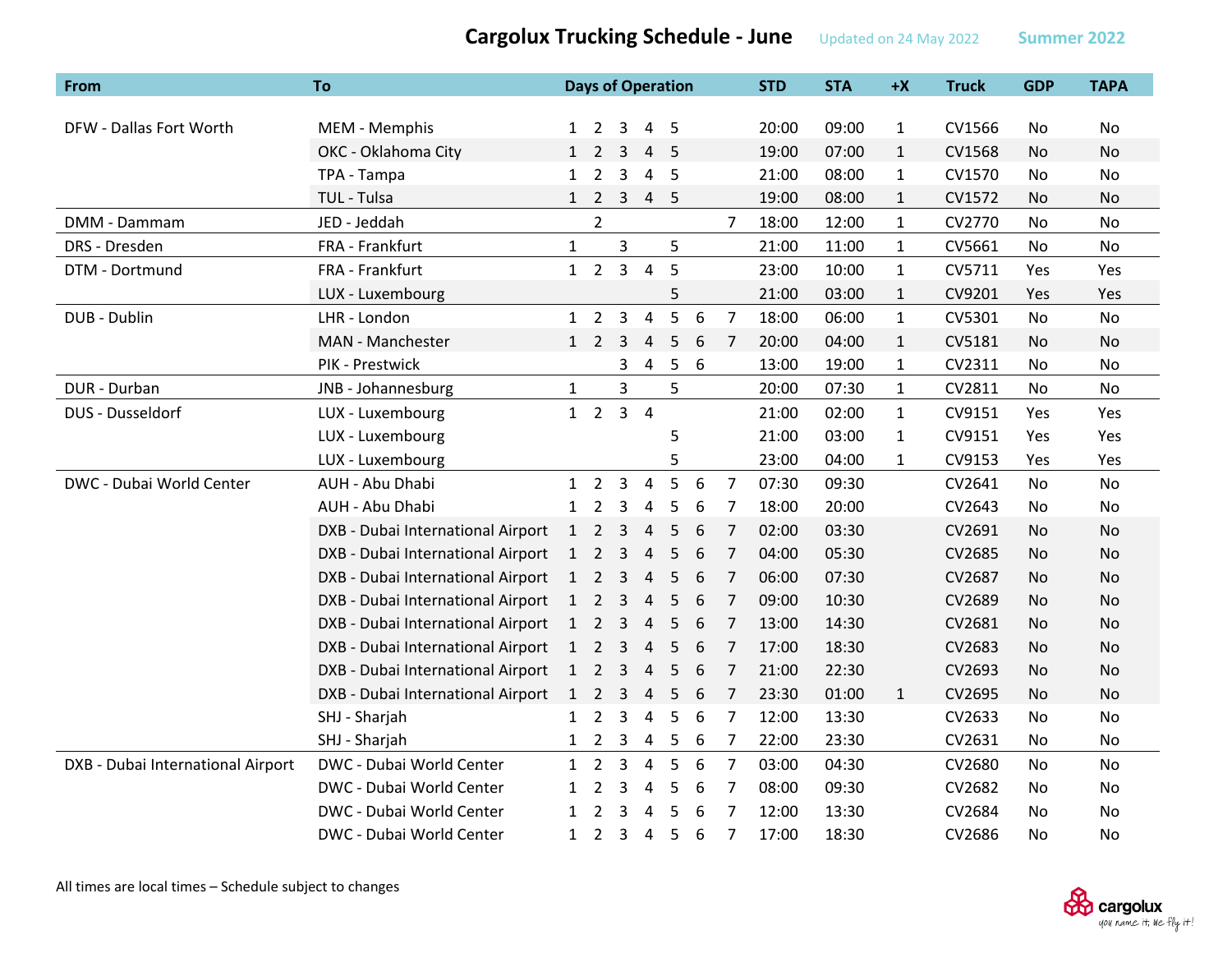| From                      | <b>To</b>                |              |                     |                | <b>Days of Operation</b> |                |   |                | <b>STD</b> | <b>STA</b> | $+X$           | <b>Truck</b> | <b>GDP</b> | <b>TAPA</b> |
|---------------------------|--------------------------|--------------|---------------------|----------------|--------------------------|----------------|---|----------------|------------|------------|----------------|--------------|------------|-------------|
|                           |                          |              |                     |                |                          |                |   |                |            |            |                |              |            |             |
| DXB - Dubai International | DWC - Dubai World Center |              | $1 \quad 2 \quad 3$ |                |                          | 4 5            | 6 | $\overline{7}$ | 21:00      | 22:30      |                | CV2688       | No         | No          |
| EIN - Eindhoven           | LUX - Luxembourg         | 1            | $\overline{2}$      | 3              | $\overline{4}$           | $-5$           |   |                | 19:00      | 00:00      | $\mathbf{1}$   | CV8281       | Yes        | Yes         |
| ELS - East London         | JNB - Johannesburg       | $\mathbf{1}$ |                     | 3              |                          | 5              |   |                | 21:00      | 15:00      | $\mathbf{1}$   | CV2751       | No         | No          |
| FCO - Rome                | FLR - Florence           | 1            | $2^{\circ}$         | $\overline{3}$ | $\overline{4}$           | 5              |   |                | 19:00      | 07:00      | $\mathbf{1}$   | CV2145       | Yes        | Yes         |
|                           | LIN - Milan              | 1            | $\overline{2}$      | $\mathbf{3}$   |                          | 4 <sub>5</sub> |   |                | 19:00      | 19:00      | $\mathbf{1}$   | CV2143       | Yes        | Yes         |
|                           | MXP - Milan Malpensa     | $\mathbf{1}$ | $\overline{2}$      | 3              | $\overline{4}$           | $5\phantom{0}$ |   |                | 19:00      | 19:00      | $\mathbf{1}$   | CV2141       | Yes        | Yes         |
| FLR - Florence            | LIN - Milan              |              | $1\quad 2$          | $\overline{3}$ |                          | 4 <sub>5</sub> |   |                | 21:00      | 04:00      | $\mathbf{1}$   | CV2875       | Yes        | Yes         |
|                           | LUX - Luxembourg         |              |                     |                | $\overline{4}$           |                |   |                | 23:00      | 01:00      | $\overline{2}$ | CV9915       | Yes        | Yes         |
|                           | LUX - Luxembourg         |              |                     | 2 <sub>3</sub> |                          |                |   |                | 23:00      | 01:00      | $\overline{2}$ | CV9911       | Yes        | Yes         |
|                           | LUX - Luxembourg         |              |                     |                |                          | 5              |   |                | 23:00      | 03:00      | $\overline{2}$ | CV9913       | Yes        | Yes         |
|                           | MXP - Milan Malpensa     | 1            |                     | $2 \quad 3$    | $\overline{4}$           | 5              |   |                | 21:00      | 04:00      | $\mathbf{1}$   | CV2871       | Yes        | Yes         |
| FMO - Muenster Osnabrueck | LUX - Luxembourg         | 1            | $\overline{2}$      | $\overline{3}$ |                          | 4 <sub>5</sub> |   |                | 22:00      | 05:00      | $\mathbf{1}$   | CV9141       | Yes        | Yes         |
| FMO - Munster             | FRA - Frankfurt          | $\mathbf{1}$ | $\overline{2}$      | $\mathbf{3}$   |                          | 4 <sub>5</sub> |   |                | 22:00      | 10:00      | $\mathbf{1}$   | CV5681       | Yes        | Yes         |
| FRA - Frankfurt           | <b>BER</b> - Berlin      | $\mathbf{1}$ | $\overline{2}$      | 3              | $\overline{4}$           |                |   | $\overline{7}$ | 22:00      | 10:00      | $\mathbf{1}$   | CV5650       | Yes        | Yes         |
|                           | DRS - Dresden            |              | $\overline{2}$      |                | $\overline{4}$           |                |   | $\overline{7}$ | 22:00      | 12:00      | $\mathbf{1}$   | CV5660       | Yes        | Yes         |
|                           | FMO - Munster            | $\mathbf{1}$ | $\overline{2}$      | $\overline{3}$ | $\pmb{4}$                |                |   | $\overline{7}$ | 22:00      | 09:00      | $\mathbf 1$    | CV5680       | Yes        | Yes         |
|                           | LEJ - Leipzig            |              | $\overline{2}$      |                | $\overline{4}$           |                |   | $\overline{7}$ | 22:00      | 09:00      | $\mathbf{1}$   | CV5670       | Yes        | Yes         |
|                           | LUX - Luxembourg         | 1            | $\overline{2}$      |                | $\overline{4}$           | 5              | 6 |                | 00:00      | 05:00      |                | CV8005       | <b>Yes</b> | Yes         |
|                           | LUX - Luxembourg         | $\mathbf{1}$ | $2^{\circ}$         | $\overline{3}$ |                          | 5              | 6 |                | 02:00      | 07:00      |                | CV8007       | Yes        | Yes         |
|                           | LUX - Luxembourg         | 1            |                     | 3              | $\pmb{4}$                | 5              |   |                | 04:00      | 09:00      |                | CV8009       | Yes        | Yes         |
|                           | LUX - Luxembourg         | 1            |                     |                |                          | 5              | 6 | $\overline{7}$ | 06:00      | 11:00      |                | CV8011       | Yes        | Yes         |
|                           | LUX - Luxembourg         | $\mathbf{1}$ | $\overline{2}$      | 3              | $\overline{4}$           | 5              |   |                | 07:00      | 13:00      |                | CV8013       | Yes        | Yes         |
|                           | LUX - Luxembourg         | $\mathbf{1}$ | $\overline{2}$      | $\overline{3}$ |                          | 5              |   | $\overline{7}$ | 09:00      | 14:00      |                | CV8125       | Yes        | Yes         |
|                           | LUX - Luxembourg         | $\mathbf{1}$ | $\overline{2}$      |                |                          |                | 6 | 7              | 15:00      | 20:00      |                | CV8131       | Yes        | Yes         |
|                           | LUX - Luxembourg         | $\mathbf{1}$ | $\overline{2}$      | 3              | 4                        | 5              |   |                | 17:00      | 23:00      |                | CV8133       | Yes        | Yes         |
|                           | LUX - Luxembourg         | $\mathbf{1}$ | $\overline{2}$      | 3              | 4                        | 5              | 6 | 7              | 19:00      | 00:00      | $\mathbf{1}$   | CV8111       | Yes        | Yes         |
|                           | LUX - Luxembourg         | 1            |                     |                |                          |                | 6 | 7              | 20:00      | 01:00      | $\mathbf{1}$   | CV8001       | Yes        | Yes         |
|                           | LUX - Luxembourg         |              |                     |                | 4                        |                | 6 | $\overline{7}$ | 01:00      | 06:00      |                | CV8117       | Yes        | Yes         |
|                           | LUX - Luxembourg         |              |                     |                | 4                        | 5              | 6 |                | 03:00      | 08:00      |                | CV8119       | Yes        | Yes         |
|                           | LUX - Luxembourg         |              | 2                   |                | 4                        | 5              |   | 7              | 05:00      | 10:00      |                | CV8121       | Yes        | Yes         |
|                           | LUX - Luxembourg         |              | $\overline{2}$      |                | 4                        | 5              |   | $\overline{7}$ | 07:00      | 12:00      |                | CV8123       | Yes        | Yes         |

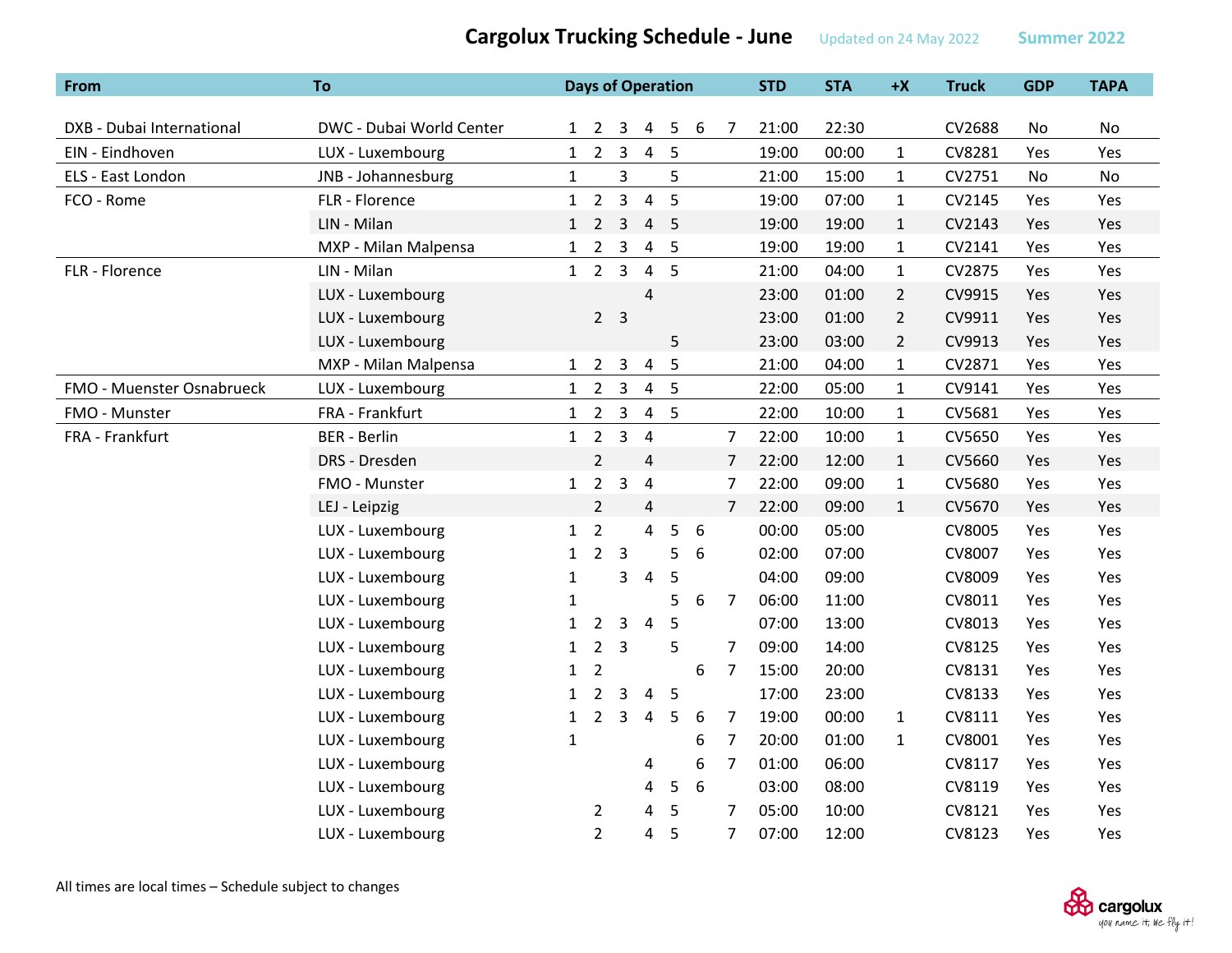**From To Days of Operation STD STA +X Truck GDP TAPA** FRA ‐ Frankfurt LUX ‐ Luxembourg 2 5 7 10:00 15:00 CV8015 Yes Yes LUX ‐ Luxembourg 5 7 11:00 16:00 CV8127 Yes Yes LUX ‐ Luxembourg 5 7 12:00 17:00 CV8017 Yes Yes LUX ‐ Luxembourg 5 6 7 13:00 18:00 CV8129 Yes Yes LUX ‐ Luxembourg 3 5 6 7 14:00 19:00 CV8019 Yes Yes LUX ‐ Luxembourg 2 3 7 16:00 21:00 CV8021 Yes Yes LUX ‐ Luxembourg 6 7 17:00 22:00 CV8133 Yes Yes LUX ‐ Luxembourg 2 3 5 7 18:00 23:00 CV8023 Yes Yes LUX ‐ Luxembourg 3 20:00 01:00 1 CV8001 Yes Yes LUX ‐ Luxembourg 2 20:00 01:00 1 CV8001 Yes Yes LUX ‐ Luxembourg 4 5 6 7 21:00 02:00 1 CV8113 Yes Yes LUX ‐ Luxembourg 2 3 5 6 7 22:00 03:00 1 CV8003 Yes Yes LUX ‐ Luxembourg 2 3 5 6 7 23:00 04:00 1 CV8115 Yes Yes GLA ‐ Glasgow LHR ‐ London 1 2 3 4 5 6 7 22:00 15:00 1 CV5251 Yes Yes PIK - Prestwick 1 2 3 4 5 09:00 11:00 CV2181 Yes Yes GOA ‐ Genoa LIN ‐ Milan 1 2 3 4 5 19:00 23:00 CV2891 Yes Yes MXP - Milan Malpensa Malpensa 1 2 3 4 5 19:00 23:00 CV2893 Yes Yes GOT - Gothenburg CPH - Copenhagen 1 2 3 4 5 7 21:00 06:00 1 CV5021 Yes Yes GRZ ‐ Graz LUX ‐ Luxembourg 5 19:00 20:00 1 CV9667 Yes Yes GVA ‐ Geneva LUX ‐ Luxembourg 3 19:00 03:00 1 CV9621 Yes Yes LUX ‐ Luxembourg 5 19:00 06:00 1 CV9623 Yes Yes HAJ ‐ Hanover LUX ‐ Luxembourg 1 2 3 21:00 06:00 1 CV9133 Yes Yes LUX ‐ Luxembourg 4 5 21:00 05:00 1 CV9133 Yes Yes HAM ‐ Hamburg LUX ‐ Luxembourg 1 2 3 4 21:00 09:00 1 CV9111 Yes Yes LUX ‐ Luxembourg 23:00 12:00 1 CV9113 Yes Yes HEL ‐ Helsinki LUX ‐ Luxembourg 4 5 18:00 18:00 2 CV9851 Yes Yes LUX ‐ Luxembourg 2 18:00 22:00 2 CV9851 Yes Yes HKG - Hong Kong ZMY - Huangpu 1 2 3 4 5 08:30 13:00 CV3202 No No IAH ‐ Houstonn ATL - Atlanta 1 2 3 4 5 19:00 16:00 1 CV1400 No No AUS ‐ Austin 1 2 3 4 5 21:00 07:00 1 CV1402 No No BTR - Baton Rouge 1 2 3 4 4 5 20:30 13:00 1 CV1404 No No

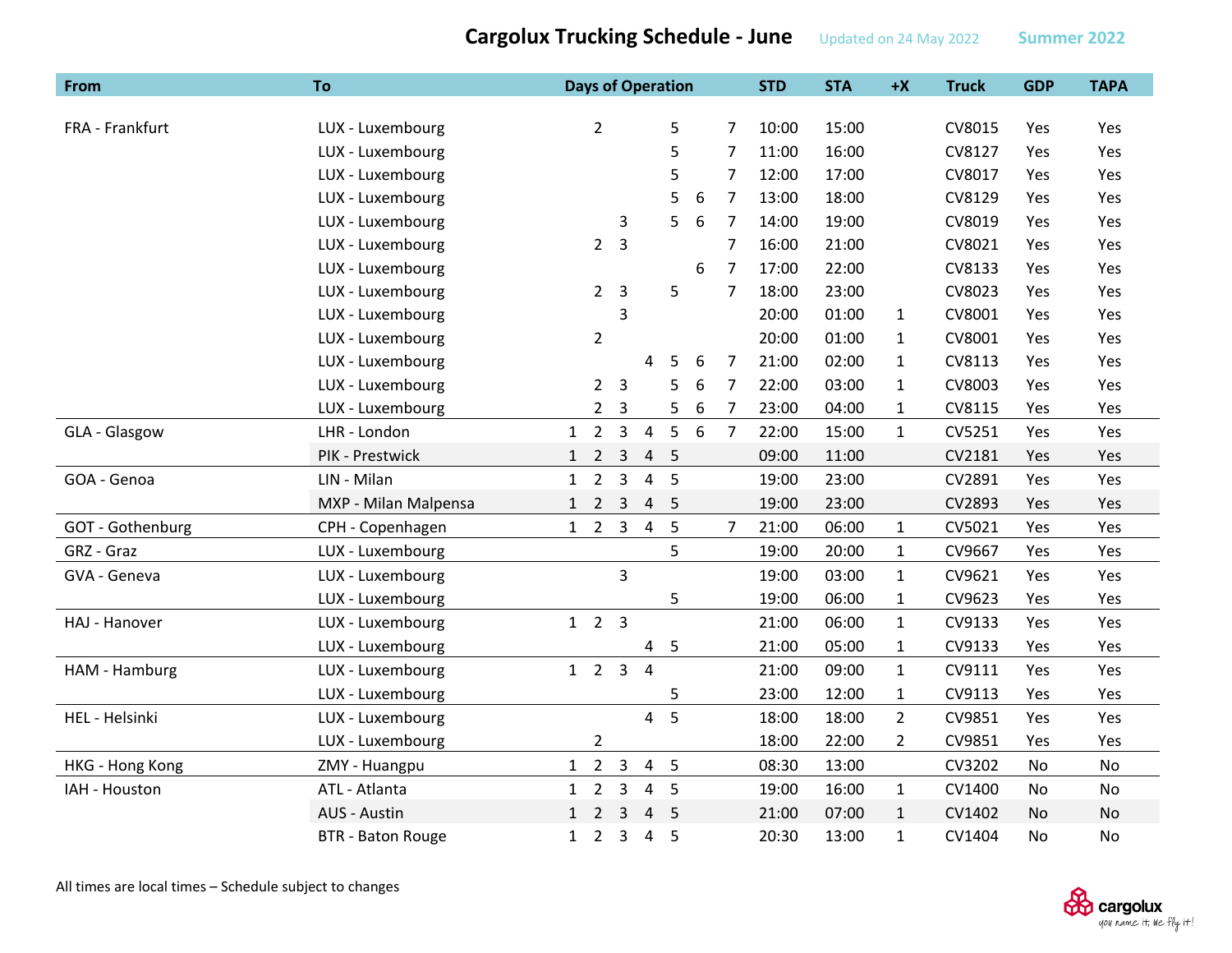| From           | To                         |              |                     |                | <b>Days of Operation</b>    |                          |        |                | <b>STD</b> | <b>STA</b> | $+X$           | <b>Truck</b> | <b>GDP</b> | <b>TAPA</b> |
|----------------|----------------------------|--------------|---------------------|----------------|-----------------------------|--------------------------|--------|----------------|------------|------------|----------------|--------------|------------|-------------|
|                |                            |              |                     |                |                             |                          |        |                |            |            |                |              |            |             |
| IAH - Houston  | CRP - Corpus Christi       |              |                     |                | 1 2 3 4 5                   |                          |        |                | 21:00      | 08:00      | $\mathbf{1}$   | CV1406       | No         | No          |
|                | DFW - Dallas Fort Worth    |              | $1\quad 2$          | 3              | $\overline{a}$              | - 5                      |        |                | 19:00      | 06:00      | $\mathbf{1}$   | CV1408       | No         | No          |
|                | ELP - El Paso              |              | $1\quad 2$          | $\overline{3}$ | $\overline{4}$              | 5                        |        |                | 21:00      | 11:00      | $\mathbf{1}$   | CV1410       | No         | No          |
|                | LFT - Lafayette            |              | $1\quad 2$          | $\mathbf{3}$   | $\overline{4}$              | $5\phantom{0}$           |        |                | 20:30      | 14:00      | $\mathbf{1}$   | CV1412       | No         | No          |
|                | LRD - Laredo               |              | $1\quad 2$          | $\overline{3}$ | $\overline{4}$              | $-5$                     |        |                | 21:00      | 12:00      | $\mathbf{1}$   | CV1414       | No         | <b>No</b>   |
|                | MAF - Midland              | $\mathbf{1}$ | $\overline{2}$      | 3              | $\overline{a}$              | 5                        |        |                | 19:00      | 09:30      | $\mathbf{1}$   | CV1416       | No         | No          |
|                | MFE - Mcallen              |              | $1\quad 2\quad 3$   |                | $\overline{4}$              | $-5$                     |        |                | 21:00      | 08:00      | $\mathbf{1}$   | CV1418       | No         | No          |
|                | MOB - Mobile               |              | $1\quad 2$          | $\overline{3}$ |                             | 4 5                      |        |                | 19:00      | 08:00      | $\mathbf{1}$   | CV1420       | No         | No          |
|                | MSY - New Orleans          |              | $1\quad 2\quad 3$   |                | $\overline{4}$              | $\overline{\phantom{0}}$ |        |                | 19:00      | 08:00      | $\mathbf{1}$   | CV1422       | No         | No          |
|                | PNS - Pensacola            | $\mathbf{1}$ | $\overline{2}$      | $\overline{3}$ | $\overline{4}$              | 5                        |        |                | 19:00      | 08:00      | $\mathbf{1}$   | CV1424       | No         | No          |
|                | SAT - San Antonio          |              | $1 \quad 2 \quad 3$ |                | 4 <sub>5</sub>              |                          |        |                | 21:00      | 07:00      | $\mathbf{1}$   | CV1426       | No         | No          |
|                | TUL - Tulsa                | $\mathbf{1}$ | $2^{\circ}$         | $\overline{3}$ |                             | 4 <sub>5</sub>           |        |                | 20:00      | 07:00      | $\mathbf{1}$   | CV1428       | No         | No          |
| JFK - New York | ABE - Allentown            | 1            | 2 <sub>3</sub>      |                |                             |                          |        |                | 20:30      | 08:00      | $\overline{2}$ | CV1290       | No         | No          |
|                | ABE - Allentown            |              |                     |                |                             | 5                        |        |                | 20:30      | 08:00      | 3              | CV1290       | No         | No          |
|                | ALB - Albany               |              |                     |                | $1 \quad 2 \quad 3 \quad 4$ |                          |        |                | 20:30      | 09:00      | $\mathbf{1}$   | CV1292       | No         | No          |
|                | ALB - Albany               |              |                     |                |                             | 5                        |        |                | 20:30      | 09:00      | 3              | CV1292       | No         | No          |
|                | ATL - Atlanta              | $\mathbf{1}$ | $\overline{2}$      | 3              | $\overline{a}$              | 5                        | 6      | 7              | 20:00      | 14:00      | $\mathbf{1}$   | CV1294       | No         | No          |
|                | <b>BDL - Windsor Locks</b> |              | $1\quad 2$          | 3              | $\overline{4}$              | 5                        | 6      | $\overline{7}$ | 20:00      | 14:00      | $\mathbf{1}$   | CV1296       | No         | No          |
|                | <b>BNA - Nashville</b>     | $\mathbf{1}$ | $\overline{2}$      | 3              | 4                           | 5                        | 6      | 7              | 20:00      | 14:00      | $\mathbf{1}$   | CV1298       | No         | No          |
|                | <b>BOS - Boston</b>        |              | $1\quad 2$          | $\overline{3}$ | $\overline{4}$              | 5                        | 6      | $\overline{7}$ | 20:00      | 14:00      | $\mathbf{1}$   | CV1330       | No         | No          |
|                | <b>BUF - Buffalo</b>       |              | $1\quad 2$          |                | $3 \quad 4$                 |                          |        |                | 20:30      | 13:00      | $\mathbf{1}$   | CV1362       | No         | No          |
|                | <b>BUF - Buffalo</b>       |              |                     |                |                             | 5                        |        |                | 20:30      | 13:00      | 3              | CV1362       | No         | No          |
|                | <b>BWI</b> - Baltimore     |              | $1\quad 2$          |                | 3 <sub>4</sub>              |                          |        |                | 20:30      | 09:00      | $\mathbf{1}$   | CV1340       | No         | No          |
|                | <b>BWI</b> - Baltimore     |              |                     |                |                             | 5                        |        |                | 20:30      | 09:00      | 3              | CV1340       | No         | No          |
|                | CHS - Charleston           |              | $1 \quad 2 \quad 3$ |                |                             |                          |        |                | 21:00      | 09:00      | $\overline{2}$ | CV1364       | No         | No          |
|                | CHS - Charleston           |              |                     |                |                             | 5                        |        |                | 21:00      | 09:00      | 3              | CV1364       | No         | No          |
|                | CLE - Cleveland            |              | $1 \quad 2 \quad 3$ |                |                             |                          |        |                | 21:00      | 08:00      | $\overline{2}$ | CV1366       | No         | No          |
|                | CLE - Cleveland            |              |                     |                |                             | 5                        |        |                | 21:00      | 08:00      | 3              | CV1366       | No         | No          |
|                | CLT - Charlotte            |              | $1\quad 2$          | 3              | 4                           |                          | 5<br>6 | $\overline{7}$ | 20:00      | 12:00      | $\mathbf{1}$   | CV1300       | No         | No          |
|                | CMH - Columbus             |              | $1\quad 2$          |                | 3 <sub>4</sub>              |                          |        |                | 21:00      | 08:00      | $\overline{2}$ | CV1368       | No         | No          |
|                | <b>CMH - Columbus</b>      |              |                     |                |                             | 5                        |        |                | 21:00      | 08:00      | 3              | CV1368       | No         | No          |

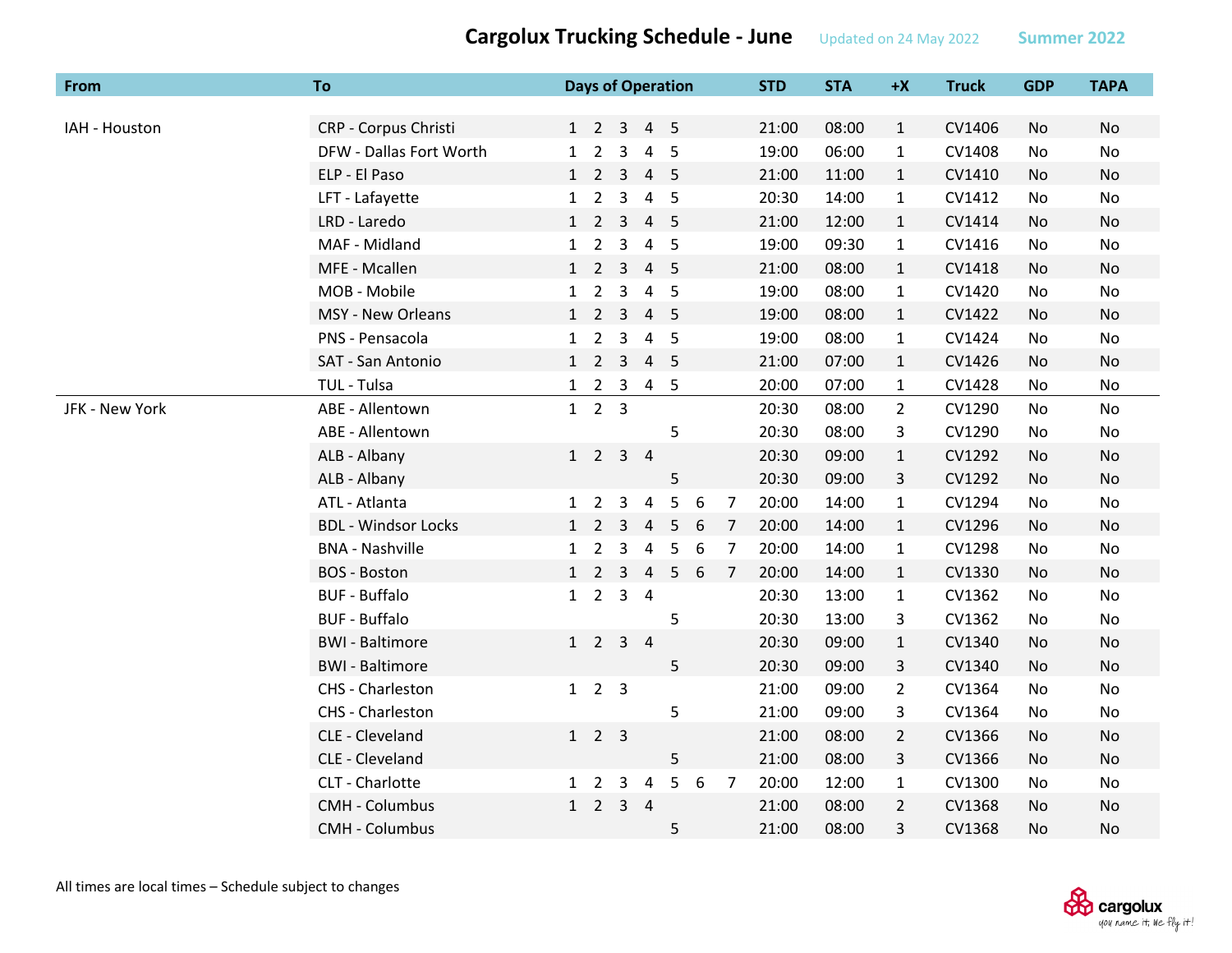| From           | To                     |              |                             |                |                | <b>Days of Operation</b> |   |                | <b>STD</b> | <b>STA</b> | $+X$           | <b>Truck</b> | <b>GDP</b> | <b>TAPA</b> |
|----------------|------------------------|--------------|-----------------------------|----------------|----------------|--------------------------|---|----------------|------------|------------|----------------|--------------|------------|-------------|
| JFK - New York | DTW - Detroit          |              | $1 \quad 2 \quad 3$         |                |                |                          |   |                | 21:00      | 08:00      | $\overline{2}$ | CV1370       | No         | <b>No</b>   |
|                | DTW - Detroit          |              |                             |                |                | 5                        |   |                | 21:00      | 08:00      | 3              | CV1370       | No         | No          |
|                | <b>EWR</b> - Newark    |              | $1 \quad 2 \quad 3 \quad 4$ |                |                |                          |   |                | 20:30      | 08:00      | $\mathbf{1}$   | CV1372       | No         | No          |
|                | <b>EWR</b> - Newark    |              |                             |                |                | 5                        |   |                | 20:30      | 08:00      | 3              | CV1372       | No         | No          |
|                | GSO - Greensboro       |              | $1\quad2\quad3$             |                |                |                          |   |                | 21:00      | 10:00      | $\overline{2}$ | CV1310       | No         | No          |
|                | GSO - Greensboro       |              |                             |                |                | 5                        |   |                | 21:00      | 10:00      | 3              | CV1310       | No         | No          |
|                | GSP - Greenville       |              | $1\quad2\quad3$             |                | $\overline{4}$ | 5                        | 6 | $\overline{7}$ | 20:00      | 10:00      | $\overline{2}$ | CV1320       | No         | No          |
|                | IAD - Washington, D.C. | $\mathbf{1}$ | $\overline{2}$              | $\overline{3}$ | 4              | 5                        |   |                | 20:00      | 12:00      | $\mathbf{1}$   | CV1350       | No         | No          |
|                | LCK - Columbus         |              | $1\quad 2$                  | $\overline{3}$ | $\overline{4}$ |                          |   |                | 21:00      | 08:00      | $\overline{2}$ | CV1374       | No         | No          |
|                | LCK - Columbus         |              |                             |                |                | 5                        |   |                | 21:00      | 08:00      | 3              | CV1374       | No         | No          |
|                | MEM - Memphis          |              | $1\quad2\quad3$             |                |                |                          |   |                | 21:00      | 08:00      | $\overline{2}$ | CV1376       | No         | No          |
|                | MEM - Memphis          |              |                             |                |                | 5                        |   |                | 21:00      | 08:00      | 3              | CV1376       | No         | No          |
|                | ORD - Chicago          |              | $1 \quad 2 \quad 3$         |                |                |                          |   |                | 21:00      | 08:00      | $\overline{2}$ | CV1378       | No         | No          |
|                | ORD - Chicago          |              |                             |                |                | 5                        |   |                | 21:00      | 08:00      | 3              | CV1378       | No         | No          |
|                | ORF - Norfolk          |              | $1 \quad 2 \quad 3 \quad 4$ |                |                |                          |   |                | 19:00      | 10:30      | $\mathbf{1}$   | CV1380       | No.        | No          |
|                | ORF - Norfolk          |              |                             |                |                | 5                        |   |                | 19:00      | 10:30      | 3              | CV1380       | No         | No          |
|                | PHL - Philadelphia     |              | $1 \quad 2 \quad 3 \quad 4$ |                |                |                          |   |                | 20:00      | 12:00      | $\overline{2}$ | CV1360       | No.        | No          |
|                | PHL - Philadelphia     |              |                             |                |                | 5                        |   |                | 20:00      | 12:00      | 3              | CV1360       | No         | No          |
|                | PIT - Pittsburgh       |              | $1 \quad 2 \quad 3 \quad 4$ |                |                |                          |   |                | 20:30      | 09:00      | $\mathbf{1}$   | CV1382       | No         | No          |
|                | PIT - Pittsburgh       |              |                             |                |                | 5                        |   |                | 20:30      | 09:00      | 3              | CV1382       | No         | No          |
|                | RDU - Raleigh          |              | $1\quad2\quad3$             |                |                |                          |   |                | 21:00      | 09:00      | $2^{\circ}$    | CV1384       | No         | No          |
|                | RDU - Raleigh          |              |                             |                |                | 5                        |   |                | 21:00      | 09:00      | 3              | CV1384       | No         | No          |
|                | RIC - Richmond         |              | $1\quad 2$                  | $\mathsf{3}$   | $\overline{4}$ |                          |   |                | 19:00      | 09:00      | $\mathbf{1}$   | CV1386       | No         | No          |
|                | RIC - Richmond         |              |                             |                |                | 5                        |   |                | 19:00      | 09:00      | 3              | CV1386       | No         | No          |
|                | ROC - Rochester        |              | $1 \quad 2 \quad 3 \quad 4$ |                |                |                          |   |                | 20:30      | 11:00      | $\mathbf{1}$   | CV1388       | No         | No          |
|                | ROC - Rochester        |              |                             |                |                | 5                        |   |                | 20:30      | 11:00      | 3              | CV1388       | No         | No          |
|                | SWF - Newburgh         |              | $1\quad 2$                  | $\mathbf{3}$   | $\overline{a}$ |                          |   |                | 20:30      | 08:00      | $\mathbf{1}$   | CV1390       | No         | No          |
|                | SWF - Newburgh         |              |                             |                |                | 5                        |   |                | 20:30      | 08:00      | 3              | CV1390       | No         | No          |
|                | SYR - Syracuse         |              | $1\quad 2$                  | $\mathbf{3}$   | $\overline{4}$ |                          |   |                | 20:30      | 09:30      | $\mathbf{1}$   | CV1392       | No         | No          |
|                | SYR - Syracuse         |              |                             |                |                | 5                        |   |                | 20:30      | 09:30      | 3              | CV1392       | No         | No          |
|                | YOW - Ottawa           |              | $1\quad 2\quad 3$           |                | $\overline{4}$ | 5                        | 6 |                | 23:00      | 13:00      | 1              | CV1394       | No.        | No          |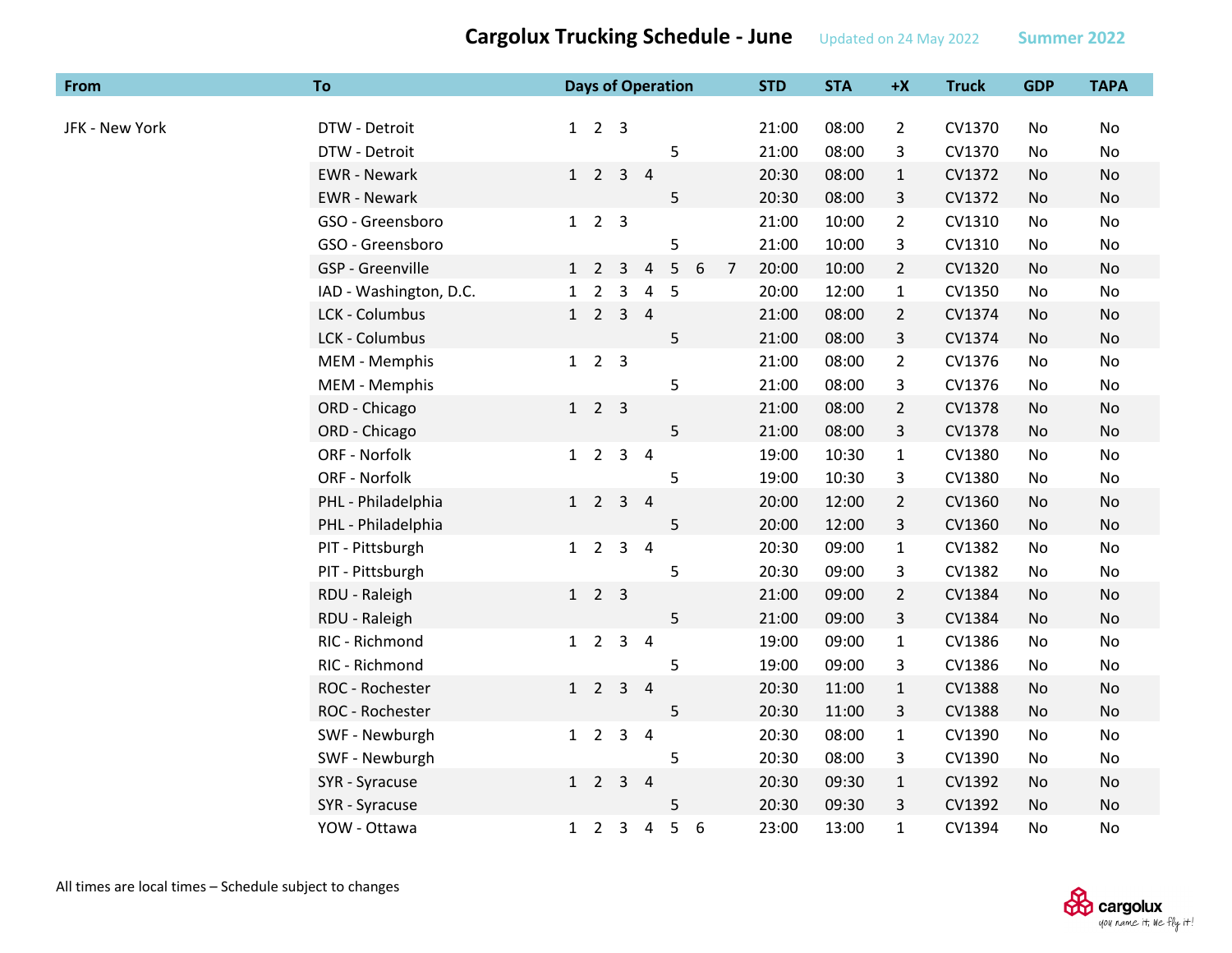|                       | $\frac{1}{2}$ |                          |   |                |     |            |            |      |              |            | ________________ |
|-----------------------|---------------|--------------------------|---|----------------|-----|------------|------------|------|--------------|------------|------------------|
| To                    |               | <b>Days of Operation</b> |   |                |     | <b>STD</b> | <b>STA</b> | $+X$ | <b>Truck</b> | <b>GDP</b> | TAPA             |
|                       |               |                          |   |                |     |            |            |      |              |            |                  |
| <b>YUL</b> - Montreal |               | 1 2 3 4 5 6              |   |                |     | 23:00      | 09:00      | 2    | CV1540       | No.        | No.              |
| YYZ - Toronto         |               | 1 2 3                    |   |                | 456 | 23:00      | 13:00      | 1    | CV1230       | No.        | No               |
| CPT - Cape Town       |               | $1\quad 2\quad 3$        |   | $\overline{4}$ | - 5 | 20:00      | 17:00      | 1    | CV2800       | No         | No.              |
| DUR - Durban          |               |                          | 3 |                | 5.  | 20:00      | 07:30      |      | CV2810       | No.        | No               |

| JFK - New York     | <b>YUL</b> - Montreal  |              | $1 \quad 2 \quad 3$ |                | $\overline{4}$ | 5               | 6                |                | 23:00 | 09:00 | $\overline{2}$ | CV1540 | No        | <b>No</b> |
|--------------------|------------------------|--------------|---------------------|----------------|----------------|-----------------|------------------|----------------|-------|-------|----------------|--------|-----------|-----------|
|                    | YYZ - Toronto          | 1            | $\overline{2}$      | $\mathsf{3}$   | 4              | 5               | 6                |                | 23:00 | 13:00 | $\mathbf{1}$   | CV1230 | No        | No        |
| JNB - Johannesburg | CPT - Cape Town        | 1            | $2^{\circ}$         | 3              | $\overline{4}$ | 5               |                  |                | 20:00 | 17:00 | $\mathbf{1}$   | CV2800 | No        | No        |
|                    | DUR - Durban           | $\mathbf{1}$ |                     | 3              |                | 5               |                  |                | 20:00 | 07:30 | $\mathbf{1}$   | CV2810 | <b>No</b> | No        |
|                    | ELS - East London      | $\mathbf{1}$ |                     | 3              |                | 5               |                  |                | 21:00 | 15:00 | $\mathbf{1}$   | CV2750 | No        | No        |
|                    | GBE - Gaborone         | 1            | $2^{\circ}$         | $\overline{3}$ | $\overline{4}$ | 5               |                  |                | 20:00 | 10:00 | $\mathbf{1}$   | CV2790 | No        | <b>No</b> |
|                    | <b>HRE - Harare</b>    |              |                     |                |                | 5               |                  |                | 21:00 | 17:00 | $\mathbf{1}$   | CV2990 | No        | No        |
|                    | LUN - Lusaka           |              |                     |                |                | 5               |                  |                | 21:30 | 17:00 | $\overline{7}$ | CV2960 | <b>No</b> | No        |
|                    | MPM - Maputo           |              | $\overline{2}$      |                |                | 5               |                  |                | 21:00 | 15:00 | $\overline{2}$ | CV2830 | <b>No</b> | <b>No</b> |
|                    | PLZ - Port Elizabeth   | $\mathbf{1}$ |                     | $\overline{3}$ |                | 5               |                  |                | 23:00 | 15:30 | $\mathbf{1}$   | CV2820 | No        | No        |
|                    | WDH - Windhoek         |              | $\overline{2}$      |                |                | 5               |                  |                | 21:30 | 16:30 | $\overline{2}$ | CV2980 | No        | No        |
|                    | WVB - Walvis Bay       |              | $\overline{2}$      |                |                | 5               |                  |                | 21:30 | 19:00 | 4              | CV2970 | No        | No        |
| KIX - Osaka        | KMQ - Komatsu          |              |                     | 2 <sub>3</sub> | $\overline{4}$ | 5               | 6                |                | 20:00 | 08:30 | $\mathbf{1}$   | CV3121 | No        | <b>No</b> |
|                    | NGO - Nagoya           | $\mathbf{1}$ |                     |                |                |                 |                  |                | 03:00 | 09:00 |                | C83090 | <b>No</b> | No        |
|                    | NGO - Nagoya           | $\mathbf{1}$ |                     |                | 4              |                 |                  |                | 21:00 | 07:00 | $\mathbf{1}$   | C83092 | No        | No        |
|                    | NGO - Nagoya           |              |                     |                |                |                 | 6                |                | 22:00 | 08:00 | $\mathbf{1}$   | C83094 | <b>No</b> | No        |
|                    | NRT - Tokyo            | $\mathbf{1}$ |                     |                |                |                 | 6                |                | 01:00 | 13:00 |                | C83080 | No        | No        |
|                    | NRT - Tokyo            | $\mathbf{1}$ |                     |                | 4              |                 | 6                |                | 21:00 | 09:00 | $\mathbf{1}$   | C83082 | No        | No        |
| KMQ - Komatsu      | FUK - Fukuoka          |              |                     | 3              |                | 5               | $\boldsymbol{6}$ |                | 23:00 | 09:00 | $\overline{2}$ | CV3140 | <b>No</b> | No        |
|                    | KIX - Osaka            |              |                     | 3              |                | 5               | 6                |                | 23:00 | 09:00 | $\mathbf{1}$   | CV3120 | <b>No</b> | No        |
|                    | NGO - Nagoya           |              |                     | $\mathsf{3}$   |                | 5               | 6                |                | 23:00 | 09:00 | 1              | CV3130 | No        | No        |
|                    | NRT - Tokyo            |              |                     | 3              |                | 5               | 6                |                | 23:00 | 09:00 | $\mathbf{1}$   | CV3110 | No        | No        |
| KUL - Kuala Lumpur | PEN - Penang           | 1            | $\overline{2}$      | $\overline{3}$ | 4              | 5               | $\boldsymbol{6}$ | $\overline{7}$ | 14:00 | 21:00 |                | CV3550 | Yes       | No        |
|                    | PEN - Penang           | 1            | $\frac{2}{2}$       | $\mathbf{3}$   | $\overline{4}$ | $5\phantom{.0}$ | 6                | 7              | 18:00 | 01:00 | $\mathbf{1}$   | CV3552 | Yes       | No        |
| LAX - Los Angeles  | ABQ - Albuquerque      |              | $1 \quad 2 \quad 3$ |                |                |                 |                  |                | 21:30 | 12:00 | $\mathbf{2}$   | CV1112 | No        | No        |
|                    | ABQ - Albuquerque      |              |                     |                |                | 5               |                  |                | 21:30 | 12:00 | 3              | CV1112 | No        | No        |
|                    | ATL - Atlanta          |              | $1\quad 2$          |                |                |                 |                  |                | 20:00 | 14:00 | 3              | CV1114 | No        | No        |
|                    | ATL - Atlanta          |              |                     |                |                | 5               |                  |                | 20:00 | 08:00 | 3              | CV1114 | <b>No</b> | No        |
|                    | AUS - Austin           |              | $1\quad 2$          |                |                | 5               |                  |                | 20:00 | 08:00 | 3              | CV1116 | No        | No        |
|                    | <b>BNA - Nashville</b> |              | $1\quad 2$          |                |                | 5               |                  |                | 20:00 | 08:00 | 3              | CV1122 | No        | No        |
|                    | <b>BWI</b> - Baltimore | 1            | $\overline{2}$      |                |                | 5               |                  |                | 20:00 | 13:00 | 3              | CV1124 | No        | No        |

**From**

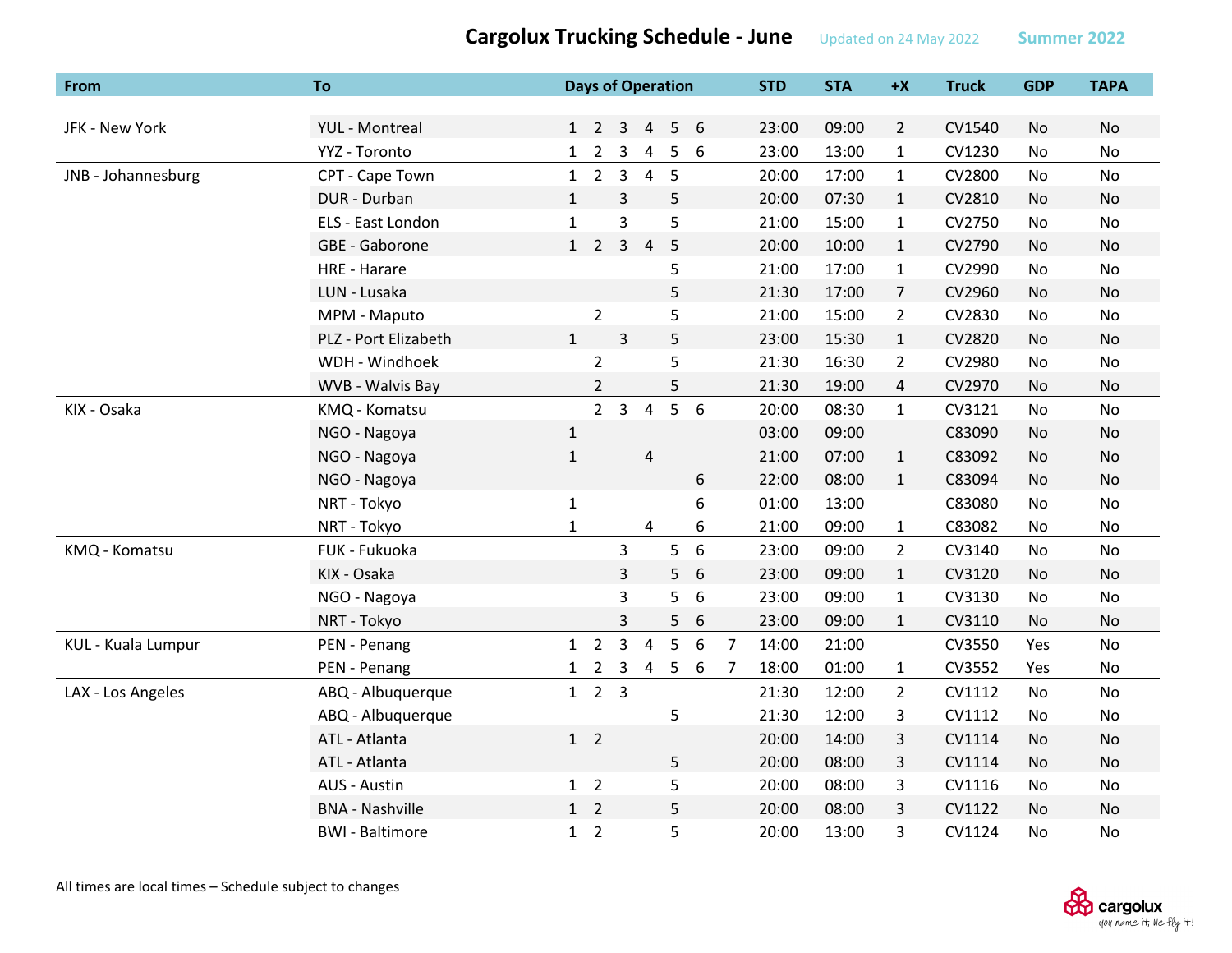| From              | To                      |              |                     |                |                | <b>Days of Operation</b> | <b>STD</b> | <b>STA</b> | $+X$           | <b>Truck</b> | <b>GDP</b> | <b>TAPA</b> |
|-------------------|-------------------------|--------------|---------------------|----------------|----------------|--------------------------|------------|------------|----------------|--------------|------------|-------------|
|                   |                         |              |                     |                |                |                          |            |            |                |              |            |             |
| LAX - Los Angeles | CLT - Charlotte         |              | $1\quad 2$          |                |                | 5                        | 20:00      | 08:00      | $\overline{4}$ | CV1128       | No         | No          |
|                   | <b>CMH - Columbus</b>   |              | $1\quad 2$          |                |                | 5                        | 20:00      | 13:00      | 4              | CV1132       | No         | No          |
|                   | CVG - Cincinnati        |              | $1\quad 2$          |                |                | 5                        | 20:00      | 08:00      | 4              | CV1134       | No         | No          |
|                   | DAY - Dayton            |              | $1\quad 2$          |                |                | 5                        | 20:00      | 12:00      | 4              | CV1138       | No         | No          |
|                   | DEN - Denver            | 1            |                     | $2 \quad 3$    |                |                          | 21:00      | 10:00      | $\overline{2}$ | CV1142       | No         | No          |
|                   | DEN - Denver            |              |                     |                |                | 5                        | 21:00      | 10:00      | 3              | CV1142       | <b>No</b>  | <b>No</b>   |
|                   | DEN - Denver            |              |                     |                | 4              |                          | 21:00      | 10:00      | $\overline{4}$ | CV1142       | No         | No          |
|                   | DFW - Dallas Fort Worth |              | $1 \quad 2 \quad 3$ |                |                |                          | 20:00      | 12:00      | $\overline{2}$ | CV1144       | No         | No          |
|                   | DFW - Dallas Fort Worth |              |                     |                |                | 5                        | 20:00      | 12:00      | 3              | CV1144       | No         | No          |
|                   | ELP - El Paso           |              | $1\quad 2$          | $\mathsf{3}$   | $\overline{4}$ | 5                        | 22:00      | 17:00      | $\mathbf{1}$   | CV1110       | No         | <b>No</b>   |
|                   | FAT - Fresno            |              | $1\quad 2$          | 3 <sub>4</sub> |                |                          | 19:00      | 08:00      | $\mathbf{1}$   | CV1148       | No         | No          |
|                   | FAT - Fresno            |              |                     |                |                | 5                        | 19:00      | 08:00      | 3              | CV1148       | No         | No          |
|                   | GSO - Greensboro        |              | $1\quad 2$          |                |                | 5                        | 20:00      | 11:00      | $\overline{4}$ | CV1190       | No         | No          |
|                   | <b>GSP</b> - Greenville |              | $1\quad 2$          |                |                | 5                        | 20:00      | 08:00      | 4              | CV1192       | No         | No          |
|                   | IAD - Washington, D.C.  |              | $1\quad 2$          |                |                | 5                        | 20:00      | 08:00      | 4              | CV1194       | No         | No          |
|                   | IAH - Houston           |              | $1\quad 2$          |                |                | 5                        | 20:00      | 08:00      | 3              | CV1196       | No         | No          |
|                   | IND - Indianapolis      |              | $1\quad 2$          |                |                |                          | 23:00      | 08:00      | 3              | CV1098       | No         | No          |
|                   | IND - Indianapolis      |              |                     |                | $\overline{4}$ | 5                        | 23:00      | 08:00      | 4              | CV1098       | No         | No          |
|                   | JFK - New York          |              | $1\quad 2$          |                |                | 5                        | 20:00      | 19:00      | 4              | CV1198       | No         | No          |
|                   | LAS - Las Vegas         |              | $1\quad 2$          | $\mathbf{3}$   | $\overline{4}$ | 5                        | 23:00      | 07:00      | $\mathbf{1}$   | CV1120       | No         | No          |
|                   | LRD - Laredo            |              | $1\quad 2$          |                |                | 5                        | 23:00      | 14:00      | 3              | CV1070       | No         | No          |
|                   | MEM - Memphis           |              | $1\quad 2$          |                |                | 5                        | 20:00      | 08:00      | $\overline{4}$ | CV1074       | No         | No          |
|                   | MFE - Mcallen           |              | $1\quad 2$          |                |                | 5                        | 23:00      | 10:00      | 3              | CV1076       | No         | No          |
|                   | MIA - Miami             | 1            |                     |                | 4 <sub>5</sub> |                          | 23:00      | 10:30      | 4              | CV1078       | No         | No          |
|                   | MKE - Milwaukee         |              | $1\quad 2$          |                |                | 5                        | 20:00      | 12:00      | 4              | CV1080       | No         | No          |
|                   | ORD - Chicago           |              | $1\quad 2$          |                |                | 5                        | 20:00      | 10:00      | $\overline{4}$ | CV1769       | No         | No          |
|                   | PDX - Portland          |              | $1\quad 2$          | $\mathbf{3}$   | $\overline{4}$ | 5                        | 23:59      | 10:00      | 3              | CV1170       | No         | No          |
|                   | PHL - Philadelphia      |              | $1\quad 2$          |                |                | 5                        | 20:00      | 08:00      | $\overline{4}$ | CV1082       | No         | No          |
|                   | PHX - Phoenix           | 1            | $2^{\circ}$         | $\mathbf{3}$   | $\overline{4}$ | 5                        | 23:00      | 10:00      | $\mathbf{1}$   | CV1130       | No         | No          |
|                   | RDU - Raleigh           |              | $1\quad 2$          |                |                | 5                        | 20:00      | 08:00      | 4              | CV1084       | No         | No          |
|                   | RNO - Reno              | $\mathbf{1}$ | $2^{\circ}$         | 3              | $\overline{a}$ | 5                        | 20:00      | 12:00      | $\overline{2}$ | CV1140       | No         | No          |

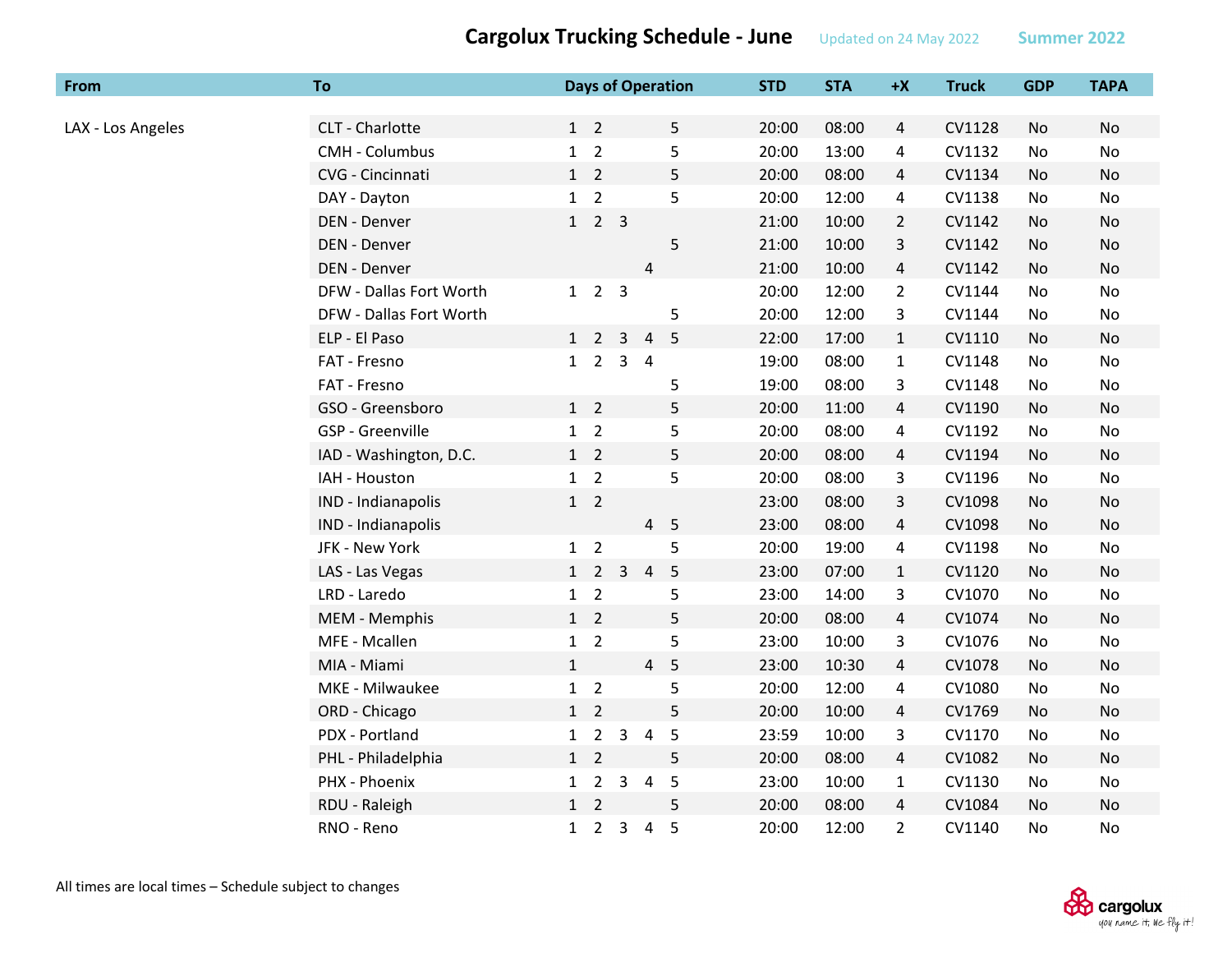| From                 | To                      |              |                             |                | <b>Days of Operation</b> |                |   |                | <b>STD</b> | <b>STA</b> | $+X$           | <b>Truck</b> | <b>GDP</b>     | <b>TAPA</b> |
|----------------------|-------------------------|--------------|-----------------------------|----------------|--------------------------|----------------|---|----------------|------------|------------|----------------|--------------|----------------|-------------|
|                      |                         |              |                             |                |                          |                |   |                |            |            |                |              |                |             |
| LAX - Los Angeles    | SAN - San Diego         |              |                             |                | 1 2 3 4 5                |                |   |                | 22:00      | 08:00      | $\mathbf{1}$   | CV1086       | No             | <b>No</b>   |
|                      | SDF - Louisville        |              | $1\quad 2$                  |                |                          | 5              |   |                | 20:00      | 08:00      | 4              | CV1088       | No             | No          |
|                      | SEA - Seattle Tacoma    | $\mathbf{1}$ |                             |                |                          | 4 <sub>5</sub> |   |                | 23:00      | 10:30      | $\overline{4}$ | CV1090       | <b>No</b>      | No          |
|                      | SFO - San Francisco     |              | $1\quad 2$                  | $\mathbf{3}$   | $\overline{4}$           | $5\phantom{.}$ | 6 | $\overline{7}$ | 00:01      | 08:00      |                | CV1101       | No             | No          |
|                      | SLC - Salt Lake City    |              | $1\quad 2$                  | $\overline{3}$ | 4 <sub>5</sub>           |                |   |                | 23:00      | 14:00      | $\mathbf{1}$   | CV1150       | No             | No          |
|                      | SMF - Sacramento        | $\mathbf{1}$ | $\overline{2}$              | $\mathbf{3}$   | 4 <sub>5</sub>           |                |   |                | 21:00      | 12:00      | $\mathbf{1}$   | CV1160       | No             | No          |
|                      | TPA - Tampa             |              | $1\quad 2$                  |                |                          | 5              |   |                | 20:00      | 08:00      | $\overline{4}$ | CV1092       | No             | No          |
|                      | TUS - Tucson            |              | $1 \quad 2 \quad 3$         |                | 4 <sub>5</sub>           |                |   |                | 22:00      | 08:00      | $\mathbf{1}$   | CV1094       | No             | No          |
| LBA - Leeds Bradford | LHR - London            |              | $1\quad 2$                  | $\overline{3}$ |                          | 4 <sub>5</sub> |   |                | 21:30      | 06:00      | $\mathbf{1}$   | CV5341       | Yes            | Yes         |
|                      | MAN - Manchester        |              | $1\quad 2$                  | $\overline{3}$ | 4 <sub>5</sub>           |                |   |                | 21:00      | 23:00      |                | CV2501       | Yes            | Yes         |
| LCJ - Lodz           | LUX - Luxembourg        |              |                             | 3              |                          | 5              |   |                | 17:00      | 18:00      | $\mathbf{1}$   | CV8451       | Yes            | Yes         |
| LCK - Columbus       | ABE - Allentown         |              | $1\quad 2$                  |                | $3 \quad 4$              |                |   |                | 15:00      | 08:00      | $\mathbf{1}$   | CV1430       | No             | No          |
|                      | ABE - Allentown         |              |                             |                |                          |                | 6 |                | 15:00      | 08:00      | $\overline{2}$ | CV1430       | No             | No          |
|                      | ATL - Atlanta           |              | $1 \quad 2 \quad 3 \quad 4$ |                |                          |                |   |                | 15:00      | 08:00      | $\mathbf{1}$   | CV1432       | No             | No          |
|                      | ATL - Atlanta           |              |                             |                |                          |                | 6 |                | 15:00      | 08:00      | $\overline{2}$ | CV1432       | No             | No          |
|                      | <b>BHM</b> - Birmingham |              | $1\quad 2$                  |                | $3 \quad 4$              |                |   |                | 15:00      | 10:30      | $\mathbf{1}$   | CV1434       | No             | No          |
|                      | <b>BHM</b> - Birmingham |              |                             |                |                          |                | 6 |                | 15:00      | 10:30      | $\overline{2}$ | CV1434       | No             | No          |
|                      | <b>BNA - Nashville</b>  |              | $1\quad 2$                  | 3 <sub>4</sub> |                          |                |   |                | 15:00      | 08:00      | $\mathbf{1}$   | CV1436       | <b>No</b>      | <b>No</b>   |
|                      | <b>BNA - Nashville</b>  |              |                             |                |                          |                | 6 |                | 15:00      | 08:00      | $\overline{2}$ | CV1436       | No             | No          |
|                      | <b>BUF - Buffalo</b>    |              | $1\quad 2$                  |                | 3 <sub>4</sub>           |                |   |                | 15:00      | 08:00      | $\mathbf{1}$   | CV1438       | No             | No          |
|                      | <b>BUF - Buffalo</b>    |              |                             |                |                          |                | 6 |                | 15:00      | 08:00      | $\mathbf{2}$   | CV1438       | No             | No          |
|                      | <b>BWI</b> - Baltimore  |              | $1\quad 2$                  | 3 <sub>4</sub> |                          |                |   |                | 15:00      | 08:00      | $\mathbf{1}$   | CV1440       | No             | No          |
|                      | <b>BWI</b> - Baltimore  |              |                             |                |                          |                | 6 |                | 15:00      | 08:00      | $\overline{2}$ | CV1440       | No             | No          |
|                      | CAE - Columbia          |              | $1\quad 2$                  |                | 3 <sub>4</sub>           |                |   |                | 15:00      | 08:00      | $\mathbf{1}$   | CV1442       | No             | No          |
|                      | CAE - Columbia          |              |                             |                |                          |                | 6 |                | 15:00      | 08:00      | $\overline{2}$ | CV1442       | No             | No          |
|                      | CHS - Charleston        |              | $1\quad 2$                  | $3 \quad 4$    |                          |                |   |                | 15:00      | 08:00      | $\mathbf{1}$   | CV1444       | No             | No          |
|                      | CHS - Charleston        |              |                             |                |                          |                | 6 |                | 15:00      | 08:00      | $\overline{2}$ | CV1444       | No             | No          |
|                      | CID - Cedar Rapids      |              | $1 \quad 2 \quad 3$         |                |                          |                |   |                | 15:00      | 08:00      | $\overline{2}$ | CV1446       | No             | No          |
|                      | CID - Cedar Rapids      |              |                             |                |                          | 5              |   |                | 15:00      | 08:00      | 3              | CV1446       | No             | No          |
|                      | CLE - Cleveland         |              | $1\quad 2$                  |                | $3 \quad 4$              |                |   |                | 22:00      | 08:00      | $\mathbf{1}$   | CV1448       | No             | No          |
|                      | CLE - Cleveland         |              |                             |                |                          |                | 6 |                | 22:00      | 08:00      | $\overline{2}$ | CV1448       | N <sub>o</sub> | <b>No</b>   |

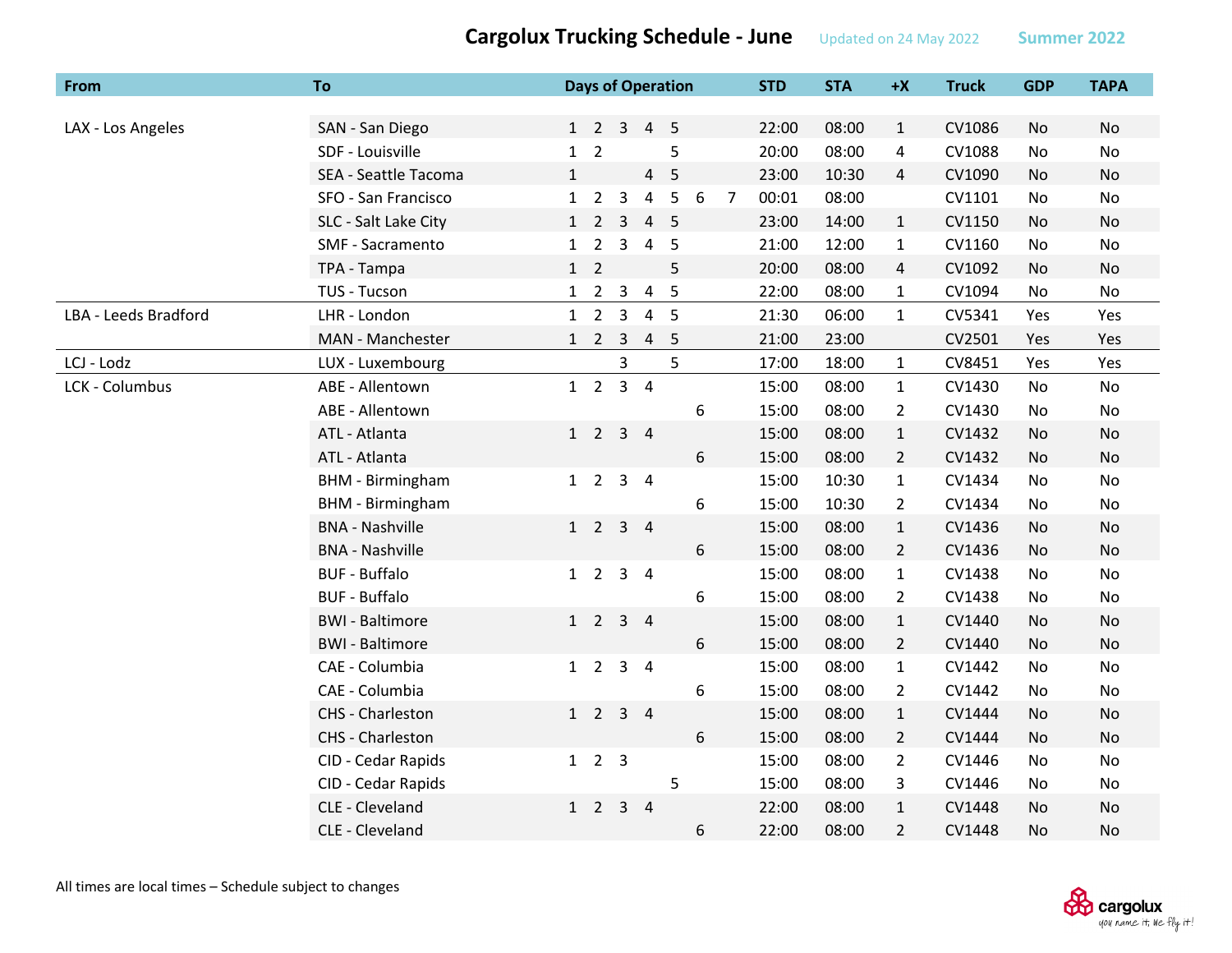| From           | To                        |              |                     |                         |                | <b>Days of Operation</b> | <b>STD</b> | <b>STA</b> | $+X$           | <b>Truck</b> | <b>GDP</b> | <b>TAPA</b> |
|----------------|---------------------------|--------------|---------------------|-------------------------|----------------|--------------------------|------------|------------|----------------|--------------|------------|-------------|
| LCK - Columbus | CLT - Charlotte           | $1\quad 2$   |                     | $\mathbf{3}$            | $\overline{4}$ |                          | 15:00      | 08:00      | $\mathbf{1}$   | CV1450       | No         | No          |
|                | CLT - Charlotte           |              |                     |                         |                | 6                        | 15:00      | 08:00      | $\overline{2}$ | CV1450       | No         | No          |
|                | CVG - Cincinnati          | $1\quad 2$   |                     | $\mathbf{3}$            | $\overline{4}$ |                          | 16:00      | 12:00      | $\mathbf{1}$   | CV1452       | No         | No          |
|                | CVG - Cincinnati          |              |                     |                         |                | 5                        | 16:00      | 12:00      | 3              | CV1452       | No         | No          |
|                | DAY - Dayton              | $1\quad 2$   |                     | 3                       | $\overline{4}$ |                          | 22:00      | 08:00      | $\mathbf{1}$   | CV1454       | No         | No          |
|                | DAY - Dayton              |              |                     |                         |                | $\,6$                    | 22:00      | 08:00      | $\overline{2}$ | CV1454       | No.        | No          |
|                | DFW - Dallas Fort Worth   |              | $1 \quad 2 \quad 3$ |                         |                |                          | 22:00      | 08:00      | $\overline{2}$ | CV1456       | No         | No          |
|                | DFW - Dallas Fort Worth   |              |                     |                         |                | 5                        | 22:00      | 08:00      | 3              | CV1456       | No         | No          |
|                | DTW - Detroit             | $1\quad 2$   |                     | $\overline{\mathbf{3}}$ | $\overline{4}$ |                          | 22:00      | 08:00      | $\mathbf{1}$   | CV1458       | No         | No          |
|                | DTW - Detroit             |              |                     |                         |                | $\,6$                    | 22:00      | 08:00      | $\overline{2}$ | CV1458       | No         | No          |
|                | EVV - Evansville          | $1\quad 2$   |                     | $3 \quad 4$             |                |                          | 15:00      | 09:00      | $\mathbf{1}$   | CV1460       | No         | No          |
|                | EVV - Evansville          |              |                     |                         |                | $\sqrt{6}$               | 15:00      | 09:00      | $\overline{2}$ | CV1460       | No         | No          |
|                | <b>EWR</b> - Newark       | $1\quad 2$   |                     | $\overline{3}$          | $\overline{4}$ |                          | 15:00      | 08:00      | $\mathbf{1}$   | CV1462       | No         | No          |
|                | <b>EWR</b> - Newark       |              |                     |                         |                | 6                        | 15:00      | 08:00      | $\overline{2}$ | CV1462       | No.        | No          |
|                | FWA - Fort Wayne          | $1\quad 2$   |                     | $3 \quad 4$             |                |                          | 15:00      | 08:00      | $\mathbf{1}$   | CV1464       | No         | No          |
|                | FWA - Fort Wayne          |              |                     |                         |                | $\sqrt{6}$               | 15:00      | 08:00      | $\overline{2}$ | CV1464       | No         | No          |
|                | <b>GRR</b> - Grand Rapids | $1\quad 2$   |                     | $\mathsf{3}$            | $\overline{4}$ |                          | 15:00      | 09:00      | $\mathbf{1}$   | CV1466       | No         | No          |
|                | <b>GRR</b> - Grand Rapids |              |                     |                         |                | 5                        | 15:00      | 09:00      | 3              | CV1466       | No         | No          |
|                | GSO - Greensboro          | $1\quad 2$   |                     | $\mathbf{3}$            | $\overline{4}$ |                          | 15:00      | 09:00      | $\mathbf{1}$   | CV1468       | No         | No          |
|                | GSO - Greensboro          |              |                     |                         |                | $\sqrt{6}$               | 15:00      | 09:00      | $\overline{2}$ | CV1468       | No         | No          |
|                | GSP - Greenville          | $1\quad 2$   |                     | $\overline{3}$          | - 4            |                          | 15:00      | 08:00      | $\mathbf{1}$   | CV1470       | No         | No          |
|                | GSP - Greenville          |              |                     |                         |                | 6                        | 15:00      | 08:00      | $\overline{2}$ | CV1470       | No         | No          |
|                | IAD - Washington, D.C.    | $\mathbf{1}$ | $\overline{2}$      | 3                       | $\overline{4}$ |                          | 15:00      | 09:00      | $\mathbf{1}$   | CV1472       | No         | No          |
|                | IAD - Washington, D.C.    | $\mathbf{1}$ | $\overline{2}$      | $\overline{3}$          | $\overline{4}$ |                          | 22:00      | 09:00      | $\mathbf{1}$   | CV1476       | No         | No          |
|                | IAD - Washington, D.C.    |              |                     |                         |                | 6                        | 22:00      | 09:00      | $\overline{2}$ | CV1476       | No         | No          |
|                | IAH - Houston             |              | $1 \quad 2 \quad 3$ |                         |                |                          | 22:00      | 10:00      | $\overline{2}$ | CV1474       | No         | No          |
|                | IAH - Houston             |              |                     |                         |                | 6                        | 22:00      | 10:00      | $\overline{2}$ | CV1474       | No         | No          |
|                | JFK - New York            |              | $1\quad 2$          | 3 <sub>4</sub>          |                |                          | 22:00      | 09:00      | $\mathbf{1}$   | CV1478       | No         | No          |
|                | JFK - New York            |              |                     |                         |                | 6                        | 22:00      | 09:00      | $\overline{2}$ | CV1478       | No         | No          |
|                | MBS - Saginaw             | $1\quad 2$   |                     | $\overline{3}$          | $\overline{4}$ |                          | 15:00      | 09:00      | $\mathbf{1}$   | CV1480       | No         | No          |
|                | MBS - Saginaw             |              |                     |                         |                | 5                        | 15:00      | 09:00      | 3              | CV1480       | No.        | No          |

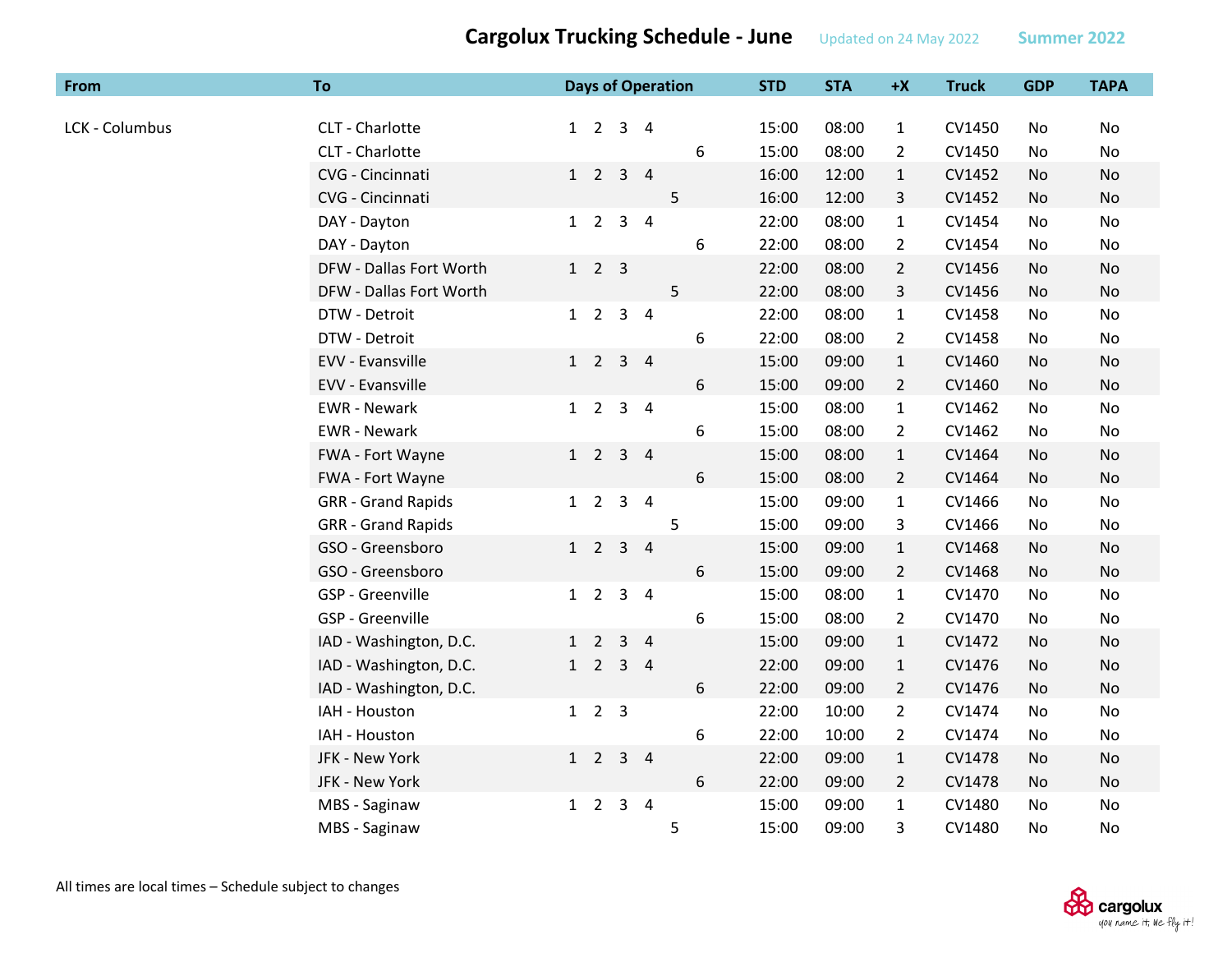| From           | To                 |   |                             |                | <b>Days of Operation</b> |   |   | <b>STD</b> | <b>STA</b> | $+X$           | <b>Truck</b> | <b>GDP</b> | <b>TAPA</b>    |
|----------------|--------------------|---|-----------------------------|----------------|--------------------------|---|---|------------|------------|----------------|--------------|------------|----------------|
|                |                    |   |                             |                |                          |   |   |            |            |                |              |            |                |
| LCK - Columbus | MDT - Harrisburg   |   | $1 \quad 2 \quad 3 \quad 4$ |                |                          |   |   | 15:00      | 09:00      | $\mathbf{1}$   | CV1482       | No         | No             |
|                | MDT - Harrisburg   |   |                             |                |                          | 5 |   | 15:00      | 09:00      | 3              | CV1482       | No         | No             |
|                | MEM - Memphis      |   | $1\quad 2$                  | $3 \quad 4$    |                          |   |   | 22:00      | 09:00      | 1              | CV1484       | No         | No             |
|                | MEM - Memphis      |   |                             |                |                          |   | 6 | 22:00      | 09:00      | $\overline{2}$ | CV1484       | No         | No             |
|                | MIA - Miami        |   | $1 \quad 2 \quad 3$         |                |                          |   |   | 22:00      | 09:00      | $\overline{2}$ | CV1486       | No         | No             |
|                | MIA - Miami        |   |                             |                |                          | 5 |   | 22:00      | 09:00      | 3              | CV1486       | No         | No             |
|                | MKE - Milwaukee    |   | $1\quad 2$                  | 3 <sub>4</sub> |                          |   |   | 15:00      | 08:00      | $\mathbf{1}$   | CV1488       | No         | No             |
|                | MKE - Milwaukee    | 1 | $2^{\circ}$                 | 3 <sub>4</sub> |                          |   |   | 15:00      | 08:00      | $\mathbf{1}$   | CV1492       | No         | No             |
|                | MKE - Milwaukee    |   |                             |                |                          |   | 6 | 15:00      | 08:00      | $\overline{2}$ | CV1488       | No         | No             |
|                | MKE - Milwaukee    |   |                             |                |                          |   | 6 | 15:00      | 09:00      | $\overline{2}$ | CV1492       | No         | No             |
|                | MLI - Moline       |   | $1 \quad 2 \quad 3$         |                |                          |   |   | 15:00      | 09:00      | $\overline{2}$ | CV1490       | No         | No             |
|                | MLI - Moline       |   |                             |                |                          | 5 |   | 15:00      | 09:00      | 3              | CV1490       | No         | No             |
|                | ORD - Chicago      | 1 | $\overline{2}$              | 3              | $\overline{4}$           | 5 |   | 16:00      | 12:00      | $\mathbf{1}$   | CV1494       | No         | No             |
|                | ORF - Norfolk      |   | $1\quad 2$                  | 3 <sub>4</sub> |                          |   |   | 15:00      | 09:00      | $\mathbf{1}$   | CV1496       | No         | <b>No</b>      |
|                | ORF - Norfolk      |   |                             |                |                          | 5 |   | 15:00      | 09:00      | 3              | CV1496       | No         | No             |
|                | PHL - Philadelphia |   | $1\quad 2$                  | 3 <sub>4</sub> |                          |   |   | 15:00      | 08:00      | $\mathbf{1}$   | CV1498       | No         | No             |
|                | PHL - Philadelphia |   |                             |                |                          |   | 6 | 15:00      | 08:00      | $\overline{2}$ | CV1498       | No         | No             |
|                | PIT - Pittsburgh   |   | $1\quad 2$                  | 3 <sub>4</sub> |                          |   |   | 15:00      | 09:00      | $\mathbf{1}$   | CV1500       | No         | No             |
|                | PIT - Pittsburgh   |   |                             |                |                          |   | 6 | 15:00      | 09:00      | $\overline{2}$ | CV1500       | No         | No             |
|                | RDU - Raleigh      |   | $1\quad 2$                  | 3 <sub>4</sub> |                          |   |   | 15:00      | 09:00      | $\mathbf{1}$   | CV1502       | No         | No             |
|                | RDU - Raleigh      |   |                             |                |                          |   | 6 | 15:00      | 09:00      | $\overline{2}$ | CV1502       | No         | No             |
|                | RIC - Richmond     |   | $1\quad 2$                  | 3 <sub>4</sub> |                          |   |   | 15:00      | 08:00      | $\mathbf{1}$   | CV1504       | No         | No             |
|                | RIC - Richmond     |   |                             |                |                          |   | 6 | 15:00      | 08:00      | $\overline{2}$ | CV1504       | No         | No             |
|                | ROC - Rochester    |   | $1\quad 2$                  | 3 <sub>4</sub> |                          |   |   | 15:00      | 08:00      | $\mathbf{1}$   | CV1506       | No         | No             |
|                | ROC - Rochester    |   |                             |                |                          |   | 6 | 15:00      | 08:00      | $\overline{2}$ | CV1506       | No         | No             |
|                | SBN - South Bend   |   | $1\quad 2$                  | 3 <sub>4</sub> |                          |   |   | 15:00      | 08:00      | $\mathbf{1}$   | CV1508       | No         | No             |
|                | SBN - South Bend   |   |                             |                |                          |   | 6 | 15:00      | 08:00      | $\overline{2}$ | CV1508       | No         | No             |
|                | SDF - Louisville   |   | $1\quad 2$                  | $3 \quad 4$    |                          |   |   | 15:00      | 08:00      | $\mathbf{1}$   | CV1510       | No         | No             |
|                | SDF - Louisville   |   |                             |                |                          |   | 6 | 15:00      | 08:00      | $\overline{2}$ | CV1510       | No         | No             |
|                | STL - St. Louis    |   | $1\quad 2$                  | $3 \quad 4$    |                          |   |   | 15:00      | 08:00      | $\mathbf{1}$   | CV1512       | No         | No             |
|                | STL - St. Louis    |   |                             |                |                          |   | 6 | 15:00      | 08:00      | $\overline{2}$ | CV1512       | <b>No</b>  | N <sub>o</sub> |

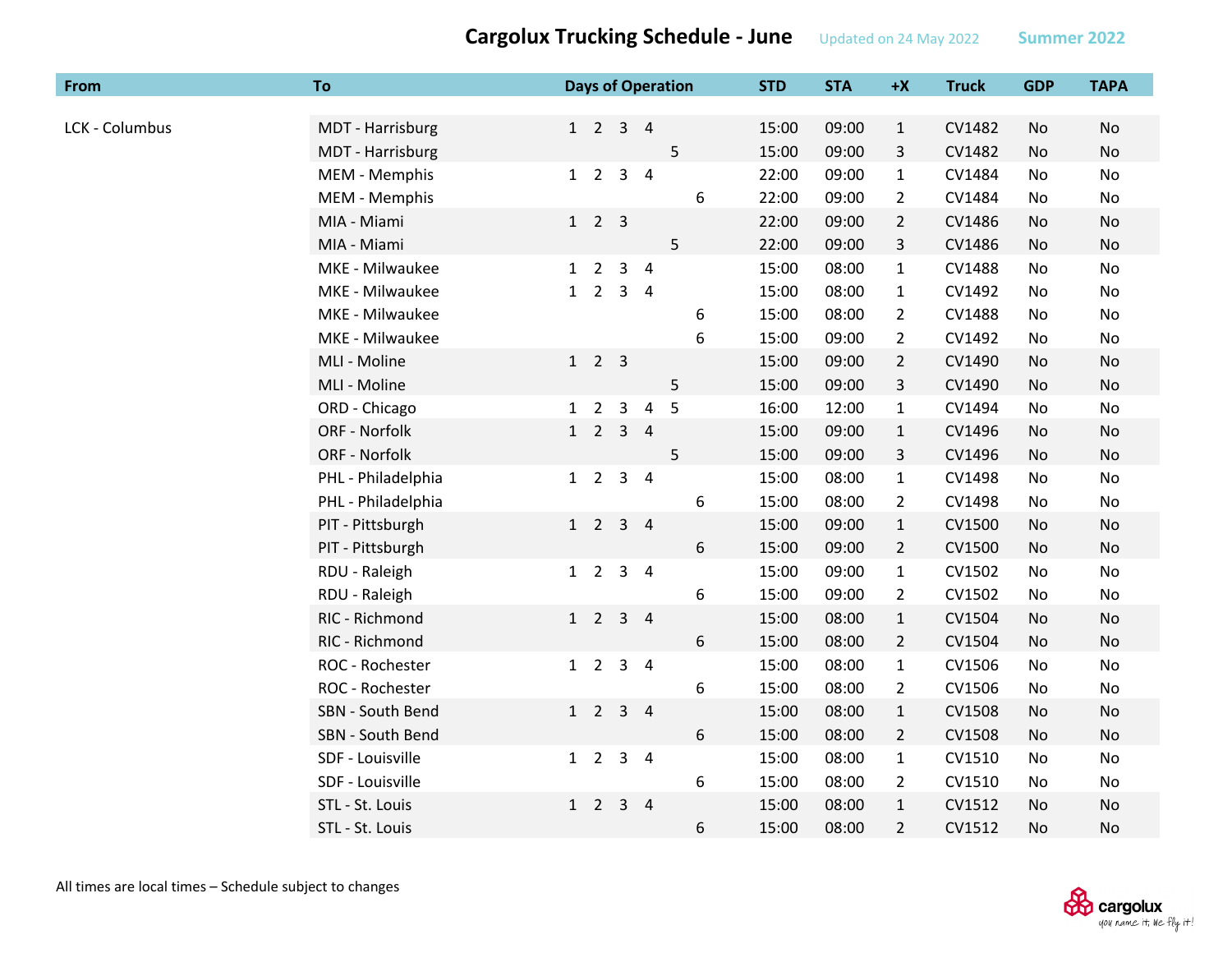| From           | To                        |              |                 |                | <b>Days of Operation</b> |                |   |                | <b>STD</b> | <b>STA</b> | $+X$           | <b>Truck</b> | <b>GDP</b> | <b>TAPA</b> |
|----------------|---------------------------|--------------|-----------------|----------------|--------------------------|----------------|---|----------------|------------|------------|----------------|--------------|------------|-------------|
|                |                           |              |                 |                |                          |                |   |                |            |            |                |              |            |             |
| LCK - Columbus | SWF - Newburgh            | 1            | $\overline{2}$  |                | $3 \quad 4$              |                |   |                | 15:00      | 08:00      | $\mathbf{1}$   | CV1514       | No         | No          |
|                | SWF - Newburgh            |              |                 |                |                          |                | 6 |                | 15:00      | 08:00      | $\overline{2}$ | CV1514       | No         | No          |
|                | SYR - Syracuse            |              | $1\quad 2$      |                | 3 <sub>4</sub>           |                |   |                | 15:00      | 08:00      | $\mathbf{1}$   | CV1516       | <b>No</b>  | <b>No</b>   |
|                | SYR - Syracuse            |              |                 |                |                          |                | 6 |                | 15:00      | 08:00      | $\overline{2}$ | CV1516       | No         | No          |
|                | TOL - Toledo              | 1            | $\overline{2}$  |                | 3 <sub>4</sub>           |                |   |                | 22:00      | 08:00      | $\mathbf{1}$   | CV1518       | No         | <b>No</b>   |
|                | TOL - Toledo              |              |                 |                |                          |                | 6 |                | 22:00      | 08:00      | $\overline{2}$ | CV1518       | No         | No          |
|                | TRI - Tri City            |              | $1\quad 2$      |                | 3 <sub>4</sub>           |                |   |                | 15:00      | 09:30      | $\mathbf{1}$   | CV1520       | No         | No          |
|                | TRI - Tri City            |              |                 |                |                          |                | 6 |                | 15:00      | 09:30      | $\overline{2}$ | CV1520       | No         | No          |
|                | TVC - Traverse City       |              | $1\quad2\quad3$ |                |                          |                |   |                | 15:00      | 08:00      | $\overline{2}$ | CV1522       | No         | <b>No</b>   |
|                | TVC - Traverse City       |              |                 |                | 4                        |                |   |                | 15:00      | 08:00      | 4              | CV1522       | No         | No          |
|                | TVC - Traverse City       |              |                 |                |                          | 5              |   |                | 15:00      | 08:00      | 4              | CV1522       | No         | <b>No</b>   |
|                | TYS - Knoxville           | 1            | $\overline{2}$  | $\overline{3}$ | $\overline{4}$           |                |   |                | 15:00      | 08:00      | $\mathbf{1}$   | CV1524       | No         | No          |
|                | TYS - Knoxville           |              |                 |                |                          | 5              |   |                | 15:00      | 08:00      | $\mathbf{3}$   | CV1524       | <b>No</b>  | No          |
|                | <b>YUL</b> - Montreal     |              | $1\quad2\quad3$ |                |                          |                |   |                | 15:00      | 12:00      | $\overline{2}$ | CV1526       | No         | No          |
|                | <b>YUL</b> - Montreal     |              |                 |                |                          |                | 6 |                | 15:00      | 12:00      | 3              | CV1526       | No         | No          |
|                | <b>YUL</b> - Montreal     |              |                 |                | 4                        |                |   |                | 15:00      | 12:00      | 4              | CV1526       | No         | No          |
|                | YYZ - Toronto             |              | $1\quad 2$      | $\overline{3}$ | $\overline{4}$           |                |   |                | 15:00      | 08:00      | $\mathbf{1}$   | CV1528       | No         | No          |
|                | YYZ - Toronto             |              |                 |                |                          |                | 6 |                | 15:00      | 08:00      | $\overline{2}$ | CV1528       | No         | No          |
| LEJ - Leipzig  | FRA - Frankfurt           | $\mathbf{1}$ |                 | $\overline{3}$ |                          | 5              |   |                | 21:00      | 11:00      | $\mathbf{1}$   | CV5671       | No         | No          |
| LGW - London   | LHR - London              |              | $1\quad 2$      | $\mathbf{3}$   | $\overline{4}$           | $5\phantom{.}$ | 6 | $\overline{7}$ | 17:00      | 19:00      |                | CV5211       | Yes        | Yes         |
| LHR - London   | ABZ - Aberdeen            |              | $1\quad 2$      | $\mathsf{3}$   | 4                        | 5              | 6 | $\overline{7}$ | 20:00      | 14:00      | $\mathbf{1}$   | CV5280       | Yes        | Yes         |
|                | <b>BFS - Belfast</b>      | 1            | $\overline{2}$  | $\overline{3}$ | $\overline{4}$           |                |   | $\overline{7}$ | 19:00      | 14:00      | $\mathbf{1}$   | CV5270       | No         | No          |
|                | <b>BHX</b> - Birmingham   | $\mathbf{1}$ | $\overline{2}$  | 3              | $\pmb{4}$                | 5              | 6 | $\overline{7}$ | 23:00      | 07:00      | $\mathbf{1}$   | CV5230       | Yes        | Yes         |
|                | <b>BRS</b> - Bristol      |              | $1\quad 2$      | $\overline{3}$ |                          | 4 <sub>5</sub> |   | $\overline{7}$ | 23:00      | 08:00      | $\mathbf{1}$   | CV5220       | Yes        | Yes         |
|                | <b>CWL - Cardif Wales</b> | $\mathbf{1}$ | $\overline{2}$  | 3              | 4                        | 5              |   | 7              | 23:00      | 09:00      | $\mathbf{1}$   | CV5370       | Yes        | Yes         |
|                | DUB - Dublin              |              | $1\quad 2$      | $\mathbf{3}$   | $\overline{4}$           | 5              | 6 | $\overline{7}$ | 14:00      | 08:00      | $\mathbf{1}$   | CV5300       | No         | No          |
|                | EDI - Edinburgh           | 1            | $\overline{2}$  | $\overline{3}$ | $\overline{4}$           |                |   | 7              | 20:00      | 11:00      | $\mathbf{1}$   | CV5260       | Yes        | Yes         |
|                | EXT - Exeter              |              | $1\quad 2$      | 3              |                          | 4 <sub>5</sub> |   |                | 17:30      | 09:00      | $\mathbf{1}$   | CV5290       | Yes        | Yes         |
|                | GLA - Glasgow             | $\mathbf{1}$ | $\overline{2}$  | 3              | 4                        | 5              | 6 | $\overline{7}$ | 20:00      | 09:00      | $\mathbf{1}$   | CV5250       | Yes        | Yes         |
|                | LBA - Leeds Bradford      |              | $1\quad 2$      |                | $3 \quad 4$              |                |   | $\overline{7}$ | 23:00      | 08:00      | $\mathbf{1}$   | CV5340       | Yes        | Yes         |
|                | LGW - London              | $\mathbf{1}$ | 2               | $\mathbf{3}$   | 4                        | 5              | 6 | 7              | 17:00      | 19:00      |                | CV5210       | Yes        | Yes         |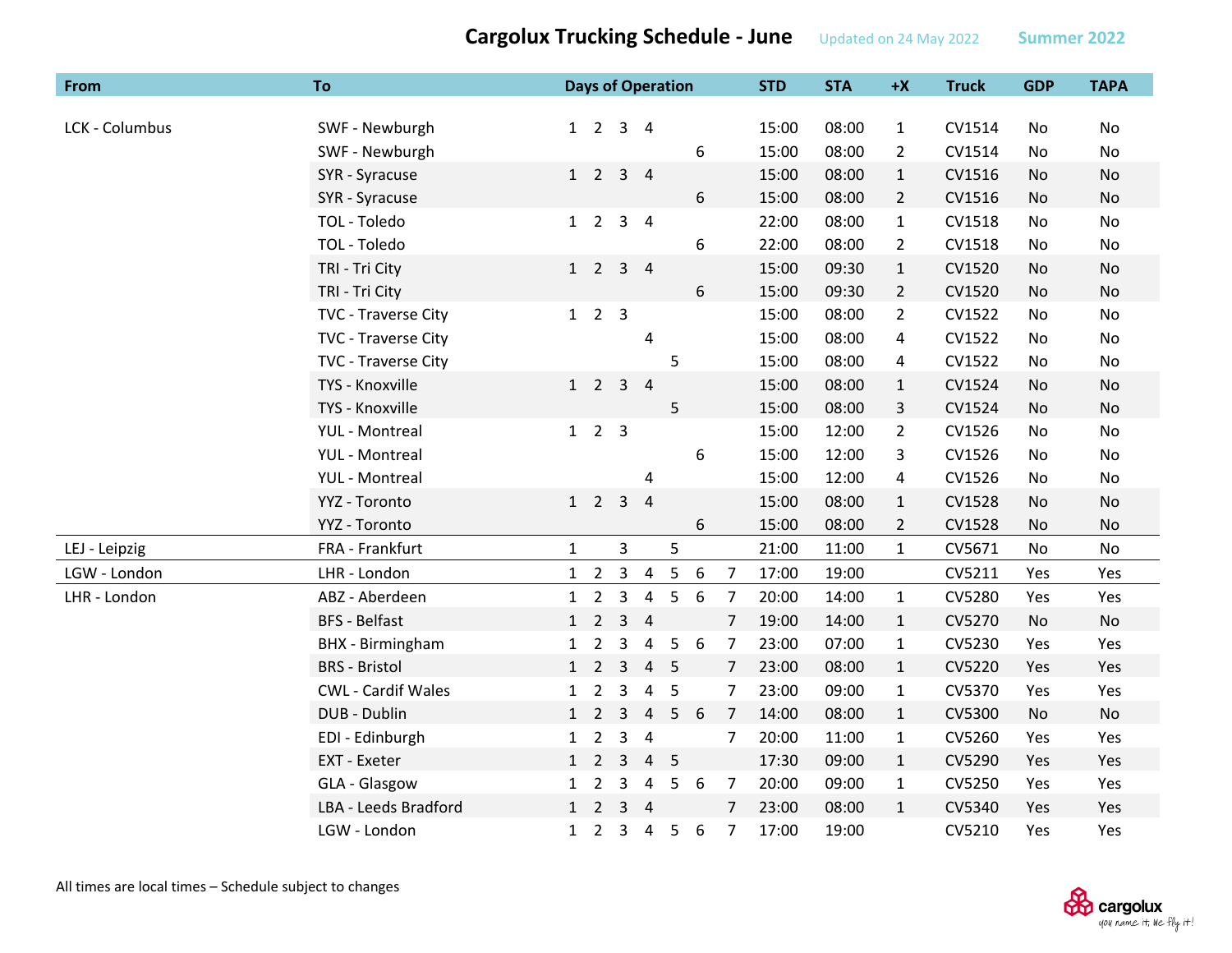| <b>From</b>  | To               |              |                             |                | <b>Days of Operation</b> |                |   |                | <b>STD</b> | <b>STA</b> | $+X$           | <b>Truck</b> | <b>GDP</b> | <b>TAPA</b> |
|--------------|------------------|--------------|-----------------------------|----------------|--------------------------|----------------|---|----------------|------------|------------|----------------|--------------|------------|-------------|
|              |                  |              |                             |                |                          |                |   |                |            |            |                |              |            |             |
| LHR - London | LPL - Liverpool  |              | $1 \quad 2 \quad 3 \quad 4$ |                |                          |                |   | $\overline{7}$ | 23:00      | 17:00      | $\mathbf{1}$   | CV5350       | Yes        | Yes         |
|              | LTN - London     | 1            | $\overline{2}$              | 3              | $\overline{4}$           | $5\phantom{0}$ |   |                | 22:00      | 06:00      | $\mathbf{1}$   | CV5360       | Yes        | Yes         |
|              | LUX - Luxembourg | $\mathbf{1}$ | $\overline{2}$              |                |                          |                |   | 7              | 07:00      | 22:00      |                | CV9453       | Yes        | Yes         |
|              | LUX - Luxembourg | $\mathbf{1}$ | $\overline{2}$              | 3              | $\overline{4}$           | 5              |   | $\overline{7}$ | 09:00      | 21:00      |                | CV9403       | Yes        | Yes         |
|              | LUX - Luxembourg | $\mathbf{1}$ | $\overline{2}$              | 3              | $\overline{4}$           | 5              | 6 | $\overline{7}$ | 09:00      | 23:00      |                | CV9455       | Yes        | Yes         |
|              | LUX - Luxembourg | $\mathbf{1}$ | $\overline{2}$              |                |                          | 5              |   |                | 11:00      | 00:00      | $\mathbf{1}$   | CV9405       | Yes        | Yes         |
|              | LUX - Luxembourg | $\mathbf{1}$ | $\overline{2}$              | $\overline{3}$ | $\overline{4}$           |                |   | $\overline{7}$ | 14:00      | 02:00      | $\mathbf{1}$   | CV9407       | Yes        | Yes         |
|              | LUX - Luxembourg |              | $\overline{2}$              | 3              | $\sqrt{4}$               | 5              | 6 |                | 05:00      | 20:00      |                | CV9451       | Yes        | Yes         |
|              | LUX - Luxembourg |              | $\overline{2}$              | 3              | 4                        | 5              | 6 | $\overline{7}$ | 07:00      | 20:00      |                | CV9401       | Yes        | Yes         |
|              | LUX - Luxembourg |              |                             | 3              | $\overline{4}$           | 5              | 6 |                | 07:00      | 22:00      |                | CV9453       | Yes        | Yes         |
|              | LUX - Luxembourg |              |                             |                |                          |                | 6 |                | 09:00      | 00:00      | $\mathbf{1}$   | CV9403       | Yes        | Yes         |
|              | LUX - Luxembourg |              |                             |                | 3 <sub>1</sub>           |                | 6 | 7              | 11:00      | 01:00      | $\mathbf{1}$   | CV9405       | Yes        | Yes         |
|              | LUX - Luxembourg |              |                             |                |                          | 5              | 6 |                | 12:00      | 02:00      | $\mathbf{1}$   | CV9457       | Yes        | Yes         |
|              | LUX - Luxembourg |              |                             |                |                          |                | 6 |                | 15:00      | 04:00      | $\mathbf{1}$   | CV9407       | Yes        | Yes         |
|              | LUX - Luxembourg |              |                             |                |                          | 5              |   |                | 19:00      | 08:00      | $\mathbf{1}$   | CV9407       | Yes        | Yes         |
|              | MAN - Manchester | 1            | $\overline{2}$              | 3              | 4                        | 5              | 6 | $\overline{7}$ | 23:00      | 06:00      | $\mathbf{1}$   | CV2511       | Yes        | Yes         |
|              | NCL - Newcastle  | 1            | $\overline{2}$              | 3              | $\overline{4}$           | 5              |   | $\overline{7}$ | 23:00      | 09:00      | $\mathbf{1}$   | CV5330       | Yes        | Yes         |
|              | NWI - Norwich    | $\mathbf{1}$ | $\overline{2}$              | 3              | $\overline{a}$           | 5              | 6 | $\overline{7}$ | 23:00      | 08:00      | $\mathbf{1}$   | CV5310       | Yes        | Yes         |
|              | ORK - Cork       | 1            | $\overline{2}$              | 3              | $\overline{4}$           | 5              | 6 | $\overline{7}$ | 19:00      | 17:00      | $\mathbf{1}$   | CV5320       | No         | <b>No</b>   |
|              | PIK - Prestwick  | $\mathbf{1}$ | $\overline{2}$              | 3              | $\overline{4}$           | 5              | 6 | $\overline{7}$ | 19:00      | 10:00      | $\mathbf{1}$   | CV2161       | No         | No          |
|              | SNN - Shannon    | $\mathbf{1}$ | $\overline{2}$              | 3              | $\overline{4}$           | 5              | 6 | $\overline{7}$ | 19:00      | 16:00      | $\mathbf{1}$   | CV2011       | No         | <b>No</b>   |
|              | STN - London     |              | $1\quad 2$                  | $\mathsf{3}$   | $\overline{4}$           | 5              | 6 | $\overline{7}$ | 08:00      | 10:00      |                | CV2561       | No         | No          |
| LIL - Lille  | CDG - Paris      |              |                             | $2 \quad 3$    | $\overline{4}$           | $\overline{5}$ | 6 |                | 07:00      | 10:00      |                | CV5561       | No         | No          |
| LIN - Milan  | LUX - Luxembourg | $\mathbf 1$  |                             |                |                          |                |   |                | 19:00      | 19:00      | $\mathbf{1}$   | CV9953       | Yes        | Yes         |
|              | LUX - Luxembourg | $\mathbf{1}$ |                             |                |                          |                |   |                | 19:00      | 20:00      | $\mathbf{1}$   | CV9951       | Yes        | Yes         |
|              | LUX - Luxembourg | $\mathbf{1}$ |                             |                |                          |                |   |                | 19:00      | 21:00      | $\mathbf{1}$   | CV9955       | Yes        | Yes         |
|              | LUX - Luxembourg |              |                             |                |                          | 5              |   |                | 19:00      | 01:00      | $\overline{2}$ | CV9969       | Yes        | Yes         |
|              | LUX - Luxembourg |              |                             |                |                          | 5              |   |                | 19:00      | 06:00      | $\overline{2}$ | CV9963       | Yes        | Yes         |
|              | LUX - Luxembourg |              |                             |                |                          | 5              |   |                | 19:00      | 08:00      | $\overline{2}$ | CV9965       | Yes        | Yes         |
|              | LUX - Luxembourg |              |                             |                |                          | 5              |   |                | 19:00      | 17:00      | $\mathbf{1}$   | CV9955       | Yes        | Yes         |
|              | LUX - Luxembourg |              | $\overline{2}$              |                |                          |                |   |                | 19:00      | 18:00      | $\mathbf{1}$   | CV9955       | Yes        | Yes         |

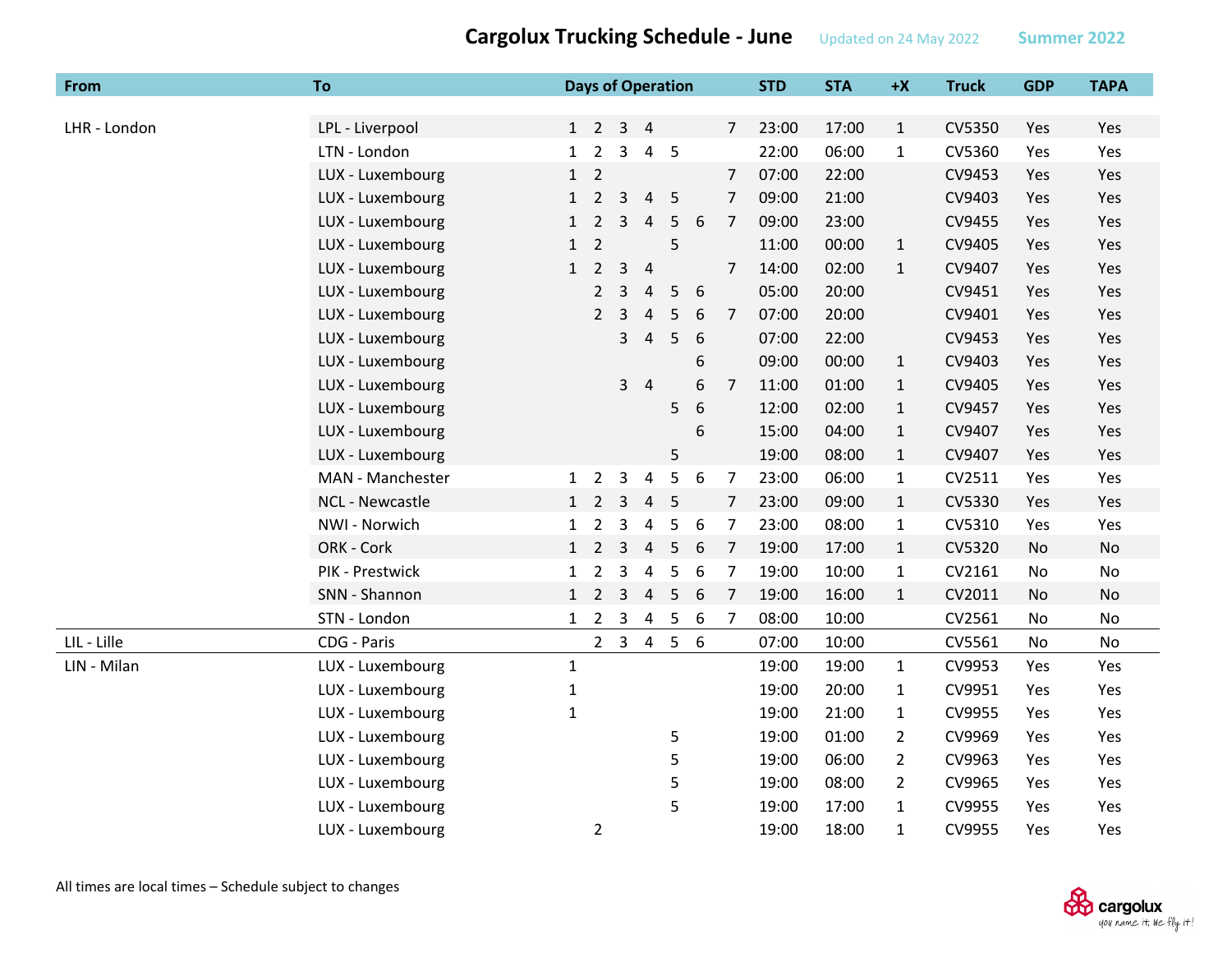| From             | <b>To</b>              |              |                |                         | <b>Days of Operation</b> |   |   |                | <b>STD</b> | <b>STA</b> | $+X$           | <b>Truck</b> | <b>GDP</b> | <b>TAPA</b> |
|------------------|------------------------|--------------|----------------|-------------------------|--------------------------|---|---|----------------|------------|------------|----------------|--------------|------------|-------------|
|                  |                        |              |                |                         |                          |   |   |                |            |            |                |              |            |             |
| LIN - Milan      | LUX - Luxembourg       |              | $\overline{2}$ |                         |                          |   |   |                | 19:00      | 19:00      | $\mathbf{1}$   | CV9951       | Yes        | Yes         |
|                  | LUX - Luxembourg       |              |                |                         |                          | 5 |   |                | 19:00      | 19:00      | $\mathbf{1}$   | CV9959       | Yes        | Yes         |
|                  | LUX - Luxembourg       |              |                | 3                       |                          |   |   |                | 19:00      | 20:00      | $\mathbf{1}$   | CV9951       | Yes        | Yes         |
|                  | LUX - Luxembourg       |              |                |                         | 4                        |   |   |                | 19:00      | 20:00      | $\mathbf{1}$   | CV9951       | Yes        | Yes         |
|                  | LUX - Luxembourg       |              |                |                         |                          | 5 |   |                | 19:00      | 20:00      | $\mathbf{1}$   | CV9967       | Yes        | Yes         |
|                  | LUX - Luxembourg       |              |                | 3                       | 4                        | 5 |   |                | 19:00      | 21:00      | $\mathbf{1}$   | CV9953       | Yes        | Yes         |
|                  | LUX - Luxembourg       |              |                |                         | $\overline{4}$           |   |   |                | 19:00      | 21:00      | $\mathbf{1}$   | CV9955       | Yes        | Yes         |
|                  | LUX - Luxembourg       |              | $\overline{2}$ |                         |                          | 5 |   |                | 19:00      | 19:00      | $\mathbf{1}$   | CV9956       | Yes        | Yes         |
|                  | LUX - Luxembourg       |              |                |                         |                          | 5 |   |                | 20:00      | 02:00      | $\overline{2}$ | CV9961       | Yes        | Yes         |
|                  | MXP - Milan Malpensa   | $\mathbf{1}$ |                | $\mathsf 3$             |                          | 5 |   |                | 20:00      | 23:00      |                | CV2851       | Yes        | Yes         |
|                  | MXP - Milan Malpensa   |              |                |                         |                          | 5 |   |                | 20:00      | 23:00      |                | CV2855       | Yes        | Yes         |
|                  | MXP - Milan Malpensa   |              | $\overline{2}$ |                         | 4                        | 5 |   |                | 20:01      | 23:00      |                | CV2853       | Yes        | Yes         |
| LIS - Lisbon     | LUX - Luxembourg       |              |                |                         |                          | 5 |   |                | 17:00      | 22:00      | $\overline{2}$ | CV8363       | Yes        | Yes         |
| LNZ - Linz       | <b>BUD - Budapest</b>  |              | $1\quad 2$     |                         | $3 \quad 4$              |   |   |                | 18:00      | 02:00      | $\mathbf{1}$   | CV4011       | Yes        | Yes         |
|                  | LUX - Luxembourg       | 1            | $\overline{2}$ | $\overline{3}$          | $\overline{4}$           | 5 |   |                | 23:00      | 16:00      | $\mathbf{1}$   | CV9661       | Yes        | Yes         |
|                  | LUX - Luxembourg       |              |                |                         |                          | 5 |   |                | 23:00      | 18:00      | $\mathbf{1}$   | CV9663       | Yes        | Yes         |
| LUX - Luxembourg | ALC - Alicante         | $\mathbf{1}$ |                | $\overline{\mathbf{3}}$ |                          |   |   |                | 12:00      | 12:00      | $\overline{2}$ | CV9042       | Yes        | Yes         |
|                  | ALC - Alicante         |              |                |                         |                          | 5 |   |                | 21:00      | 14:00      | 3              | CV9044       | Yes        | Yes         |
|                  | AMS - Amsterdam        | $\mathbf{1}$ | $\overline{2}$ | 3                       | 4                        | 5 | 6 | $\overline{7}$ | 01:00      | 08:00      |                | CV8200       | Yes        | Yes         |
|                  | AMS - Amsterdam        | 1            | $\overline{2}$ | 3                       | $\overline{4}$           | 5 | 6 | $\overline{7}$ | 07:00      | 14:00      |                | CV8202       | Yes        | Yes         |
|                  | AMS - Amsterdam        | 1            | $\overline{2}$ | 3                       | $\overline{a}$           | 5 | 6 | $\overline{7}$ | 12:00      | 19:00      |                | CV8204       | Yes        | Yes         |
|                  | AMS - Amsterdam        | $\mathbf{1}$ | $\overline{2}$ | 3                       | $\overline{4}$           | 5 | 6 | 7              | 18:00      | 01:00      | $\mathbf{1}$   | CV8206       | Yes        | Yes         |
|                  | <b>BCN</b> - Barcelona | 1            | $\overline{2}$ | $\overline{3}$          | $\overline{4}$           |   |   |                | 11:00      | 13:00      | $\mathbf{1}$   | CV9010       | Yes        | Yes         |
|                  | <b>BCN</b> - Barcelona |              |                |                         |                          |   |   | 7              | 15:00      | 17:00      | $\mathbf{1}$   | CV9012       | Yes        | Yes         |
|                  | <b>BCN</b> - Barcelona |              |                |                         |                          | 5 |   |                | 23:00      | 08:00      | $\overline{2}$ | CV9014       | Yes        | Yes         |
|                  | <b>BER</b> - Berlin    | $\mathbf{1}$ |                |                         |                          |   |   | 7              | 17:00      | 08:00      | $\mathbf{1}$   | CV9210       | Yes        | Yes         |
|                  | <b>BER</b> - Berlin    |              |                |                         | $\overline{4}$           |   |   |                | 22:00      | 10:00      | $\mathbf{1}$   | CV9212       | Yes        | Yes         |
|                  | BIO - Bilbao           |              | $\overline{2}$ |                         | $\overline{4}$           |   |   |                | 11:00      | 14:00      | $\mathbf{1}$   | CV9050       | Yes        | Yes         |
|                  | BIO - Bilbao           |              |                |                         |                          |   |   | 7              | 15:00      | 08:00      | $\overline{2}$ | CV9052       | Yes        | Yes         |
|                  | <b>BLL - Billund</b>   | $\mathbf{1}$ |                |                         |                          |   |   |                | 12:00      | 08:00      | $\mathbf{1}$   | CV9712       | Yes        | Yes         |
|                  | <b>BLL - Billund</b>   |              |                | $\mathbf{3}$            | $\overline{4}$           |   |   |                | 09:00      | 08:00      | $\mathbf{1}$   | CV9710       | Yes        | Yes         |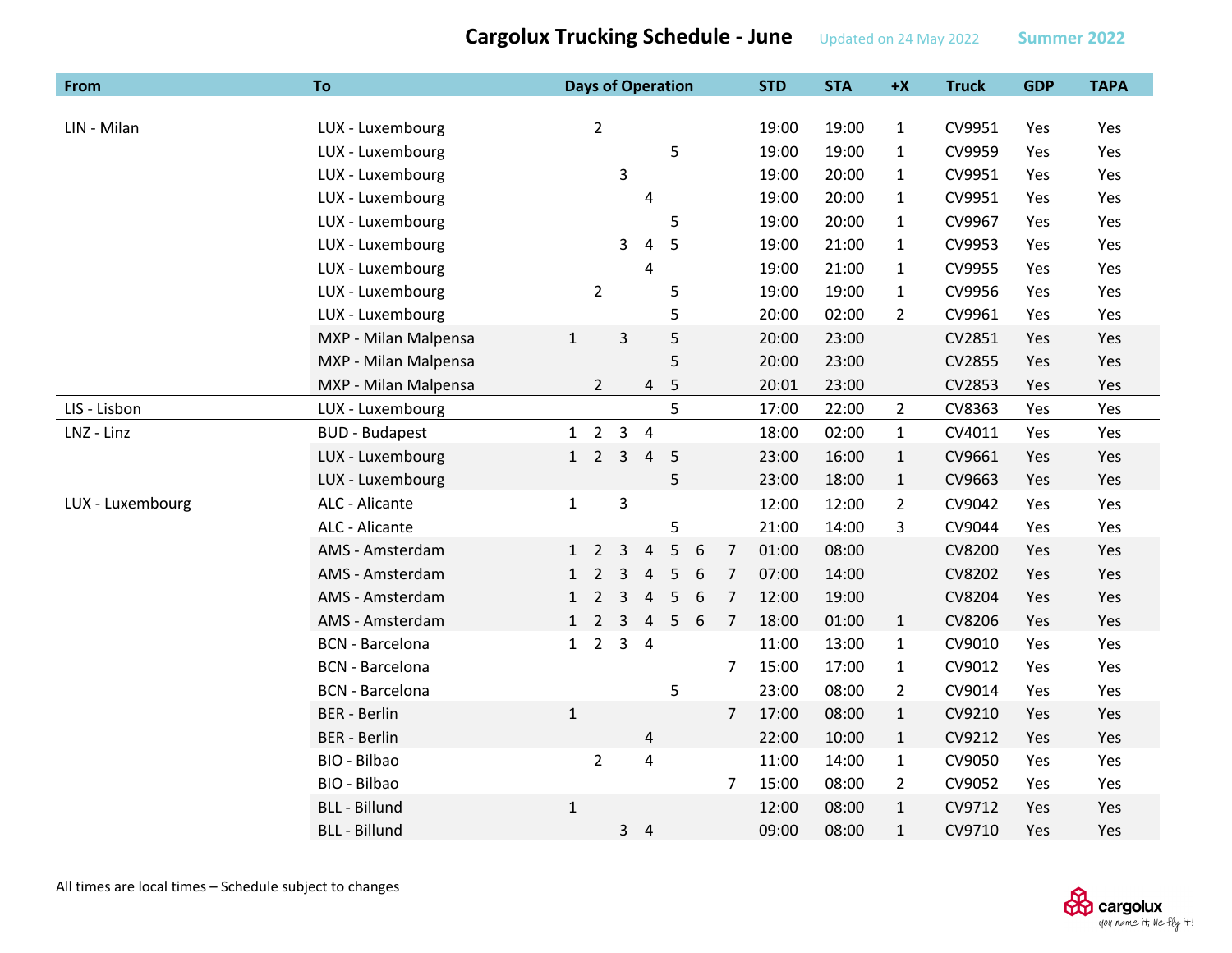| From             | <b>To</b>             |              | <b>Days of Operation</b> |                |                |   |                  |                | <b>STD</b> | <b>STA</b> | $+X$           | <b>Truck</b> | <b>GDP</b> | <b>TAPA</b> |
|------------------|-----------------------|--------------|--------------------------|----------------|----------------|---|------------------|----------------|------------|------------|----------------|--------------|------------|-------------|
|                  |                       |              |                          |                |                |   |                  |                |            |            |                |              |            |             |
| LUX - Luxembourg | <b>BLL - Billund</b>  |              |                          |                |                |   | 6                |                | 21:00      | 08:00      | $\overline{2}$ | CV9714       | Yes        | Yes         |
|                  | <b>BRE</b> - Bremen   |              | $1\quad 2$               |                | 3 <sub>1</sub> |   |                  | $\overline{7}$ | 22:00      | 08:00      | $\mathbf{1}$   | CV9120       | Yes        | Yes         |
|                  | <b>BRN</b> - Bern     |              | $\overline{2}$           |                |                |   |                  |                | 05:00      | 13:00      |                | CV9630       | Yes        | Yes         |
|                  | <b>BRU - Brussels</b> | 1            | $\overline{2}$           | 3              | $\overline{a}$ | 5 | 6                | $\overline{7}$ | 03:00      | 07:00      |                | CV9550       | Yes        | Yes         |
|                  | <b>BRU - Brussels</b> | $\mathbf{1}$ | $\overline{2}$           | 3              | 4              | 5 | 6                | 7              | 09:00      | 13:00      |                | CV9552       | Yes        | Yes         |
|                  | <b>BRU - Brussels</b> | $\mathbf{1}$ | $\overline{2}$           | 3              | 4              | 5 | 6                | $\overline{7}$ | 14:00      | 18:00      |                | CV9554       | Yes        | Yes         |
|                  | <b>BRU - Brussels</b> | $\mathbf{1}$ | $\overline{2}$           | 3              | 4              | 5 | 6                | $\overline{7}$ | 21:00      | 01:00      | $\mathbf{1}$   | CV9556       | Yes        | Yes         |
|                  | <b>BSL - Basel</b>    | $\mathbf{1}$ | $\overline{2}$           | 3              | $\overline{4}$ | 5 |                  |                | 05:00      | 10:00      |                | CV9600       | Yes        | Yes         |
|                  | <b>BSL - Basel</b>    | $\mathbf{1}$ |                          |                |                |   |                  |                | 15:00      | 07:00      | $\mathbf{1}$   | CV9604       | Yes        | Yes         |
|                  | <b>BSL - Basel</b>    |              |                          |                |                |   |                  | $\overline{7}$ | 11:00      | 07:00      | $\mathbf{1}$   | CV9602       | Yes        | Yes         |
|                  | <b>BUD - Budapest</b> | $\mathbf{1}$ |                          |                |                |   | 6                |                | 22:00      | 06:00      | $\overline{2}$ | CV8322       | Yes        | Yes         |
|                  | <b>BUD - Budapest</b> |              |                          |                | 4              |   |                  |                | 04:00      | 11:00      | $\mathbf{1}$   | CV8320       | Yes        | Yes         |
|                  | CDG - Paris           | 1            | $\overline{2}$           | 3              | $\overline{4}$ | 5 | 6                |                | 02:00      | 09:00      |                | CV8050       | Yes        | Yes         |
|                  | CDG - Paris           | $\mathbf{1}$ | $\overline{2}$           | 3              | $\overline{4}$ | 5 | 6                |                | 08:00      | 15:00      |                | CV8052       | Yes        | Yes         |
|                  | CDG - Paris           | $\mathbf{1}$ | $\overline{2}$           | 3              | 4              | 5 | 6                |                | 13:00      | 20:00      |                | CV8054       | Yes        | Yes         |
|                  | CDG - Paris           | $\mathbf{1}$ | $\overline{2}$           | $\mathbf{3}$   | $\overline{4}$ | 5 | 6                | $\overline{7}$ | 19:00      | 06:00      | $\mathbf{1}$   | CV8056       | Yes        | Yes         |
|                  | CDG - Paris           |              |                          |                |                |   |                  | 7              | 02:00      | 09:00      |                | CV8050       | Yes        | Yes         |
|                  | CDG - Paris           |              |                          |                |                |   |                  | $\overline{7}$ | 08:00      | 06:00      | $\mathbf{1}$   | CV8052       | Yes        | Yes         |
|                  | CDG - Paris           |              |                          |                |                |   |                  | $\overline{7}$ | 13:00      | 06:00      | $\mathbf{1}$   | CV8054       | Yes        | Yes         |
|                  | CGN - Cologne Bonn    | 1            | $\overline{2}$           | 3              | 4              | 5 |                  |                | 06:00      | 09:00      |                | CV9160       | Yes        | Yes         |
|                  | CGN - Cologne Bonn    | $\mathbf{1}$ |                          |                |                |   |                  | 7              | 17:00      | 06:00      | $\mathbf{1}$   | CV9162       | Yes        | Yes         |
|                  | CGN - Cologne Bonn    |              |                          |                |                | 5 |                  |                | 12:00      | 15:00      |                | CV9164       | Yes        | Yes         |
|                  | CPH - Copenhagen      | $\mathbf{1}$ |                          |                |                |   |                  | 7              | 14:00      | 06:00      | $\mathbf{1}$   | CV9700       | Yes        | Yes         |
|                  | CPH - Copenhagen      | $\mathbf{1}$ |                          |                |                |   |                  | 7              | 14:00      | 08:00      | $\mathbf{1}$   | CV9680       | Yes        | Yes         |
|                  | CPH - Copenhagen      | $\mathbf{1}$ | $\overline{2}$           | 3              | $\overline{4}$ | 5 | $\boldsymbol{6}$ | $\overline{7}$ | 20:00      | 12:00      | $\mathbf{1}$   | CV9702       | Yes        | Yes         |
|                  | CPH - Copenhagen      | $\mathbf{1}$ | $\overline{2}$           | 3              | 4              | 5 | 6                | 7              | 20:00      | 14:00      | $\mathbf{1}$   | CV9682       | Yes        | Yes         |
|                  | DTM - Dortmund        | $\mathbf{1}$ |                          | 3              |                | 5 |                  |                | 06:00      | 11:00      |                | CV9200       | Yes        | Yes         |
|                  | DUS - Dusseldorf      | 1            | $2^{\circ}$              | $\overline{3}$ | $\overline{4}$ | 5 |                  |                | 06:00      | 12:00      |                | CV9150       | Yes        | Yes         |
|                  | DUS - Dusseldorf      | $\mathbf{1}$ |                          |                |                |   |                  | $\overline{7}$ | 17:00      | 06:00      | $\mathbf{1}$   | CV9154       | Yes        | Yes         |
|                  | DUS - Dusseldorf      |              |                          |                |                | 5 |                  |                | 12:00      | 18:00      |                | CV9152       | Yes        | Yes         |
|                  | EIN - Eindhoven       | $\mathbf{1}$ | $\overline{2}$           |                | 4              | 5 |                  |                | 01:00      | 07:00      |                | CV8280       | Yes        | Yes         |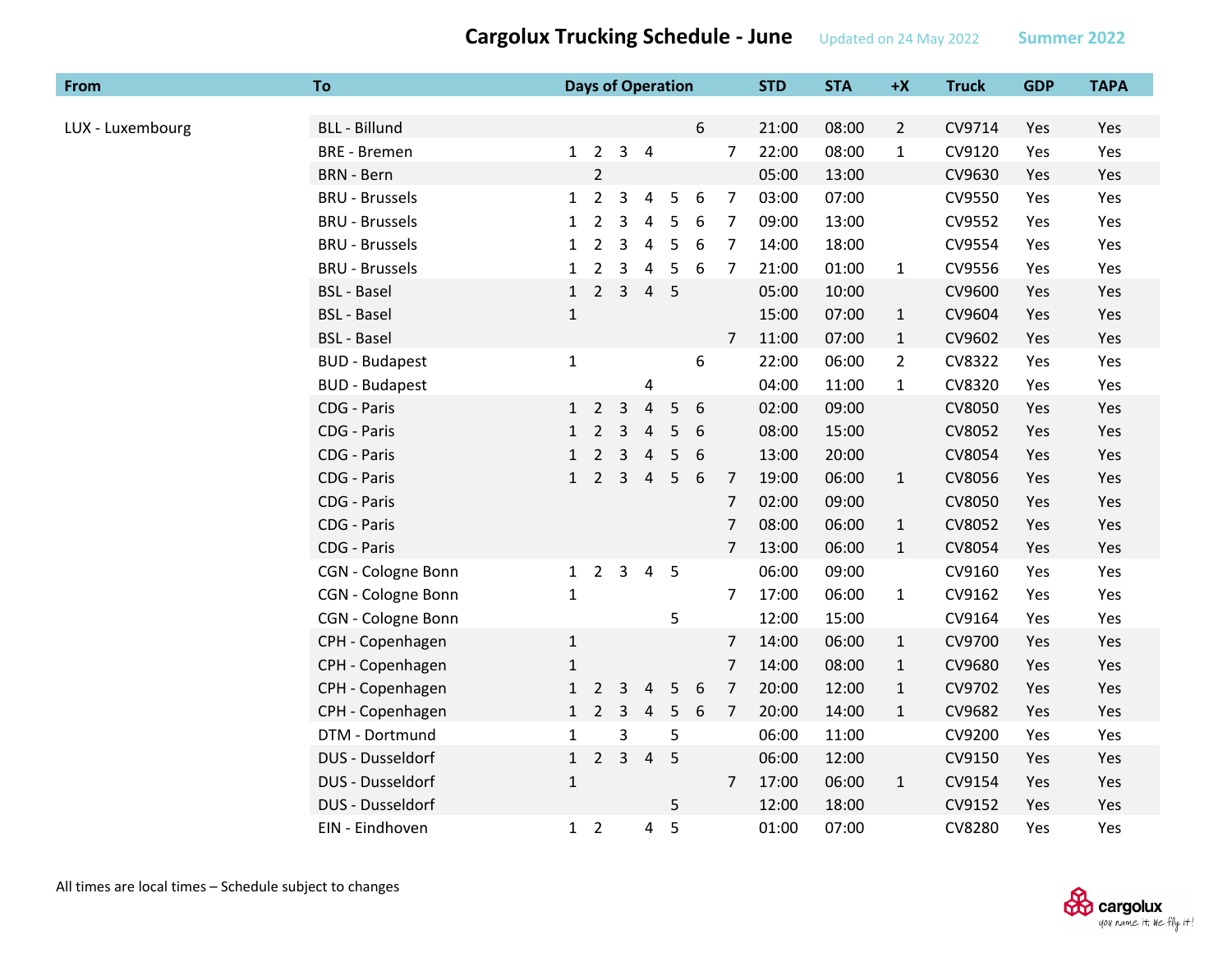| <b>From</b>      | <b>To</b>                 |              |                     |                | <b>Days of Operation</b> |                |   |                | <b>STD</b> | <b>STA</b> | $+X$           | <b>Truck</b> | <b>GDP</b> | <b>TAPA</b> |
|------------------|---------------------------|--------------|---------------------|----------------|--------------------------|----------------|---|----------------|------------|------------|----------------|--------------|------------|-------------|
|                  |                           |              |                     |                |                          |                |   |                |            |            |                |              |            |             |
| LUX - Luxembourg | FMO - Muenster Osnabrueck |              | $1 \quad 2 \quad 3$ |                |                          | 4 <sub>5</sub> |   |                | 06:00      | 14:00      |                | CV9140       | Yes        | Yes         |
|                  | FMO - Muenster Osnabrueck | $\mathbf{1}$ |                     |                |                          |                |   | $\overline{7}$ | 17:00      | 07:00      | $\mathbf{1}$   | CV9142       | Yes        | Yes         |
|                  | FRA - Frankfurt           | $\mathbf{1}$ | $\overline{2}$      | 3              | 4                        | 5              | 6 | 7              | 04:00      | 09:00      |                | CV8000       | Yes        | Yes         |
|                  | FRA - Frankfurt           | $\mathbf{1}$ | $\overline{2}$      | 3              | 4                        | 5              | 6 | 7              | 10:00      | 15:00      |                | CV8002       | Yes        | Yes         |
|                  | FRA - Frankfurt           | $\mathbf{1}$ | $\overline{2}$      | 3              | 4                        | 5              | 6 | 7              | 16:00      | 21:00      |                | CV8004       | Yes        | Yes         |
|                  | FRA - Frankfurt           | $\mathbf{1}$ | $\overline{2}$      | 3              | 4                        | 5              | 6 | $\overline{7}$ | 22:00      | 03:00      | $\mathbf{1}$   | CV8006       | Yes        | Yes         |
|                  | GVA - Geneva              |              | $\overline{2}$      |                | $\overline{4}$           |                |   |                | 05:00      | 15:00      |                | CV9620       | Yes        | Yes         |
|                  | HAJ - Hanover             | 1            | $2^{\circ}$         | $\mathsf{3}$   | $\overline{4}$           | 5              |   |                | 06:00      | 17:00      |                | CV9130       | Yes        | Yes         |
|                  | HAJ - Hanover             | $\mathbf{1}$ |                     |                |                          |                |   | $\overline{7}$ | 15:00      | 07:00      | $\mathbf{1}$   | CV9132       | Yes        | Yes         |
|                  | HAM - Hamburg             | 1            | $\overline{2}$      |                |                          | 4 <sub>5</sub> |   |                | 07:00      | 19:00      |                | CV9112       | Yes        | Yes         |
|                  | HAM - Hamburg             | 1            | $2^{\circ}$         | $\mathbf{3}$   | $\overline{4}$           |                |   | $\overline{7}$ | 22:00      | 10:00      | $\mathbf{1}$   | CV9110       | Yes        | Yes         |
|                  | LGG - Liege               | $\mathbf{1}$ | $\overline{2}$      | 3              | 4                        | 5              | 6 | $\overline{7}$ | 03:00      | 06:00      |                | CV9540       | Yes        | Yes         |
|                  | LHR - London              | $\mathbf{1}$ | $\overline{2}$      | 3              | $\overline{4}$           | 5              | 6 | $\overline{7}$ | 02:00      | 15:00      |                | CV9400       | Yes        | Yes         |
|                  | LHR - London              | $\mathbf{1}$ | $\overline{2}$      | $\overline{3}$ | $\overline{4}$           | 5              | 6 | $\overline{7}$ | 10:00      | 23:00      |                | CV9402       | Yes        | Yes         |
|                  | LHR - London              | $\mathbf{1}$ | $\overline{2}$      | 3              | $\overline{4}$           | 5              | 6 | $\overline{7}$ | 19:00      | 08:00      | $\mathbf{1}$   | CV9404       | Yes        | Yes         |
|                  | LIL - Lille               | $\mathbf{1}$ |                     |                |                          | 5              |   |                | 09:00      | 15:00      |                | CV9312       | Yes        | Yes         |
|                  | LIL - Lille               | $\mathbf{1}$ |                     | $\mathsf{3}$   |                          |                |   | $\overline{7}$ | 21:00      | 05:00      | $\mathbf{1}$   | CV9310       | Yes        | Yes         |
|                  | LIS - Lisbon              | $\mathbf{1}$ |                     |                |                          |                |   |                | 11:00      | 08:00      | 3              | CV8360       | Yes        | Yes         |
|                  | LIS - Lisbon              |              |                     |                |                          | 5              |   |                | 22:00      | 08:00      | 4              | CV8364       | Yes        | Yes         |
|                  | LNZ - Linz                | 1            | $\overline{2}$      | 3              | $\overline{4}$           |                |   | 7              | 16:00      | 07:00      | $\mathbf{1}$   | CV9660       | Yes        | Yes         |
|                  | LYS - Lyon                |              | $1\quad 2$          | 3              | $\overline{4}$           |                |   | $\overline{7}$ | 21:00      | 07:00      | $\mathbf{1}$   | CV8100       | Yes        | Yes         |
|                  | MAD - Madrid              | 1            | $\overline{2}$      |                | $3 \quad 4$              |                |   |                | 11:00      | 09:00      | $\overline{2}$ | CV9020       | Yes        | Yes         |
|                  | MAD - Madrid              |              |                     |                |                          |                |   | 7              | 15:00      | 13:00      | $\overline{2}$ | CV9022       | Yes        | Yes         |
|                  | MAD - Madrid              |              |                     |                |                          | 5              |   |                | 22:00      | 07:00      | 3              | CV9024       | Yes        | Yes         |
|                  | MRS - Marseille           |              | $1\quad 2$          |                | $\overline{4}$           |                |   | $\overline{7}$ | 21:00      | 16:00      | $\mathbf{1}$   | CV9350       | Yes        | Yes         |
|                  | MST - Maastricht Aachen   | $\mathbf{1}$ | $\overline{2}$      | 3              | 4                        | 5              | 6 | 7              | 01:00      | 05:00      |                | CV8270       | Yes        | Yes         |
|                  | MUC - Munich              | 1            | $\overline{2}$      | 3              |                          | 4 <sub>5</sub> |   | $\overline{7}$ | 07:00      | 17:00      |                | CV9190       | Yes        | Yes         |
|                  | MUC - Munich              | 1            | $\overline{2}$      | $\mathbf{3}$   | $\overline{4}$           |                |   | 7              | 23:00      | 09:00      | $\mathbf{1}$   | CV9192       | Yes        | Yes         |
|                  | MXP - Milan Malpensa      | $\mathbf{1}$ |                     | 3              |                          |                |   |                | 22:00      | 11:00      | $\mathbf{1}$   | CV9950       | Yes        | Yes         |
|                  | MXP - Milan Malpensa      |              | $\overline{2}$      |                |                          |                |   |                | 08:00      | 08:00      | $\mathbf{1}$   | CV9952       | Yes        | Yes         |
|                  | <b>NUE - Nuremberg</b>    | 1            | $\overline{2}$      |                |                          | 4 <sub>5</sub> |   |                | 07:00      | 15:00      |                | CV9180       | Yes        | Yes         |

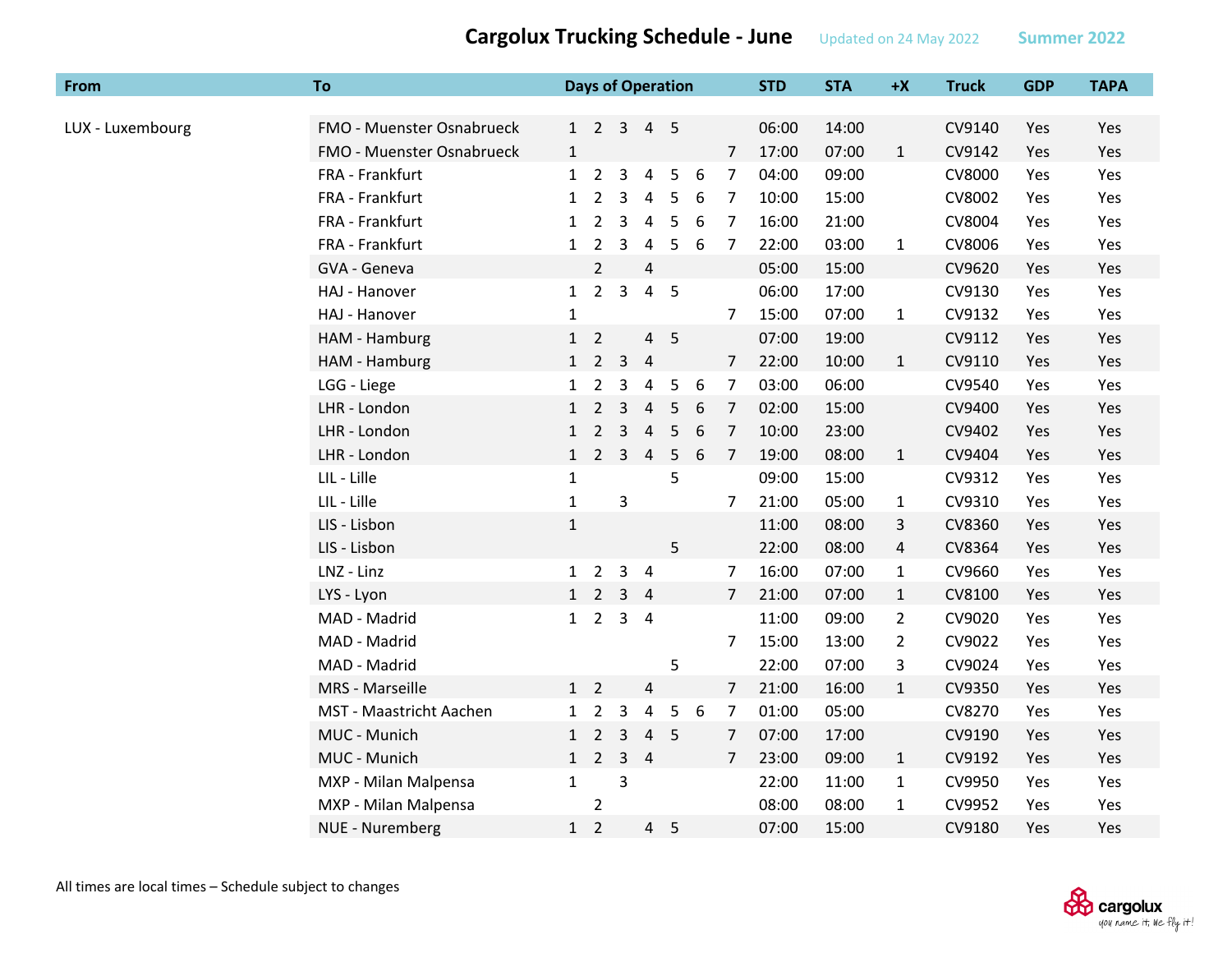| From                 | <b>To</b>          |              |                             |                         | <b>Days of Operation</b> |                          |   |                | <b>STD</b> | <b>STA</b> | $+X$           | <b>Truck</b> | <b>GDP</b> | <b>TAPA</b> |
|----------------------|--------------------|--------------|-----------------------------|-------------------------|--------------------------|--------------------------|---|----------------|------------|------------|----------------|--------------|------------|-------------|
|                      |                    |              |                             |                         |                          |                          |   |                |            |            |                |              |            |             |
| LUX - Luxembourg     | NUE - Nuremberg    |              | $1 \quad 2 \quad 3 \quad 4$ |                         |                          |                          |   | $\overline{7}$ | 23:00      | 07:00      | $\mathbf{1}$   | CV9182       | Yes        | Yes         |
|                      | OPO - Porto        | $\mathbf{1}$ |                             |                         |                          |                          |   |                | 11:00      | 12:00      | $\overline{2}$ | CV8400       | Yes        | Yes         |
|                      | OPO - Porto        |              |                             |                         |                          | 5                        |   |                | 22:00      | 08:00      | 3              | CV8402       | Yes        | Yes         |
|                      | OSL - Oslo         | $1\quad 2$   |                             |                         | 4                        |                          |   |                | 09:00      | 13:00      | $\mathbf{1}$   | CV9820       | Yes        | Yes         |
|                      | PRG - Prague       | $1\quad 2$   |                             |                         | $\overline{\mathbf{4}}$  |                          |   | 7              | 16:00      | 16:00      | $\mathbf{1}$   | CV8300       | Yes        | Yes         |
|                      | RTM - Rotterdam    | 1            | $\overline{2}$              | 3                       | $\overline{4}$           | $\overline{\phantom{0}}$ |   |                | 01:00      | 07:00      |                | CV8250       | Yes        | Yes         |
|                      | STR - Stuttgart    | $\mathbf{1}$ | $\overline{2}$              | 3                       | $\overline{4}$           | 5                        |   | 7              | 07:00      | 14:00      |                | CV9170       | Yes        | Yes         |
|                      | STR - Stuttgart    | $\mathbf{1}$ | $\overline{2}$              | 3                       | $\overline{4}$           |                          |   | 7              | 23:00      | 06:00      | $\mathbf{1}$   | CV9174       | Yes        | Yes         |
|                      | SXB - Lyon         | $\mathbf{1}$ |                             |                         | $\overline{4}$           |                          |   |                | 05:00      | 08:00      |                | CV9330       | Yes        | Yes         |
|                      | VIE - Vienna       | 1            | $\overline{2}$              | 3                       | $\overline{4}$           |                          |   | 7              | 16:00      | 17:00      | 1              | CV9650       | Yes        | Yes         |
|                      | VLC - Valencia     | $\mathbf{1}$ |                             | 3                       |                          |                          |   |                | 12:00      | 10:00      | $\overline{2}$ | CV9030       | Yes        | Yes         |
|                      | VLC - Valencia     |              |                             |                         |                          | 5                        |   |                | 21:00      | 08:00      | 3              | CV9034       | Yes        | Yes         |
|                      | ZRH - Zurich       | 1            | $2^{\circ}$                 | $\overline{3}$          | $\overline{a}$           | 5                        |   |                | 05:00      | 15:00      |                | CV9610       | Yes        | Yes         |
|                      | ZRH - Zurich       | $\mathbf 1$  |                             |                         |                          |                          |   |                | 15:00      | 10:00      | $\mathbf{1}$   | CV9614       | Yes        | Yes         |
|                      | ZRH - Zurich       |              |                             |                         |                          |                          |   | 7              | 11:00      | 10:00      | $\mathbf{1}$   | CV9612       | Yes        | Yes         |
| LYS - Lyon           | LUX - Luxembourg   | $\mathbf{1}$ |                             |                         | 4                        |                          |   |                | 20:00      | 08:00      | $\mathbf{1}$   | CV8101       | Yes        | Yes         |
|                      | LUX - Luxembourg   | $\mathbf{1}$ |                             |                         | 4                        |                          |   |                | 21:00      | 06:00      | $\mathbf{1}$   | CV8103       | Yes        | Yes         |
|                      | LUX - Luxembourg   |              | $2^{\circ}$                 | $\overline{3}$          |                          | 5                        |   |                | 20:00      | 07:00      | $\mathbf{1}$   | CV8101       | Yes        | Yes         |
|                      | LUX - Luxembourg   |              |                             |                         |                          | 5                        |   |                | 22:00      | 09:00      | $\mathbf{1}$   | CV8105       | Yes        | Yes         |
| MAD - Madrid         | LUX - Luxembourg   |              | $\overline{2}$              |                         | 4                        | 5                        |   |                | 21:00      | 00:00      | $\overline{2}$ | CV9023       | Yes        | Yes         |
| MAN - Manchester     | LHR - London       | $\mathbf{1}$ | $\overline{2}$              | 3                       | $\overline{4}$           | 5                        | 6 | $\overline{7}$ | 22:00      | 06:00      | $\mathbf{1}$   | CV2510       | Yes        | Yes         |
|                      | LUX - Luxembourg   | $1 \quad$    | $\overline{2}$              | 3                       | $\overline{4}$           | 5                        |   |                | 19:00      | 19:00      | $\mathbf{1}$   | CV9431       | Yes        | Yes         |
|                      | PIK - Prestwick    | 1            | $\overline{2}$              | 3                       | 4                        | 5                        | 6 | 7              | 23:00      | 12:00      | 1              | CV2191       | Yes        | Yes         |
| MEX - Mexico City    | BJX - Guanajuato   | $\mathbf{1}$ | $\overline{2}$              | $\mathbf{3}$            | $\overline{4}$           | 5                        |   |                | 22:00      | 09:00      | $\mathbf{1}$   | CV1260       | No         | No          |
|                      | MTY - Monterrey    | $\mathbf{1}$ | $\overline{2}$              | 3                       | $\overline{4}$           | 5                        |   |                | 23:00      | 15:00      | $\mathbf{1}$   | CV1270       | No         | No          |
|                      | MTY - Monterrey    |              |                             |                         |                          |                          | 6 |                | 12:00      | 04:00      | $\mathbf{1}$   | CV1272       | No         | No          |
| MIA - Miami          | CHS - Charleston   |              | $1\quad 2$                  | $\overline{3}$          | $\overline{4}$           | 5                        |   |                | 19:00      | 09:00      | $\mathbf{1}$   | CV1600       | <b>No</b>  | <b>No</b>   |
|                      | JAX - Jacksonville | 1            | $\overline{2}$              | 3                       | $\overline{4}$           | 5                        |   |                | 19:00      | 08:00      | $\mathbf{1}$   | CV1602       | No         | No          |
|                      | MCO - Orlando      | 1            | $\overline{2}$              | 3                       | $\overline{4}$           | 5                        |   |                | 19:00      | 08:00      | $\mathbf{1}$   | CV1604       | No         | No          |
|                      | TPA - Tampa        | 1            | $\overline{2}$              | $\overline{\mathbf{3}}$ | $\overline{4}$           | 5                        |   |                | 19:00      | 08:00      | $\mathbf{1}$   | CV1606       | No         | No          |
| MLH - Mulhouse Basel | LUX - Luxembourg   |              | $1\quad 2$                  | $\overline{3}$          | $\overline{4}$           | 5                        |   |                | 19:30      | 02:00      | $\mathbf{1}$   | CV9341       | Yes        | Yes         |

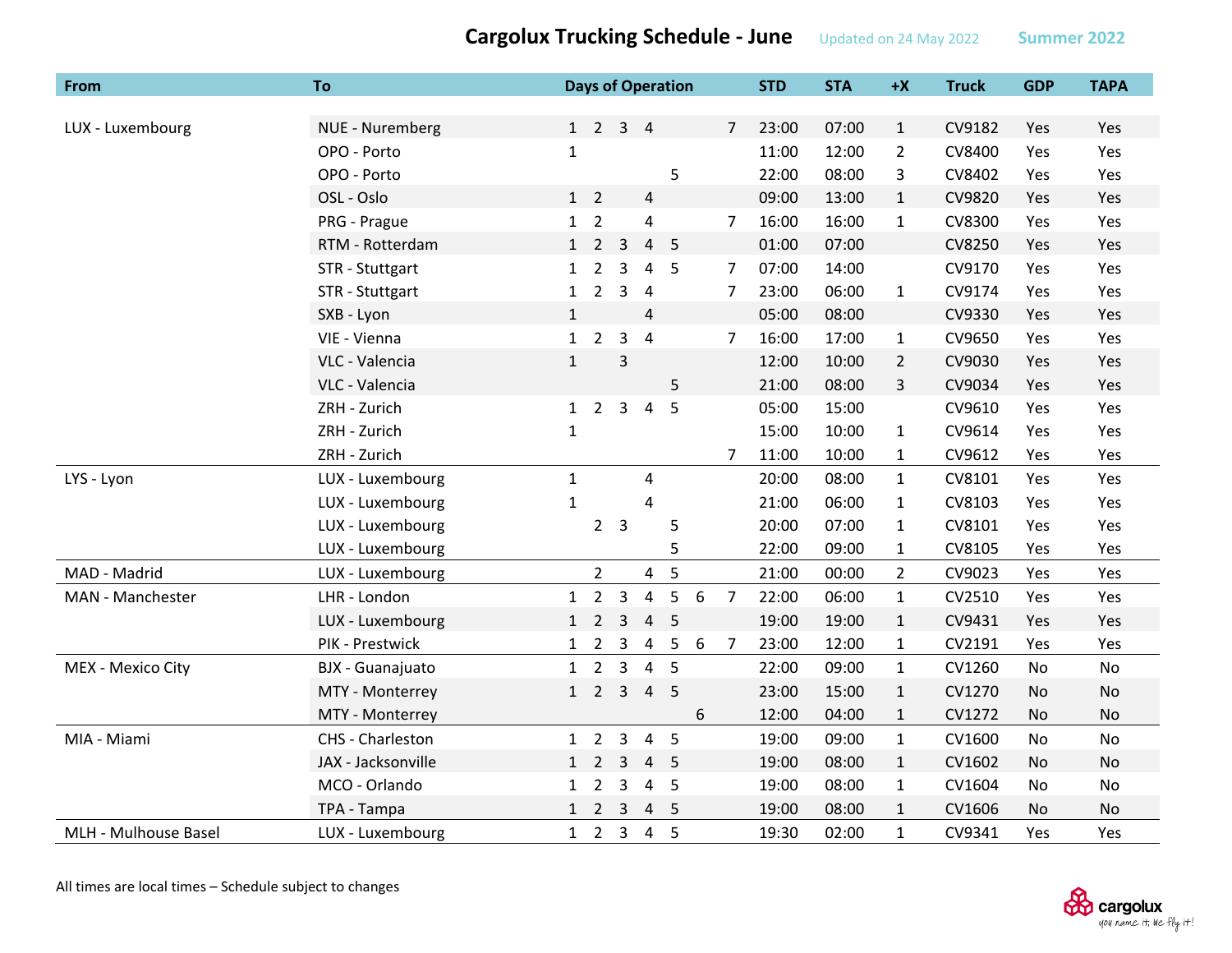| From                    | To                |              |                     |                | <b>Days of Operation</b> |                |       |                | <b>STD</b> | <b>STA</b> | $+X$         | <b>Truck</b> | <b>GDP</b> | <b>TAPA</b>   |
|-------------------------|-------------------|--------------|---------------------|----------------|--------------------------|----------------|-------|----------------|------------|------------|--------------|--------------|------------|---------------|
|                         |                   |              |                     |                |                          |                |       |                |            |            |              |              |            |               |
| MMX - Malmo             | CPH - Copenhagen  |              | $1 \quad 2 \quad 3$ |                |                          | 4 <sub>5</sub> |       |                | 19:00      | 06:00      | $\mathbf{1}$ | CV5031       | Yes        | Yes           |
| MPL - Montpellier       | CDG - Paris       | $\mathbf{1}$ | $\overline{2}$      | 3              | $\overline{4}$           | 5              |       |                | 17:00      | 08:30      | $\mathbf{1}$ | CV5631       | No         | No            |
|                         | MRS - Marseille   | 1            | $\overline{2}$      | $\overline{3}$ | $\overline{4}$           | 5              |       |                | 17:00      | 19:00      |              | CV5491       | No         | $\mathsf{No}$ |
| MRS - Marseille         | CDG - Paris       | 1            | $\overline{2}$      | $\overline{3}$ | $\overline{4}$           | 5              |       |                | 20:00      | 08:00      | $\mathbf{1}$ | CV5591       | No         | No            |
|                         | LUX - Luxembourg  |              |                     | $2 \quad 3$    | $\overline{4}$           | 5              |       |                | 22:30      | 14:00      | $\mathbf{1}$ | CV9351       | Yes        | Yes           |
|                         | MPL - Montpellier |              | $\overline{2}$      |                |                          |                |       |                | 19:00      | 22:00      |              | CV5490       | No         | No            |
|                         | NCE - Nice        |              | $1 \quad 2 \quad 3$ |                | $\overline{4}$           | 5              |       |                | 11:00      | 16:00      |              | CV5480       | No         | No            |
| MST - Maastricht Aachen | AMS - Amsterdam   | 1            | $\overline{2}$      | $\overline{3}$ | $\overline{4}$           | 5              | $6\,$ | $\overline{7}$ | 12:00      | 15:00      |              | CV2400       | Yes        | Yes           |
|                         | LUX - Luxembourg  | $\mathbf{1}$ | $\overline{2}$      | $\overline{3}$ | $\overline{4}$           | 5              |       |                | 20:00      | 00:00      | $\mathbf{1}$ | CV8271       | Yes        | Yes           |
| MTY - Monterrey         | MEX - Mexico City |              | $1 \quad 2 \quad 3$ |                | $\overline{4}$           | 5              | 6     | $\overline{7}$ | 18:00      | 15:00      | $\mathbf{1}$ | CV1271       | No         | No            |
| MUC - Munich            | LUX - Luxembourg  | $\mathbf{1}$ |                     |                |                          |                | 6     |                | 22:00      | 05:00      | $\mathbf{1}$ | CV9191       | Yes        | Yes           |
|                         | LUX - Luxembourg  | $\mathbf{1}$ | $\overline{2}$      | 3              | $\pmb{4}$                | 5              | 6     |                | 22:00      | 10:00      | $\mathbf{1}$ | CV9193       | Yes        | Yes           |
|                         | LUX - Luxembourg  |              |                     |                | 4                        |                |       |                | 11:00      | 23:00      |              | CV9235       | Yes        | Yes           |
|                         | LUX - Luxembourg  |              |                     | 3              |                          |                |       |                | 12:00      | 22:00      |              | CV9231       | Yes        | Yes           |
|                         | LUX - Luxembourg  |              |                     |                |                          | 5              |       |                | 14:00      | 01:00      | $\mathbf{1}$ | CV9235       | Yes        | Yes           |
|                         | LUX - Luxembourg  |              |                     |                |                          |                | 6     |                | 15:00      | 03:00      | $\mathbf{1}$ | CV9199       | Yes        | Yes           |
|                         | LUX - Luxembourg  |              | $2^{\circ}$         | $\overline{3}$ | $\overline{4}$           | 5              |       |                | 22:00      | 06:00      | $\mathbf{1}$ | CV9191       | Yes        | Yes           |
|                         | LUX - Luxembourg  |              |                     |                |                          | 5              |       |                | 23:00      | 10:00      | $\mathbf{1}$ | CV9233       | Yes        | Yes           |
|                         | LUX - Luxembourg  |              |                     | 3              | $\overline{4}$           |                |       |                | 23:00      | 11:00      | $\mathbf{1}$ | CV9195       | Yes        | Yes           |
|                         | LUX - Luxembourg  |              |                     |                | 4                        |                |       |                | 23:59      | 12:00      | $\mathbf{1}$ | CV9197       | Yes        | Yes           |
|                         | LUX - Luxembourg  |              |                     |                |                          | 5              |       |                | 23:59      | 12:00      | $\mathbf{1}$ | CV9197       | Yes        | Yes           |
| MXP - Milan Malpensa    | BLQ - Bologna     |              | $1\quad 2$          | $\mathbf{3}$   | $\overline{4}$           | 5              |       |                | 11:00      | 16:00      |              | CV2050       | Yes        | Yes           |
|                         | BLQ - Bologna     |              |                     |                |                          | 5              | 6     |                | 23:00      | 07:00      | $\mathbf{1}$ | CV2054       | Yes        | Yes           |
|                         | FCO - Rome        |              | $1\quad 2$          | 3              | $\overline{4}$           | 5              |       |                | 14:00      | 10:00      | $\mathbf{1}$ | CV2140       | Yes        | Yes           |
|                         | FLR - Florence    |              | $1\quad 2$          | 3              | $\overline{a}$           | 5              |       |                | 11:00      | 18:00      |              | CV2060       | Yes        | Yes           |
|                         | GOA - Genoa       |              | $1\quad 2$          | $\overline{3}$ | $\overline{4}$           | 5              |       |                | 11:00      | 16:00      |              | CV2070       | Yes        | Yes           |
|                         | LIN - Milan       |              | $1\quad 2$          |                | $\overline{4}$           |                |       |                | 04:00      | 09:00      |              | CV2850       | Yes        | Yes           |
|                         | LIN - Milan       | $\mathbf{1}$ |                     |                |                          |                |       |                | 10:00      | 13:00      |              | CV2864       | Yes        | Yes           |
|                         | LIN - Milan       | 1            |                     |                |                          |                |       |                | 12:00      | 15:00      |              | CV2866       | Yes        | Yes           |
|                         | LIN - Milan       | $\mathbf{1}$ |                     |                |                          |                |       |                | 15:45      | 17:00      |              | CV2856       | Yes        | Yes           |
|                         | LIN - Milan       | $\mathbf{1}$ |                     | 3              |                          | 5              |       |                | 23:00      | 09:00      | $\mathbf{1}$ | CV2858       | Yes        | Yes           |

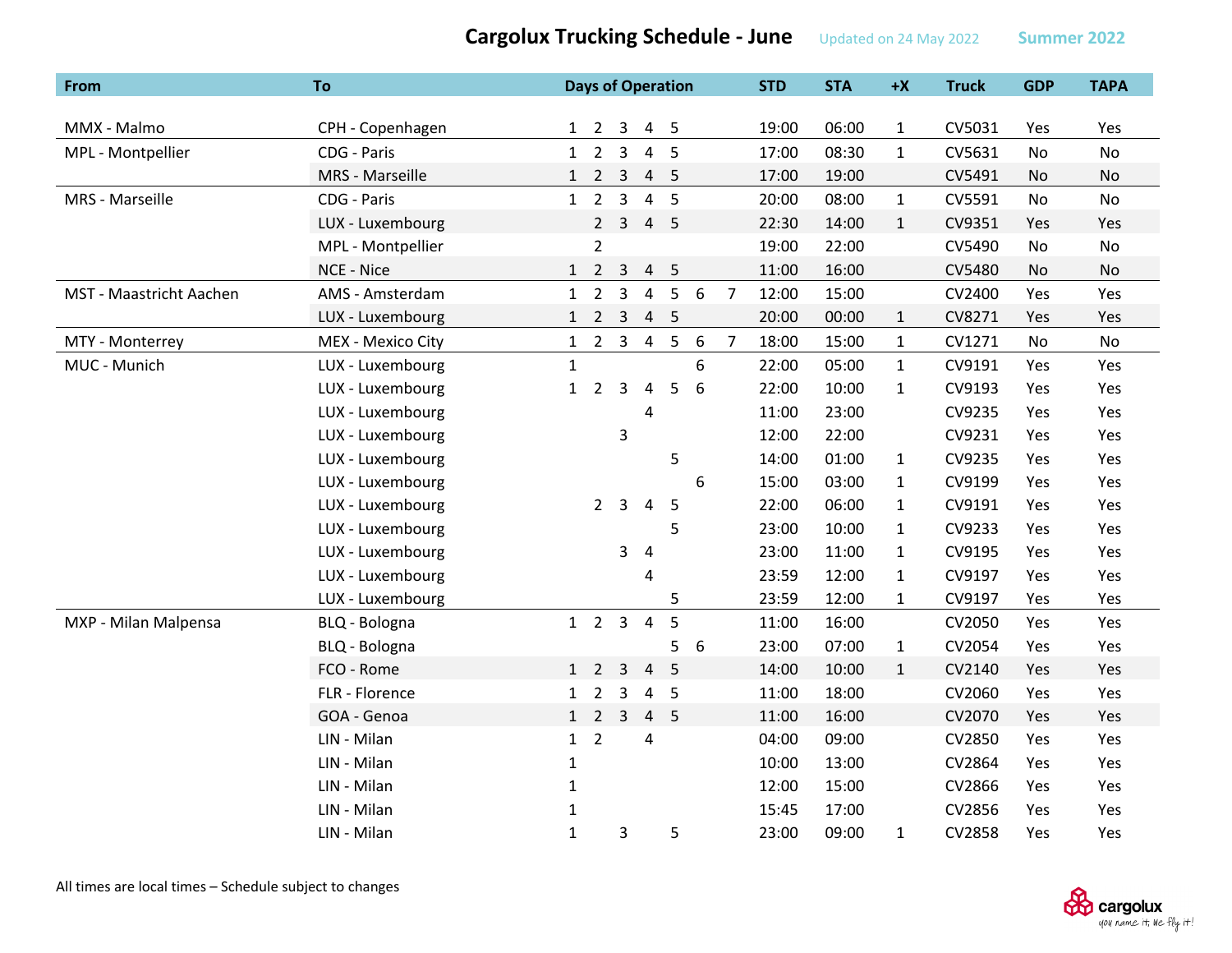| From                 | To               | <b>Days of Operation</b>                                                   | <b>STD</b>              | <b>STA</b> | $+X$           | <b>Truck</b> | <b>GDP</b> | <b>TAPA</b> |
|----------------------|------------------|----------------------------------------------------------------------------|-------------------------|------------|----------------|--------------|------------|-------------|
|                      | LIN - Milan      | 4                                                                          | 08:00                   | 11:00      |                | CV2860       | Yes        |             |
| MXP - Milan Malpensa | LIN - Milan      |                                                                            | 09:00                   | 12:00      |                | CV2862       |            | Yes         |
|                      |                  | $\overline{2}$                                                             |                         |            |                |              | Yes        | Yes         |
|                      | LIN - Milan      | 4                                                                          | 12:00                   | 15:00      |                | CV2852       | Yes        | Yes         |
|                      | LIN - Milan      | 3<br>$\overline{4}$<br>$2^{\circ}$                                         | 12:00                   | 16:00      |                | CV2840       | Yes        | Yes         |
|                      | LIN - Milan      | 5                                                                          | 14:00                   | 15:00      |                | CV2854       | Yes        | Yes         |
|                      | LIN - Milan      | 5                                                                          | 15:00                   | 18:00      |                | CV2868       | Yes        | Yes         |
|                      | LIN - Milan      | 3                                                                          | 23:30                   | 09:00      | $\mathbf{1}$   | CV2870       | Yes        | Yes         |
|                      | NAP - Naples     | $\overline{3}$<br>5<br>$1\quad 2$<br>4                                     | 14:00                   | 14:00      | $\mathbf{1}$   | CV2080       | Yes        | Yes         |
|                      | PSA - Florence   | $1\quad 2$<br>3<br>5<br>4                                                  | 11:00                   | 08:00      | $\mathbf{1}$   | CV2090       | Yes        | Yes         |
|                      | TRN - Turin      | $1\quad2$<br>5<br>3<br>4                                                   | 11:00                   | 16:00      |                | CV2100       | Yes        | Yes         |
|                      | TRS - Trieste    | $\overline{2}$<br>3<br>$\overline{a}$<br>5<br>$\mathbf{1}$                 | 11:00                   | 19:00      |                | CV2110       | Yes        | Yes         |
|                      | VCE - Venice     | $1 \quad 2 \quad 3$<br>$5^{\circ}$<br>$\overline{4}$                       | 11:00                   | 17:00      |                | CV2120       | Yes        | Yes         |
|                      | VRN - Verona     | $2^{\circ}$<br>3<br>4 5<br>1                                               | 11:00                   | 16:00      |                | CV2130       | Yes        | Yes         |
|                      | ZRH - Zurich     | $\mathbf{1}$                                                               | 10:00                   | 07:00      | $\mathbf{1}$   | CV4070       | Yes        | Yes         |
| NCE - Nice           | CDG - Paris      | $1 \quad 2 \quad 3 \quad 4$<br>5                                           | 19:00                   | 10:30      | $\mathbf{1}$   | CV5601       | No         | No          |
|                      | LUX - Luxembourg | 5                                                                          | 20:00                   | 14:00      | $\mathbf{1}$   | CV9361       | Yes        | Yes         |
|                      | MRS - Marseille  | 5<br>$1 \quad 2 \quad 3$<br>$\overline{a}$                                 | 19:00                   | 22:00      |                | CV5481       | No         | No          |
| NCL - Newcastle      | LHR - London     | $\overline{3}$<br>$\overline{4}$<br>5<br>$1\quad 2$                        | 18:00                   | 07:00      | $\mathbf{1}$   | CV5331       | Yes        | Yes         |
|                      | MAN - Manchester | $1 \quad 2 \quad 3$<br>4 <sub>5</sub>                                      | 18:00                   | 23:00      |                | CV2551       | Yes        | Yes         |
| NGO - Nagoya         | KMQ - Komatsu    | 5<br>$2 \quad 3$<br>$\overline{4}$                                         | 20:00                   | 09:00      | $\mathbf{1}$   | CV3131       | <b>No</b>  | No          |
| NRT - Tokyo          | KIX - Osaka      | $\overline{2}$<br>$\overline{4}$<br>5<br>3<br>6<br>$\mathbf{1}$            | 23:00<br>$\overline{7}$ | 13:00      | $\mathbf{1}$   | C83081       | No         | No          |
|                      | KIX - Osaka      | $\overline{2}$<br>3<br>$\overline{4}$<br>5<br>6<br>$\mathbf{1}$            | $\overline{7}$<br>23:00 | 13:00      | $\mathbf{1}$   | CV3101       | No         | No          |
|                      | NGO - Nagoya     | $\overline{2}$<br>3<br>5<br>6<br>$\overline{4}$<br>1                       | $\overline{7}$<br>23:00 | 09:00      | $\mathbf{1}$   | C83085       | No         | No          |
|                      | NGO - Nagoya     | $2^{\circ}$<br>$\overline{\mathbf{3}}$<br>1<br>$\overline{4}$<br>$-5$<br>6 | 23:00<br>7              | 09:00      | $\mathbf{1}$   | CV3151       | No         | No          |
| NTE - Nantes         | CDG - Paris      | $1 \quad 2 \quad 3$<br>4 5                                                 | 20:00                   | 05:30      | $\mathbf{1}$   | CV5551       | No         | No          |
| NUE - Nuremberg      | LUX - Luxembourg | $1\quad 2$                                                                 | 22:00                   | 07:00      | $\mathbf{1}$   | CV9185       | Yes        | Yes         |
|                      | LUX - Luxembourg | 4                                                                          | 22:00                   | 04:00      | $\mathbf{1}$   | CV9181       | Yes        | Yes         |
|                      | LUX - Luxembourg | 3                                                                          | 22:00                   | 05:00      | $\mathbf{1}$   | CV9181       | Yes        | Yes         |
|                      | LUX - Luxembourg | 5                                                                          | 22:00                   | 06:00      | $\mathbf{1}$   | CV9181       | Yes        | Yes         |
|                      | LUX - Luxembourg | 5<br>3<br>$\overline{a}$                                                   | 23:59                   | 07:00      | $\mathbf{1}$   | CV9183       | Yes        | Yes         |
| OPO - Porto          | LUX - Luxembourg | 5                                                                          | 22:00                   | 22:00      | $\overline{2}$ | CV8403       | Yes        | Yes         |

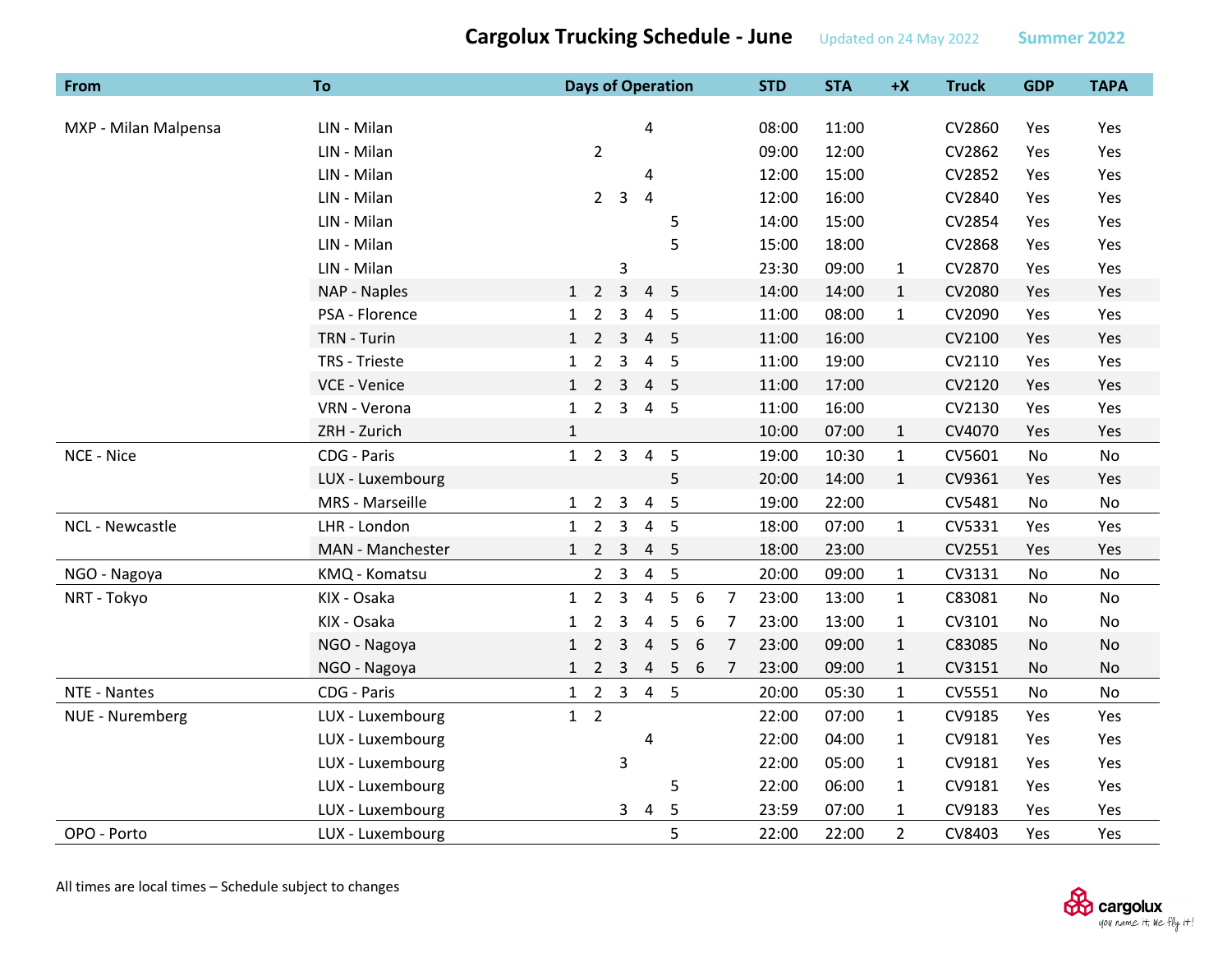| <b>From</b>   | To                        |              |                     |                |                | <b>Days of Operation</b> |   |                | <b>STD</b> | <b>STA</b> | $+X$           | <b>Truck</b> | <b>GDP</b> | <b>TAPA</b> |
|---------------|---------------------------|--------------|---------------------|----------------|----------------|--------------------------|---|----------------|------------|------------|----------------|--------------|------------|-------------|
|               |                           |              |                     |                |                |                          |   |                |            |            |                |              |            |             |
| ORD - Chicago | ATL - Atlanta             |              | $1\quad 2\quad 3$   |                | $\overline{4}$ | 5                        | 6 |                | 20:00      | 19:00      | $\mathbf{1}$   | CV1660       | No.        | No          |
|               | ATL - Atlanta             |              |                     |                |                |                          |   | 7              | 16:00      | 19:00      | $\mathbf{1}$   | CV1660       | No         | No          |
|               | <b>BNA - Nashville</b>    |              | $1 \quad 2 \quad 3$ |                | $\overline{4}$ | 5                        | 6 |                | 20:00      | 09:00      | $\mathbf{1}$   | CV1612       | No.        | No          |
|               | <b>BNA - Nashville</b>    |              |                     |                |                |                          |   | $\overline{7}$ | 16:00      | 09:00      | $\mathbf{1}$   | CV1612       | No         | No          |
|               | <b>BUF - Buffalo</b>      | 1            |                     | 2 <sub>3</sub> |                |                          | 6 | 7              | 22:00      | 08:00      | $\overline{2}$ | CV1614       | No         | No          |
|               | <b>BWI</b> - Baltimore    | 1            | $2^{\circ}$         | $\mathbf{3}$   |                |                          | 6 | 7              | 22:00      | 08:00      | $2^{\circ}$    | CV1662       | No         | No          |
|               | CID - Cedar Rapids        |              | $1\quad 2$          |                | 3 <sub>4</sub> |                          |   | $\overline{7}$ | 22:00      | 09:00      | $\mathbf{1}$   | CV1664       | No         | No          |
|               | CLE - Cleveland           |              | $1\quad 2$          | $\overline{3}$ | $\overline{4}$ |                          |   | $\overline{7}$ | 19:00      | 12:00      | $\mathbf{1}$   | CV1616       | No         | <b>No</b>   |
|               | CLT - Charlotte           |              | $1\quad 2$          |                | 3 <sub>4</sub> |                          |   |                | 20:00      | 08:00      | $\overline{2}$ | CV1666       | No         | No          |
|               | CLT - Charlotte           |              |                     |                |                |                          |   | $\overline{7}$ | 16:00      | 08:00      | $\overline{2}$ | CV1666       | No         | No          |
|               | CLT - Charlotte           |              |                     |                |                | 5                        |   |                | 20:00      | 08:00      | 3              | CV1666       | No         | No          |
|               | <b>CMH - Columbus</b>     |              | $1\quad 2$          | $\overline{3}$ | $\overline{4}$ | 5                        |   | $\overline{7}$ | 21:00      | 08:00      | $\mathbf{1}$   | CV1618       | No         | No          |
|               | CVG - Cincinnati          |              | $1\quad 2$          |                | 3 <sub>4</sub> |                          |   |                | 20:00      | 09:00      | $\mathbf{1}$   | CV1620       | No         | No          |
|               | CVG - Cincinnati          |              |                     |                |                |                          |   | 7              | 16:00      | 09:00      | $\mathbf{1}$   | CV1620       | No         | No          |
|               | DAY - Dayton              |              | $1\quad 2$          |                | 3 <sub>4</sub> |                          |   |                | 20:00      | 12:00      | $\mathbf{1}$   | CV1622       | No         | No          |
|               | DAY - Dayton              |              |                     |                |                |                          |   | $\overline{7}$ | 16:00      | 12:00      | $\mathbf{1}$   | CV1622       | No         | No          |
|               | DEN - Denver              | 1            |                     | 2 <sub>3</sub> |                |                          |   |                | 22:00      | 08:00      | $\overline{2}$ | CV1624       | No         | No          |
|               | DEN - Denver              |              |                     |                |                | 5                        |   | $7^{\circ}$    | 22:00      | 08:00      | 3              | CV1624       | No.        | No          |
|               | DEN - Denver              |              |                     |                | 4              |                          |   |                | 22:00      | 08:00      | 4              | CV1624       | No         | No          |
|               | DFW - Dallas Fort Worth   |              | $1 \quad 2 \quad 3$ |                | 4 <sub>5</sub> |                          |   |                | 20:00      | 08:00      | $\overline{2}$ | CV1668       | No         | No          |
|               | DFW - Dallas Fort Worth   |              |                     |                |                |                          |   | $\overline{7}$ | 16:00      | 08:00      | $\overline{2}$ | CV1668       | No         | No          |
|               | DSM - Des Moines          |              | $1\quad 2$          |                | 3 <sub>4</sub> |                          |   | 7              | 22:00      | 08:00      | $\mathbf{1}$   | CV1626       | No         | No          |
|               | DTW - Detroit             |              | $1\quad 2$          |                | 3 <sub>4</sub> |                          |   | $\overline{7}$ | 21:00      | 08:00      | $\mathbf{1}$   | CV1628       | No         | No          |
|               | EVV - Evansville          |              | $1\quad 2$          |                | 3 <sub>4</sub> |                          |   |                | 19:00      | 09:00      | $\mathbf{1}$   | CV1630       | No         | No          |
|               | EVV - Evansville          |              |                     |                |                | 5                        |   |                | 19:00      | 09:00      | 3              | CV1630       | No         | No          |
|               | FWA - Fort Wayne          |              | $1\quad 2$          |                | 3 <sub>4</sub> |                          |   |                | 22:00      | 09:00      | $\mathbf{1}$   | CV1632       | No         | No          |
|               | FWA - Fort Wayne          |              |                     |                |                | 5                        |   |                | 22:00      | 09:00      | 3              | CV1632       | No         | No          |
|               | <b>GRR</b> - Grand Rapids |              | $1\quad 2$          |                | 3 <sub>4</sub> |                          |   |                | 22:00      | 09:00      | $\mathbf{1}$   | CV1634       | No         | No          |
|               | <b>GRR</b> - Grand Rapids |              |                     |                |                | 5                        |   |                | 22:00      | 09:00      | 3              | CV1634       | No         | No          |
|               | GSO - Greensboro          | 1            |                     | 2 <sub>3</sub> |                |                          | 6 |                | 22:00      | 08:00      | $\overline{2}$ | CV1678       | No         | No          |
|               | GSP - Greenville          | $\mathbf{1}$ | $2^{\circ}$         | 3              |                |                          | 6 |                | 22:00      | 08:00      | $\overline{2}$ | CV1760       | No         | No          |

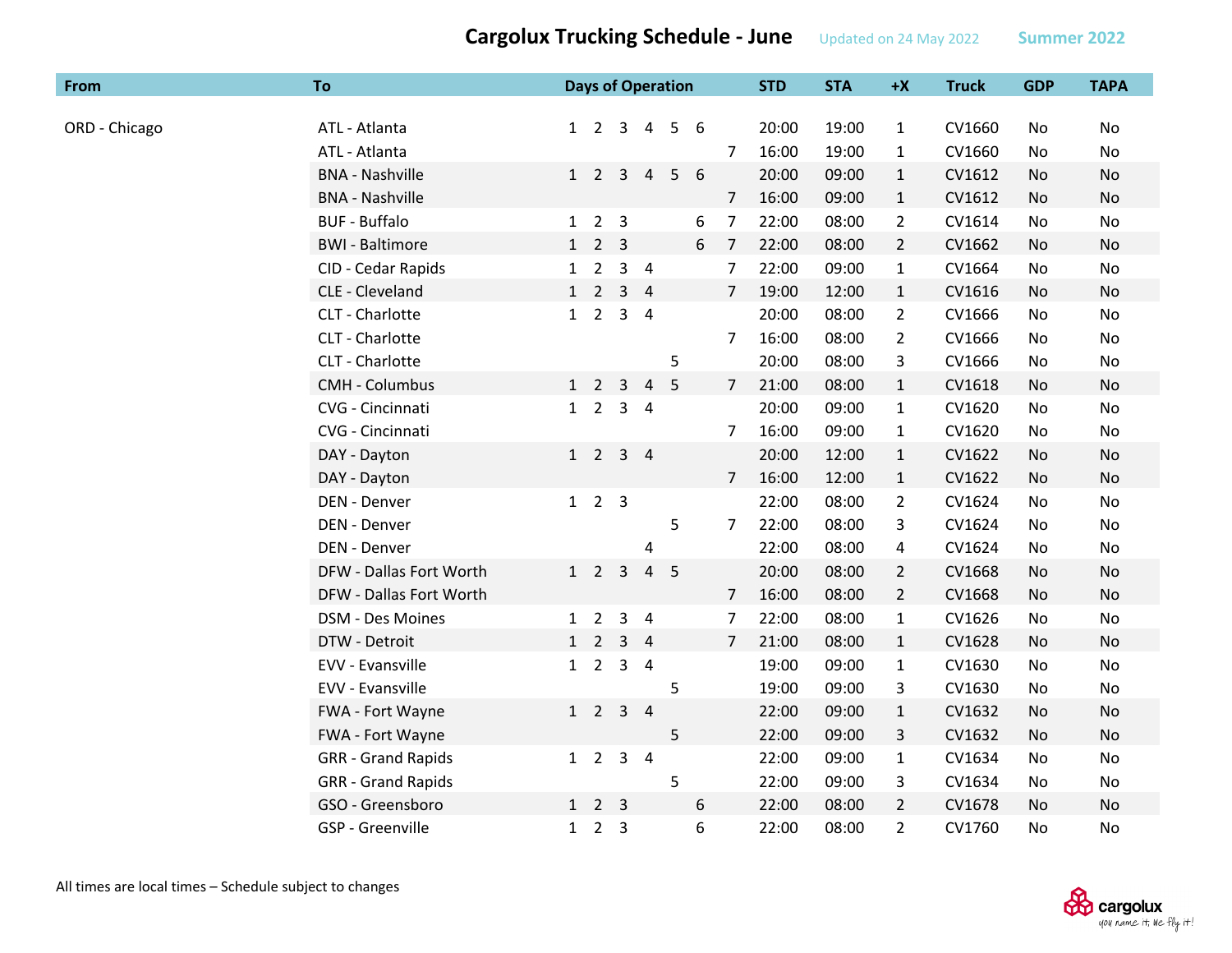| From          | To                       |              |                             |                | <b>Days of Operation</b> |                |   |                | <b>STD</b> | <b>STA</b> | $+X$           | <b>Truck</b> | <b>GDP</b> | <b>TAPA</b> |
|---------------|--------------------------|--------------|-----------------------------|----------------|--------------------------|----------------|---|----------------|------------|------------|----------------|--------------|------------|-------------|
|               |                          |              |                             |                |                          |                |   |                |            |            |                |              |            |             |
| ORD - Chicago | HSV - Huntsville         |              | $1 \quad 2 \quad 3$         |                |                          |                |   |                | 20:00      | 08:00      | $\overline{2}$ | CV1762       | No         | No          |
|               | HSV - Huntsville         |              |                             |                |                          |                |   | $\overline{7}$ | 16:00      | 08:00      | $\overline{2}$ | CV1762       | No         | No          |
|               | HSV - Huntsville         |              |                             |                |                          | 5              |   |                | 20:00      | 08:00      | 3              | CV1762       | No         | No          |
|               | IAH - Houston            |              | $1 \quad 2 \quad 3$         |                |                          |                |   |                | 20:00      | 08:00      | $\overline{2}$ | CV1764       | No         | No          |
|               | IAH - Houston            |              |                             |                |                          |                |   | 7              | 16:00      | 08:00      | $\overline{2}$ | CV1764       | No         | No          |
|               | IAH - Houston            |              |                             |                |                          | 5              |   |                | 20:00      | 08:00      | 3              | CV1764       | No         | No          |
|               | ICT - Wichita            |              | $1\quad 2$                  | $\overline{3}$ | $\overline{4}$           | 5              |   |                | 22:00      | 16:00      | $\mathbf{1}$   | CV1636       | No         | No          |
|               | IND - Indianapolis       | $\mathbf{1}$ | $\overline{2}$              | 3              | $\overline{4}$           |                |   | 7              | 20:00      | 08:00      | 1              | CV1766       | No         | No          |
|               | JFK - New York           | 1            | 2 <sub>3</sub>              |                |                          |                | 6 | $\overline{7}$ | 22:00      | 08:00      | $\overline{2}$ | CV1610       | No         | No          |
|               | LAX - Los Angeles        | $\mathbf{1}$ | $\overline{2}$              |                |                          | 5              |   |                | 21:30      | 09:00      | 3              | CV1768       | No         | No          |
|               | LCK - Columbus           |              | $1\quad 2$                  | $\mathbf{3}$   | $\overline{4}$           | 5              |   | $\overline{7}$ | 21:00      | 08:00      | $\mathbf{1}$   | CV1780       | No         | No          |
|               | LIT - Little Rock        | 1            | 2 <sub>3</sub>              |                |                          |                |   |                | 19:00      | 08:00      | $\overline{2}$ | CV1782       | No         | No          |
|               | LIT - Little Rock        |              |                             |                |                          | 5              |   |                | 19:00      | 08:00      | 3              | CV1782       | No         | No          |
|               | MBS - Saginaw            |              | $1\quad2\quad3$             |                |                          |                |   |                | 22:00      | 09:00      | $\overline{2}$ | CV1638       | No         | No          |
|               | MBS - Saginaw            |              |                             |                | 4                        | 5              |   |                | 22:00      | 09:00      | 4              | CV1638       | No         | <b>No</b>   |
|               | MCI - Kansas City        |              | $1\quad 2$                  | $\mathsf{3}$   | $\overline{a}$           |                |   | 7              | 19:00      | 10:00      | 1              | CV1640       | No         | No          |
|               | MCO - Orlando            | 1            | 2 <sub>3</sub>              |                |                          |                |   |                | 20:00      | 08:00      | $\overline{2}$ | CV1784       | No         | <b>No</b>   |
|               | MCO - Orlando            |              |                             |                |                          |                |   | $\overline{7}$ | 17:00      | 08:00      | $\overline{2}$ | CV1784       | No         | No          |
|               | MCO - Orlando            |              |                             |                |                          | 5              |   |                | 20:00      | 08:00      | 3              | CV1784       | No         | No          |
|               | MEM - Memphis            | $1\quad 2$   |                             | 3              | 4                        | 5              | 6 |                | 20:00      | 09:00      | $\mathbf{1}$   | CV1642       | No         | No          |
|               | MEM - Memphis            |              |                             |                |                          |                |   | $\overline{7}$ | 16:00      | 09:00      | 1              | CV1642       | No         | No          |
|               | MIA - Miami              |              | $1 \quad 2 \quad 3 \quad 4$ |                |                          |                |   |                | 21:30      | 10:30      | $\overline{2}$ | CV1786       | No         | No          |
|               | MIA - Miami              |              |                             |                |                          | 5 <sub>1</sub> | 6 |                | 21:30      | 10:30      | 3              | CV1786       | No         | No          |
|               | MKE - Milwaukee          |              | $1\quad 2$                  | 3              | $\overline{4}$           |                |   |                | 20:00      | 12:00      | $\mathbf{1}$   | CV1644       | No         | No          |
|               | MKE - Milwaukee          |              |                             |                |                          |                |   | $\overline{7}$ | 16:00      | 12:00      | $\mathbf{1}$   | CV1644       | No         | No          |
|               | MLI - Moline             |              | $1\quad 2$                  | 3              | $\overline{4}$           |                |   | $\overline{7}$ | 22:00      | 09:00      | $\mathbf{1}$   | CV1646       | No         | No          |
|               | MSP - Minneapolis        | $\mathbf{1}$ | $\overline{2}$              | 3              | $\overline{4}$           |                |   | $\overline{7}$ | 20:00      | 09:00      | 1              | CV1648       | No         | No          |
|               | <b>MSY - New Orleans</b> |              | $1 \quad 2 \quad 3$         |                |                          |                |   |                | 21:30      | 08:00      | $\overline{2}$ | CV1788       | No.        | No          |
|               | MSY - New Orleans        |              |                             |                |                          | 5              |   |                | 21:30      | 08:00      | 3              | CV1788       | No         | No          |
|               | OMA - Omaha              |              | $1\quad 2$                  | 3              | $\overline{a}$           |                |   | $\overline{7}$ | 20:00      | 09:00      | 1              | CV1650       | No         | No          |
|               | PHL - Philadelphia       | $\mathbf{1}$ | 2 <sub>3</sub>              |                |                          |                |   |                | 20:00      | 08:00      | $\overline{2}$ | CV1790       | No.        | No          |

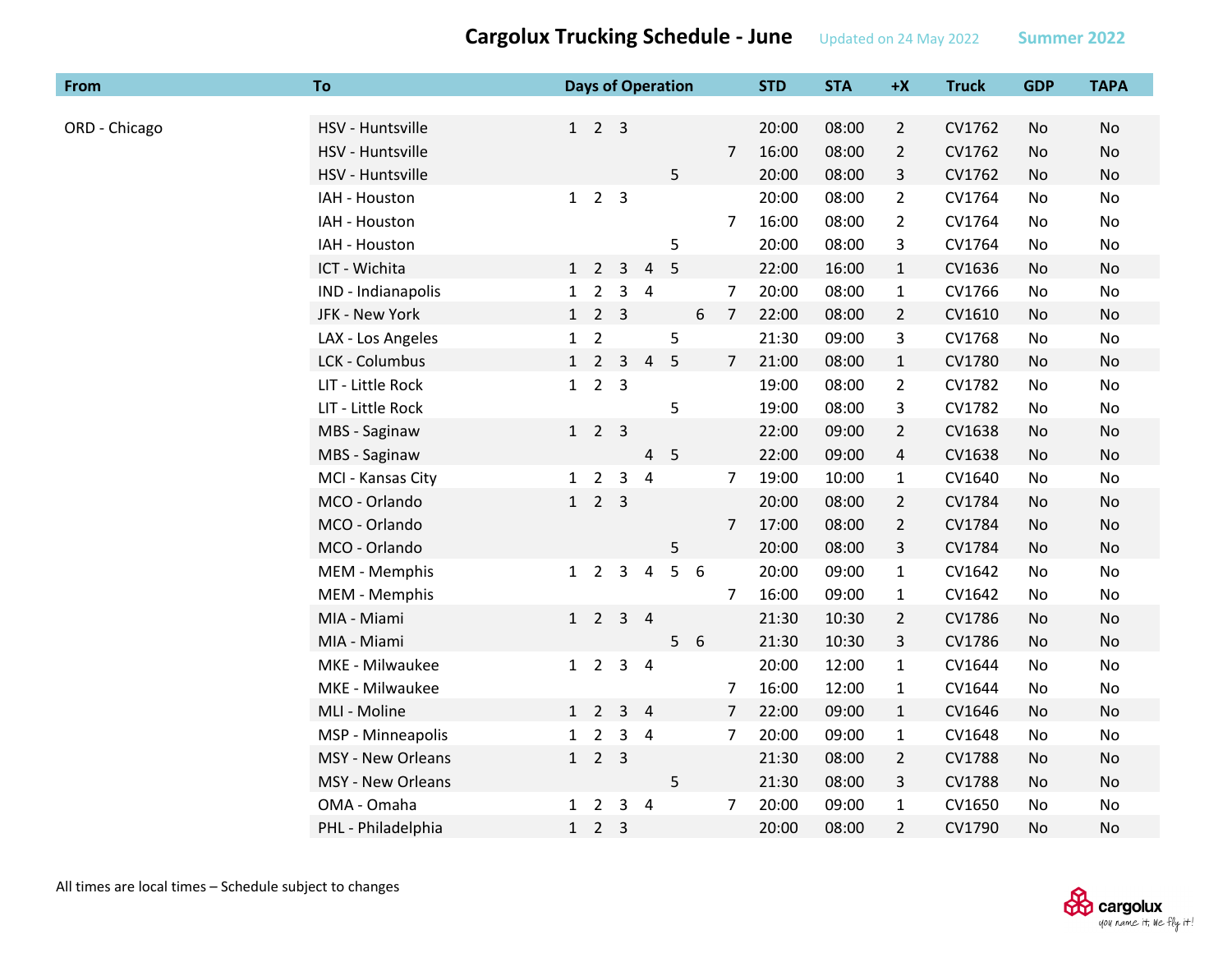| From          | <b>To</b>            |              |                     |                | <b>Days of Operation</b> |                 |   |                | <b>STD</b> | <b>STA</b> | $+X$           | <b>Truck</b> | <b>GDP</b> | <b>TAPA</b> |
|---------------|----------------------|--------------|---------------------|----------------|--------------------------|-----------------|---|----------------|------------|------------|----------------|--------------|------------|-------------|
|               |                      |              |                     |                |                          |                 |   |                |            |            |                |              |            |             |
| ORD - Chicago | PHL - Philadelphia   |              |                     |                |                          |                 |   | $\overline{7}$ | 17:00      | 08:00      | $\overline{2}$ | CV1790       | No         | No          |
|               | PHL - Philadelphia   |              |                     |                |                          | 5               |   |                | 20:00      | 08:00      | 3              | CV1790       | No         | No          |
|               | PIT - Pittsburgh     |              | $1\quad 2$          | $\overline{3}$ | $\overline{4}$           |                 |   | $\overline{7}$ | 20:00      | 09:00      | $\mathbf{1}$   | CV1652       | No         | No          |
|               | RDU - Raleigh        | 1            | $\overline{2}$      |                | 3 <sub>1</sub>           |                 |   |                | 20:00      | 08:00      | $\overline{2}$ | CV1654       | No         | <b>No</b>   |
|               | RDU - Raleigh        |              |                     |                |                          |                 |   | $\overline{7}$ | 16:00      | 08:00      | $\overline{2}$ | CV1654       | No         | No          |
|               | RDU - Raleigh        |              |                     |                |                          | 5               |   |                | 20:00      | 08:00      | 3              | CV1654       | No         | No          |
|               | SBN - South Bend     |              | $1\quad 2$          |                | 3 <sub>4</sub>           |                 |   |                | 22:00      | 08:00      | $\mathbf{1}$   | CV1656       | No         | No          |
|               | SBN - South Bend     |              |                     |                |                          | 5               |   |                | 22:00      | 08:00      | 3              | CV1656       | No         | No          |
|               | SDF - Louisville     |              | $1\quad 2$          |                | $3 \quad 4$              |                 |   |                | 20:00      | 11:00      | $\mathbf{1}$   | CV1658       | No         | No          |
|               | SDF - Louisville     |              |                     |                |                          |                 |   | $\overline{7}$ | 16:00      | 11:00      | $\mathbf{1}$   | CV1658       | No         | <b>No</b>   |
|               | SLC - Salt Lake City |              | $1 \quad 2 \quad 3$ |                |                          |                 |   |                | 19:00      | 08:00      | $\overline{2}$ | CV1794       | No         | No          |
|               | SLC - Salt Lake City |              |                     |                |                          | 5               |   |                | 19:00      | 08:00      | 3              | CV1794       | No         | No          |
|               | STL - St. Louis      |              | $1\quad 2$          |                | $3 \quad 4$              |                 |   | 7              | 21:00      | 09:00      | $\mathbf{1}$   | CV1670       | No         | No          |
|               | TOL - Toledo         |              | $1 \quad 2 \quad 3$ |                |                          |                 |   | $\overline{7}$ | 21:00      | 08:00      | $\overline{2}$ | CV1672       | No         | No          |
|               | TOL - Toledo         |              |                     |                |                          | 5               |   |                | 21:00      | 08:00      | 3              | CV1672       | No         | No          |
|               | TPA - Tampa          | 1            | 2 <sup>3</sup>      |                |                          |                 |   |                | 20:00      | 10:00      | $\overline{2}$ | CV1796       | No         | No          |
|               | TPA - Tampa          |              |                     |                |                          |                 |   | 7              | 17:00      | 10:00      | $\overline{2}$ | CV1796       | No         | No          |
|               | TPA - Tampa          |              |                     |                |                          | 5               |   |                | 20:00      | 10:00      | 3              | CV1796       | No         | No          |
|               | TUL - Tulsa          | 1            |                     | 2 <sub>3</sub> |                          |                 | 6 |                | 22:00      | 09:00      | $\overline{2}$ | CV1798       | No         | No          |
|               | TVC - Traverse City  | 1            | 2 <sub>3</sub>      |                |                          |                 |   |                | 19:30      | 08:00      | $\overline{2}$ | CV1674       | No         | No          |
|               | TVC - Traverse City  |              |                     |                | 4                        | 5               |   |                | 19:30      | 08:00      | $\overline{4}$ | CV1674       | No         | No          |
|               | TYS - Knoxville      |              | $1 \quad 2 \quad 3$ |                | $\overline{4}$           |                 |   |                | 20:00      | 08:00      | $\overline{2}$ | CV1676       | No         | No          |
|               | TYS - Knoxville      |              |                     |                |                          |                 |   | $\overline{7}$ | 16:00      | 08:00      | $\overline{2}$ | CV1676       | No         | No          |
|               | TYS - Knoxville      |              |                     |                |                          | 5               |   |                | 20:00      | 08:00      | 3              | CV1676       | No         | No          |
|               | YUL - Montreal       |              | $1\quad2$           | 3              | $\sqrt{4}$               | 5               | 6 |                | 15:00      | 09:00      | $\overline{2}$ | CV1200       | No         | No          |
|               | YYZ - Toronto        |              | $1\quad 2$          | 3              | $\overline{4}$           | 5               |   |                | 15:00      | 12:00      | $\mathbf{1}$   | CV1220       | No         | No          |
|               | YYZ - Toronto        |              |                     |                |                          |                 | 6 |                | 15:00      | 12:00      | $\overline{2}$ | CV1220       | No         | No          |
| ORK - Cork    | LHR - London         | 1            | $\overline{2}$      | 3              | $\overline{4}$           | 5               | 6 | $\overline{7}$ | 20:00      | 04:00      | $\overline{2}$ | CV5323       | No         | No          |
|               | MAN - Manchester     | 1            |                     | 2 <sub>3</sub> | $\overline{4}$           | $5\phantom{.0}$ | 6 | 7              | 20:00      | 04:00      | $\overline{2}$ | CV5191       | No         | No          |
| ORY - Paris   | CDG - Paris          |              | $1 \quad 2 \quad 3$ |                | $\overline{4}$           | $\sqrt{5}$      | 6 |                | 15:00      | 16:00      |                | CV5611       | No         | <b>No</b>   |
| OSL - Oslo    | BGO - Bergen         | $\mathbf{1}$ |                     | 2 <sup>3</sup> | $\overline{4}$           | 5               | 6 | $\overline{7}$ | 17:00      | 09:00      | $\mathbf{1}$   | CV5150       | No         | No          |

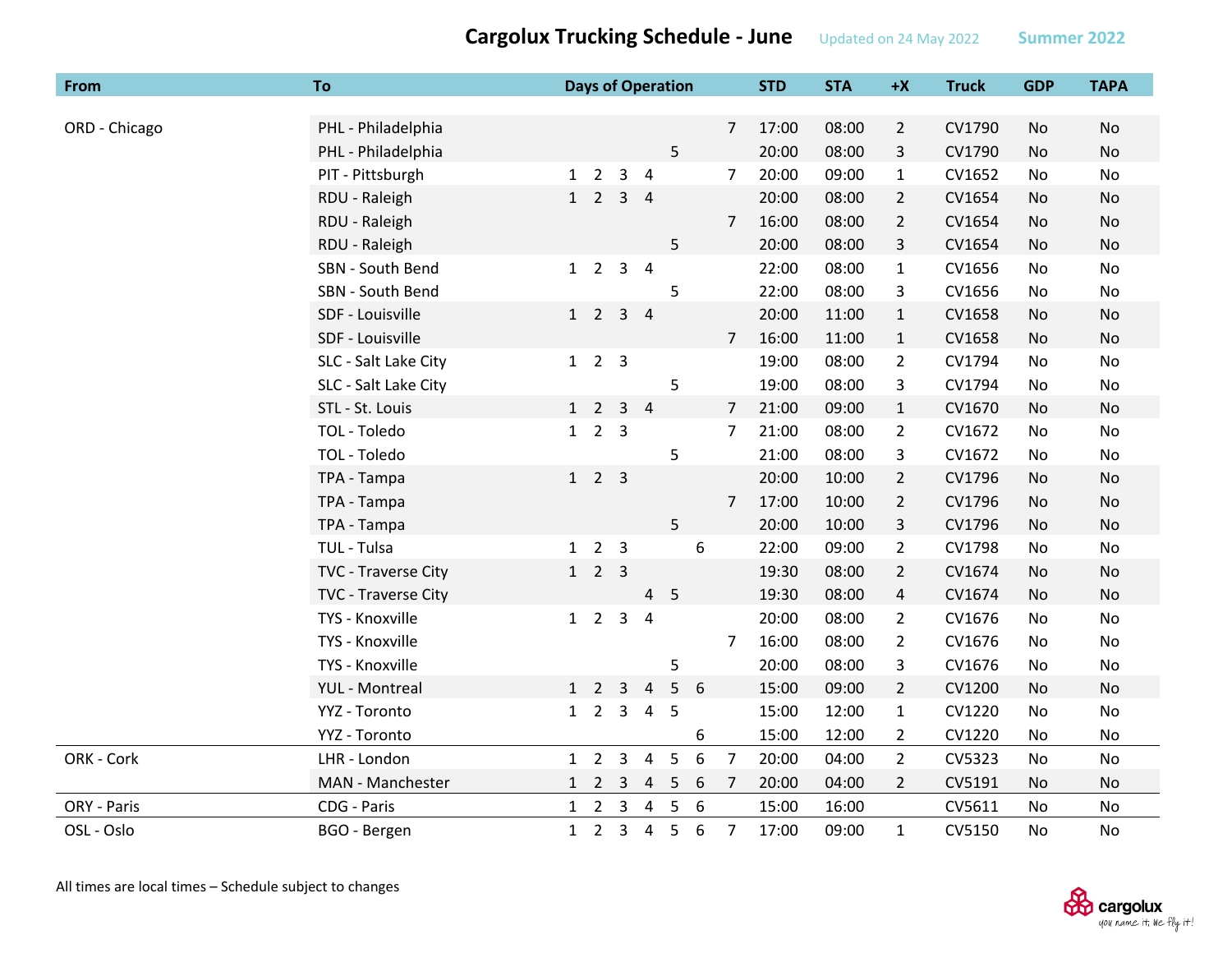| From            | To                        |              | <b>Days of Operation</b> |                |                         |    |                  |                | <b>STD</b> | <b>STA</b> | $+X$           | <b>Truck</b> | <b>GDP</b> | <b>TAPA</b> |
|-----------------|---------------------------|--------------|--------------------------|----------------|-------------------------|----|------------------|----------------|------------|------------|----------------|--------------|------------|-------------|
|                 |                           |              |                          |                |                         |    |                  |                |            |            |                |              |            |             |
| OSL - Oslo      | CPH - Copenhagen          |              | 1 2 3 4 5                |                |                         |    |                  |                | 18:00      | 06:00      | $\mathbf{1}$   | CV5101       | Yes        | Yes         |
|                 | LUX - Luxembourg          |              |                          | 3              | 4                       | 5  |                  |                | 12:00      | 13:00      | $\mathbf{1}$   | CV9823       | Yes        | Yes         |
|                 | LUX - Luxembourg          |              |                          |                |                         |    | 6                |                | 12:00      | 23:00      | $\mathbf{1}$   | CV9821       | Yes        | Yes         |
|                 | SVG - Stavanger           | $\mathbf{1}$ | $\overline{2}$           | 3              | 4                       | 5  | 6                | 7              | 17:00      | 09:00      | $\mathbf{1}$   | CV5130       | No         | No          |
| OTP - Bucharest | <b>BUD - Budapest</b>     | $\mathbf 1$  |                          | $\overline{3}$ |                         | 5  |                  |                | 17:00      | 18:00      | $\mathbf{1}$   | CV4251       | No         | No          |
| PDX - Portland  | SEA - Seattle Tacoma      |              | $\overline{2}$           |                | 4                       | 5  | $\boldsymbol{6}$ | $\overline{7}$ | 22:00      | 12:00      | $\mathbf{1}$   | CV1011       | No         | No          |
| PEK - Beijing   | CSX - Changsha            | $\mathbf{1}$ |                          | 3              |                         | 5  |                  |                | 20:00      | 11:00      | $2^{\circ}$    | CV3990       | No         | No          |
|                 | HFE - Hefei               | $\mathbf{1}$ |                          | 3              |                         | 5  |                  |                | 20:00      | 09:00      | $\overline{2}$ | CV3980       | No         | No          |
|                 | TSN - Tianjin             | $\mathbf{1}$ | $\overline{2}$           | 3              | $\overline{4}$          | 5  | 6                |                | 09:00      | 13:00      |                | CV3350       | No         | No          |
|                 | TSN - Tianjin             | $\mathbf{1}$ | $\overline{2}$           | 3              | 4                       | 5  | 6                | 7              | 10:00      | 14:00      |                | CV3352       | No         | No          |
|                 | TYN - Taiyuan             |              | $\overline{2}$           |                | 4                       |    |                  |                | 17:30      | 08:30      | $\mathbf{1}$   | CV3922       | <b>No</b>  | No          |
|                 | TYN - Taiyuan             |              | $\overline{2}$           |                | $\overline{\mathbf{4}}$ |    |                  | $\overline{7}$ | 20:00      | 09:00      | $\mathbf{1}$   | CV3920       | <b>No</b>  | No          |
|                 | YNT - Yantai              |              |                          |                | 4                       |    |                  | 7              | 15:30      | 08:30      | $\mathbf{1}$   | CV3380       | No         | No          |
|                 | YNT - Yantai              |              | $\overline{2}$           |                | 4                       |    |                  | 7              | 20:00      | 14:00      | $\mathbf{1}$   | CV3382       | No         | No          |
| PEN - Penang    | KUL - Kuala Lumpur        | 1            | $\overline{2}$           | $\overline{3}$ | $\overline{4}$          | 5  | 6                | $\overline{7}$ | 00:00      | 07:00      |                | CV3551       | Yes        | <b>No</b>   |
|                 | KUL - Kuala Lumpur        | $\mathbf{1}$ | $\overline{2}$           | 3              | $\overline{4}$          | 5  | 6                | 7              | 09:00      | 16:00      |                | CV3553       | Yes        | No          |
| PIK - Prestwick | ABZ - Aberdeen            | $\mathbf{1}$ | $\overline{2}$           | 3              | $\overline{4}$          | 5  | 6                | 7              | 23:00      | 09:00      | $\mathbf{1}$   | CV2170       | Yes        | Yes         |
|                 | <b>BFS - Belfast</b>      |              | $1\quad 2$               | $3 \quad 4$    |                         |    |                  |                | 20:00      | 10:00      | $\mathbf{1}$   | CV2200       | No         | No          |
|                 | <b>BFS - Belfast</b>      |              |                          |                |                         | 5  |                  |                | 20:00      | 10:00      | 3              | CV2200       | No         | No          |
|                 | <b>BHX</b> - Birmingham   | $\mathbf{1}$ | $\overline{2}$           | 3              | 4                       | 5  |                  | $\overline{7}$ | 23:00      | 06:00      | $\mathbf{1}$   | CV2230       | No         | No          |
|                 | <b>BRS</b> - Bristol      | 1            | $\overline{2}$           | $\overline{3}$ | 4                       | -5 |                  | $\overline{7}$ | 23:00      | 09:00      | $\overline{2}$ | CV2250       | No         | <b>No</b>   |
|                 | <b>CWL - Cardif Wales</b> | 1            | $\overline{2}$           | 3              | $\overline{4}$          | 5  |                  | 7              | 23:00      | 10:00      | $\mathbf{1}$   | CV2360       | No         | No          |
|                 | DUB - Dublin              | 1            | $\overline{2}$           | $\overline{3}$ | $\overline{4}$          |    |                  |                | 20:30      | 10:00      | $\mathbf{1}$   | CV2310       | No         | No          |
|                 | DUB - Dublin              |              |                          |                |                         |    | 6                |                | 20:30      | 10:00      | $\overline{2}$ | CV2310       | No         | <b>No</b>   |
|                 | DUB - Dublin              |              |                          |                |                         | 5  |                  |                | 20:30      | 10:00      | 3              | CV2310       | No         | <b>No</b>   |
|                 | GLA - Glasgow             | 1            | $\overline{2}$           | 3              | 4                       | 5  | 6                | $\overline{7}$ | 13:00      | 17:00      |                | CV2180       | No         | No          |
|                 | LBA - Leeds Bradford      | $\mathbf{1}$ | $\overline{2}$           | 3              | 4                       | 5  |                  | 7              | 23:00      | 05:00      | $\mathbf{1}$   | CV2350       | No         | No          |
|                 | LGW - London              | 1            | 2                        | 3              | 4                       | 5  | 6                | $\overline{7}$ | 23:00      | 10:00      | $\mathbf{1}$   | CV2340       | No         | No          |
|                 | LHR - London              | 1            | $\overline{2}$           | 3              | $\overline{4}$          | 5  | 6                | $\overline{7}$ | 23:00      | 15:00      | $\mathbf{1}$   | CV2160       | No         | No          |
|                 | MAN - Manchester          | $\mathbf{1}$ | $\overline{2}$           | 3              | 4                       | 5  | 6                | $\overline{7}$ | 23:00      | 04:00      | $\mathbf{1}$   | CV2190       | <b>No</b>  | No          |
|                 | <b>NCL - Newcastle</b>    | $\mathbf{1}$ | $\overline{2}$           | $\overline{3}$ | $\overline{4}$          | 5  | 6                | $\overline{7}$ | 21:00      | 12:00      | $\mathbf{1}$   | CV2380       | No         | No          |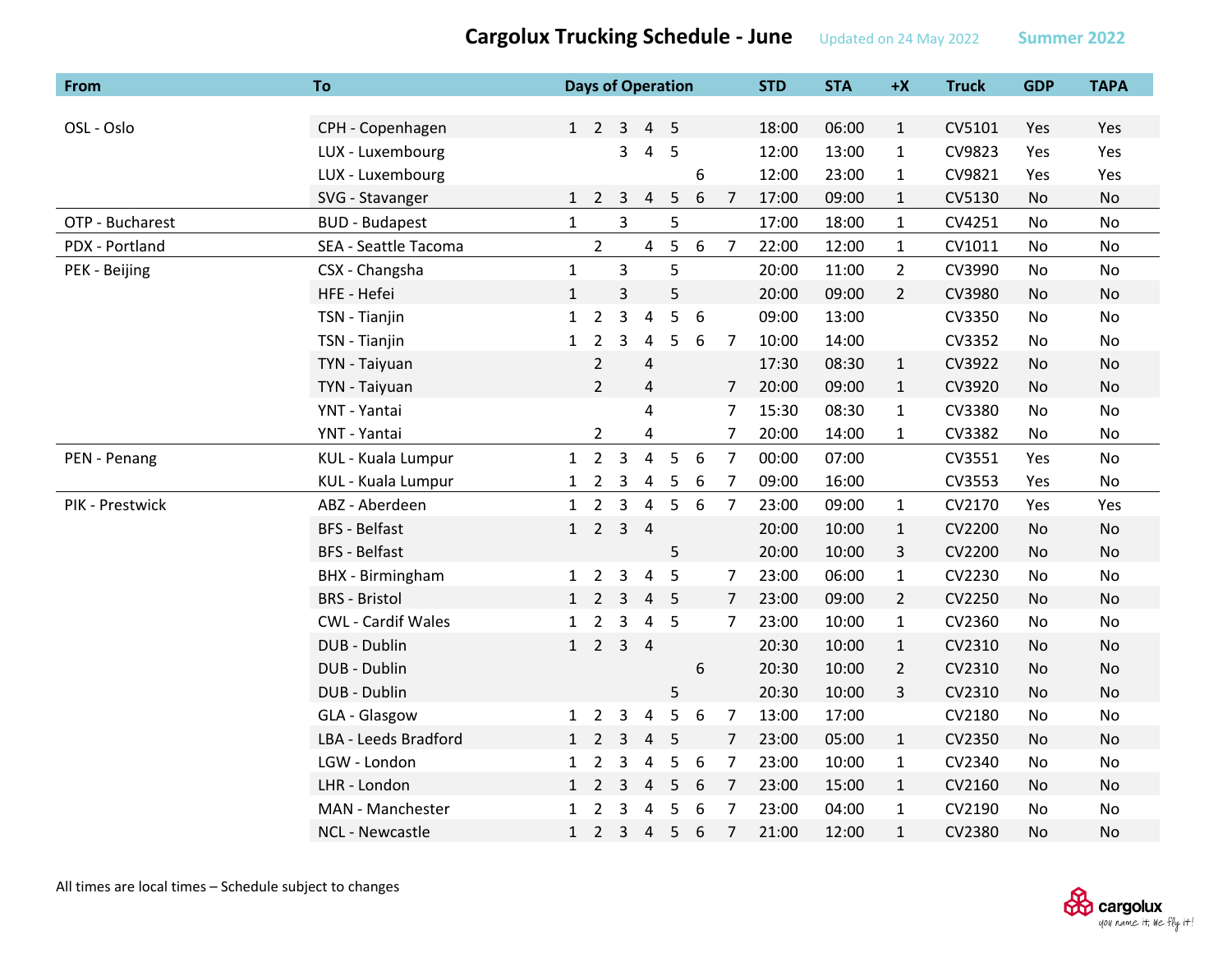| <b>From</b>          | <b>To</b>                | <b>Days of Operation</b> |                     |                         |                         |                 |   |                | <b>STD</b> | <b>STA</b> | $+X$           | <b>Truck</b> | <b>GDP</b> | <b>TAPA</b> |
|----------------------|--------------------------|--------------------------|---------------------|-------------------------|-------------------------|-----------------|---|----------------|------------|------------|----------------|--------------|------------|-------------|
|                      |                          |                          |                     |                         |                         |                 |   |                |            |            |                |              |            |             |
| PIK - Prestwick      | NWI - Norwich            | $\mathbf{1}$             | $\overline{2}$      | 3                       | $\overline{4}$          | -5              |   | $\overline{7}$ | 23:00      | 10:00      | $\overline{2}$ | CV2280       | No         | <b>No</b>   |
|                      | ORK - Cork               | 1                        | $\overline{2}$      | 3                       | $\overline{4}$          | 5               | 6 |                | 20:30      | 14:00      | $\mathbf{1}$   | CV2330       | No         | <b>No</b>   |
|                      | SNN - Shannon            | $\mathbf{1}$             | $\overline{2}$      | 3                       | 4                       | 5               | 6 |                | 20:30      | 14:00      | $\mathbf{1}$   | CV2320       | No         | No          |
|                      | STN - London             |                          | $1\quad2\quad3$     |                         | $\overline{4}$          | 5               | 6 | 7              | 11:00      | 22:00      |                | CV2370       | No         | No          |
| PLZ - Port Elizabeth | JNB - Johannesburg       | $\mathbf{1}$             |                     | $\overline{3}$          |                         | 5               |   |                | 23:00      | 15:30      | $\mathbf{1}$   | CV2821       | No         | <b>No</b>   |
| PRG - Prague         | LUX - Luxembourg         |                          | $\overline{2}$      |                         | $\overline{\mathbf{4}}$ |                 |   |                | 23:00      | 17:00      | $\mathbf{1}$   | CV8301       | Yes        | Yes         |
| RNS - Rennes         | CDG - Paris              |                          | $1\quad 2$          | $\overline{3}$          |                         | 4 <sub>5</sub>  |   |                | 18:30      | 06:00      | $\mathbf{1}$   | CV5621       | No         | No          |
| RTM - Rotterdam      | LUX - Luxembourg         | 1                        | $\overline{2}$      | $\overline{\mathbf{3}}$ | $\overline{4}$          |                 |   |                | 18:00      | 00:00      | $\mathbf{1}$   | CV8251       | Yes        | Yes         |
|                      | LUX - Luxembourg         | $\mathbf{1}$             |                     |                         |                         |                 |   |                | 23:00      | 05:00      | $\mathbf{1}$   | CV8261       | Yes        | Yes         |
|                      | LUX - Luxembourg         | $\mathbf{1}$             |                     |                         | 4                       |                 |   |                | 23:00      | 06:00      | $\mathbf{1}$   | CV8253       | Yes        | Yes         |
|                      | LUX - Luxembourg         |                          | $\overline{2}$      |                         |                         |                 |   |                | 18:00      | 00:00      | $\mathbf{1}$   | CV8263       | Yes        | Yes         |
|                      | LUX - Luxembourg         |                          |                     |                         |                         | 5               |   |                | 18:00      | 01:00      | $\mathbf{1}$   | CV8251       | Yes        | Yes         |
|                      | LUX - Luxembourg         |                          | $\overline{2}$      |                         | 4                       |                 |   |                | 19:00      | 01:00      | $\mathbf{1}$   | CV8255       | Yes        | Yes         |
|                      | LUX - Luxembourg         |                          |                     | 3                       |                         |                 |   |                | 21:00      | 03:00      | $\mathbf{1}$   | CV8257       | Yes        | Yes         |
|                      | LUX - Luxembourg         |                          |                     |                         | 4                       | 5               |   |                | 22:00      | 04:00      | $\mathbf{1}$   | CV8259       | Yes        | Yes         |
|                      | LUX - Luxembourg         |                          |                     |                         | 4                       |                 |   |                | 23:00      | 05:00      | $\mathbf{1}$   | CV8261       | Yes        | Yes         |
|                      | LUX - Luxembourg         |                          |                     |                         |                         | 5               |   |                | 23:00      | 06:00      | $\mathbf{1}$   | CV8253       | Yes        | Yes         |
| SEA - Seattle Tacoma | PDX - Portland           |                          | $1\quad 2$          | 3                       | $\overline{a}$          | 5               | 6 | 7              | 00:01      | 09:00      |                | CV1010       | No         | No          |
|                      | SLC - Salt Lake City     | 1                        | $\overline{2}$      |                         |                         | 5               |   |                | 21:00      | 09:00      | $\mathbf{3}$   | CV1050       | No         | <b>No</b>   |
|                      | YVR - Vancouver          | $\mathbf{1}$             | $\overline{2}$      | 3                       | $\overline{\mathbf{4}}$ | 5               | 6 | 7              | 00:01      | 08:00      |                | CV1020       | No         | No          |
|                      | YYC - Calgary            | $\mathbf{1}$             | $\overline{2}$      | 3                       | $\overline{4}$          | 5               | 6 | $\overline{7}$ | 10:00      | 16:00      | $\mathbf{1}$   | CV1030       | No         | No          |
| SFO - San Francisco  | LAX - Los Angeles        |                          | $1\quad 2$          | 3                       | $\overline{4}$          | 5               | 6 | 7              | 18:00      | 07:00      | $\mathbf{1}$   | CV1100       | No         | No          |
| SHJ - Sharjah        | DWC - Dubai World Center | $\mathbf{1}$             | $\overline{2}$      | $\overline{\mathbf{3}}$ | $\overline{4}$          | 5               | 6 | $\overline{7}$ | 03:00      | 04:30      |                | CV2630       | No         | No          |
|                      | DWC - Dubai World Center | $\mathbf{1}$             |                     | 2 <sub>3</sub>          | $\overline{4}$          | $5\phantom{.0}$ | 6 | 7              | 15:30      | 17:00      |                | CV2632       | No         | No          |
| SNN - Shannon        | LHR - London             |                          | $1 \quad 2 \quad 3$ |                         | $\overline{4}$          | 5               |   |                | 18:00      | 12:00      | $\mathbf{1}$   | CV2010       | No         | No          |
|                      | MAN - Manchester         |                          | $1 \quad 2 \quad 3$ |                         | $\overline{4}$          | 5               |   |                | 20:00      | 20:00      | $\mathbf{1}$   | CV2020       | No         | <b>No</b>   |
|                      | MAN - Manchester         |                          |                     |                         |                         |                 | 6 |                | 12:00      | 12:00      | $\mathbf{1}$   | CV2022       | No         | <b>No</b>   |
|                      | PIK - Prestwick          |                          |                     |                         | 4                       |                 |   |                | 22:30      | 09:00      | 3              | CV2321       | No         | No          |
| SOF - Sofia          | ATH - Athens             |                          | $1\quad 2$          |                         |                         |                 |   |                | 16:30      | 14:00      | $\overline{2}$ | CV4196       | No         | <b>No</b>   |
|                      | ATH - Athens             |                          |                     |                         | 4                       |                 |   |                | 16:30      | 14:00      | 3              | CV4198       | No         | No          |
|                      | SKG - Thessaloniki       |                          | $1\quad 2$          |                         | 4                       |                 |   |                | 16:30      | 14:00      | $\mathbf{1}$   | CV4194       | No.        | No          |

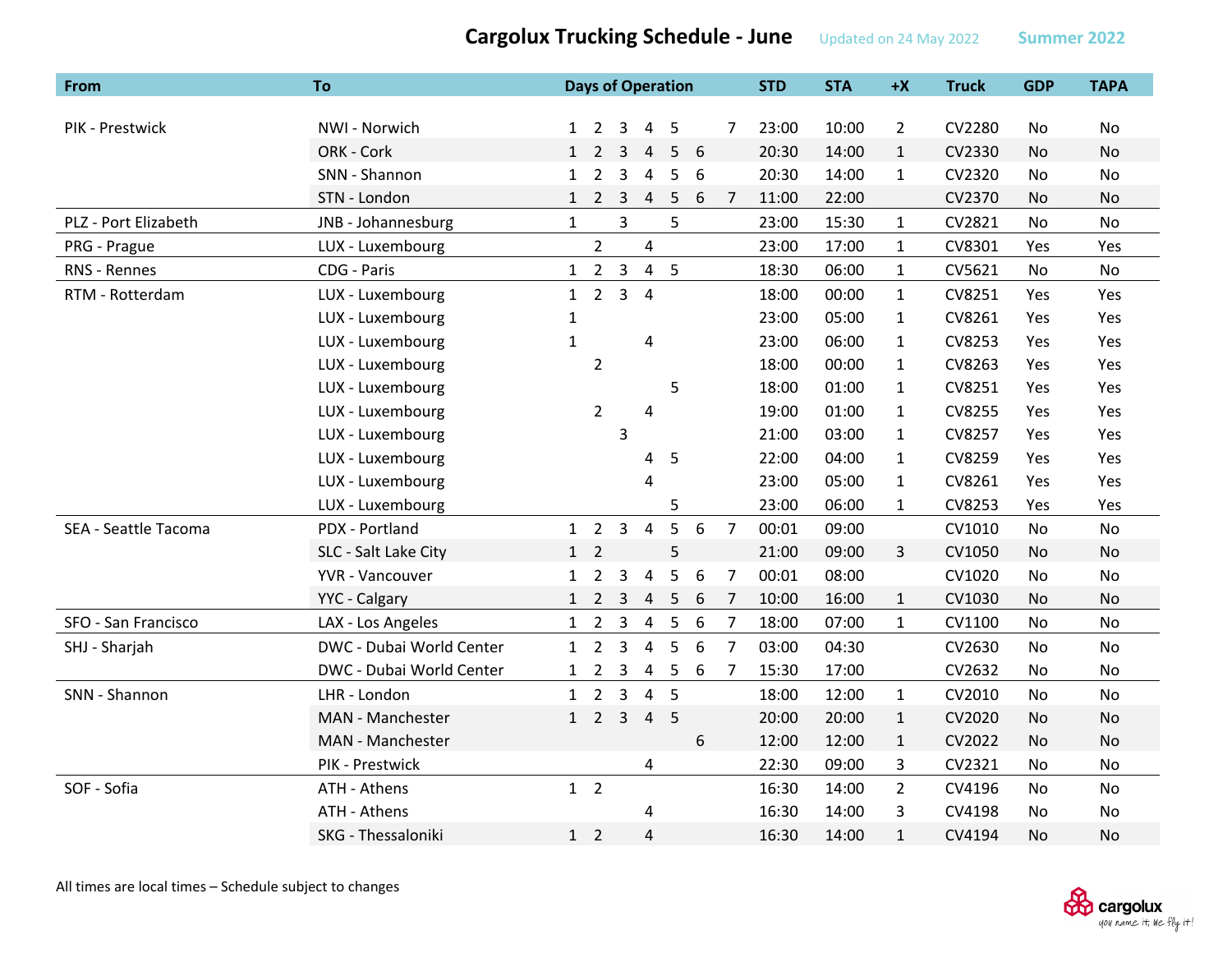| From             | <b>To</b>              |              | <b>Days of Operation</b> |                |                |                |   |                | <b>STD</b> | <b>STA</b> | $+X$         | <b>Truck</b> | <b>GDP</b> | <b>TAPA</b> |
|------------------|------------------------|--------------|--------------------------|----------------|----------------|----------------|---|----------------|------------|------------|--------------|--------------|------------|-------------|
|                  |                        |              |                          |                |                |                |   |                |            |            |              |              |            |             |
| SOF - Sofia      | SKP - Skopje           |              |                          | 3              |                |                |   |                | 16:30      | 14:00      | $\mathbf{1}$ | CV4190       | No         | No          |
|                  | SKP - Skopje           |              |                          |                |                | 5              |   |                | 16:30      | 14:00      | 3            | CV4192       | No         | No          |
| STN - London     | LHR - London           | $\mathbf{1}$ |                          | 3              |                | 5              |   |                | 16:00      | 20:00      |              | CV5200       | No         | No          |
| STR - Stuttgart  | LUX - Luxembourg       | $\mathbf{1}$ |                          |                | $\overline{4}$ |                |   |                | 22:00      | 03:00      | $\mathbf{1}$ | CV9179       | Yes        | Yes         |
|                  | LUX - Luxembourg       | $\mathbf{1}$ | $\overline{2}$           | 3              | 4              | 5              |   |                | 22:00      | 04:00      | $\mathbf{1}$ | CV9171       | Yes        | Yes         |
|                  | LUX - Luxembourg       |              | $2^{\circ}$              | $\overline{3}$ |                |                |   |                | 22:00      | 05:00      | $\mathbf{1}$ | CV9177       | Yes        | Yes         |
|                  | LUX - Luxembourg       |              |                          |                | 4              | 5              |   |                | 22:00      | 05:00      | $\mathbf{1}$ | CV9771       | Yes        | Yes         |
|                  | LUX - Luxembourg       |              |                          |                |                | 5              |   |                | 22:00      | 09:00      | $\mathbf{1}$ | CV9179       | Yes        | Yes         |
|                  | LUX - Luxembourg       |              |                          |                |                | 5              |   |                | 23:00      | 05:00      | $\mathbf{1}$ | CV9173       | Yes        | Yes         |
|                  | LUX - Luxembourg       |              |                          |                |                | 5              |   |                | 23:00      | 06:00      | $\mathbf{1}$ | CV9175       | Yes        | Yes         |
| SVG - Stavanger  | LUX - Luxembourg       | $\mathbf{1}$ |                          |                | $\overline{4}$ |                |   |                | 18:00      | 23:00      | $2^{\circ}$  | CV9809       | Yes        | Yes         |
|                  | OSL - Oslo             | 1            | $\overline{2}$           | 3              |                | 4 <sub>5</sub> |   |                | 18:00      | 08:00      | $\mathbf{1}$ | CV5131       | No         | No          |
| SXB - Strasbourg | LUX - Luxembourg       | 1            | $\overline{2}$           | 3              | $\overline{4}$ | 5              |   |                | 19:00      | 23:00      |              | CV9331       | Yes        | Yes         |
|                  | LUX - Luxembourg       | $\mathbf{1}$ | $\overline{2}$           | $\mathbf{3}$   | $\overline{4}$ | $-5$           |   |                | 19:30      | 02:00      | $\mathbf{1}$ | CV9333       | Yes        | Yes         |
| SZG - Salzburg   | LUX - Luxembourg       |              | $1\quad 2$               |                | 4              |                |   |                | 21:00      | 11:00      | $\mathbf{1}$ | CV9673       | Yes        | Yes         |
|                  | LUX - Luxembourg       |              |                          |                |                | 5              |   |                | 21:00      | 11:00      | $\mathbf{1}$ | CV9673       | Yes        | Yes         |
|                  | LUX - Luxembourg       |              |                          |                |                | 5              |   |                | 22:00      | 14:00      | $\mathbf{1}$ | CV9675       | Yes        | Yes         |
|                  | LUX - Luxembourg       |              |                          |                |                | 5              |   |                | 23:00      | 18:00      | $\mathbf{1}$ | CV9677       | Yes        | Yes         |
| TBS - Tbilisi    | EVN - Yerevan          |              | $\overline{2}$           |                |                | 5              |   |                | 18:00      | 02:00      | $\mathbf{1}$ | CV2620       | No         | No          |
| TLS - Toulouse   | CDG - Paris            |              | $1 \quad 2$              | $\overline{3}$ | $\overline{a}$ | 5              |   |                | 20:00      | 06:30      | $\mathbf{1}$ | CV5581       | No         | <b>No</b>   |
| TPE - Taipei     | KHH - Kaohsiung        |              | $1\quad 2$               | $\overline{3}$ | $\overline{4}$ |                |   | $\overline{7}$ | 20:30      | 08:30      | $\mathbf{1}$ | CV3000       | No         | No          |
|                  | KHH - Kaohsiung        |              |                          |                |                | 5              |   |                | 20:30      | 08:30      | 3            | CV3002       | No         | No          |
| TRN - Turin      | LIN - Milan            |              | $1\quad 2$               | $\overline{3}$ | $\overline{4}$ | 5              |   |                | 19:00      | 22:00      |              | CV2103       | Yes        | Yes         |
|                  | MXP - Milan Malpensa   | $\mathbf{1}$ | $\overline{2}$           | 3              | $\overline{4}$ | 5              |   |                | 19:00      | 22:00      |              | CV2101       | Yes        | Yes         |
|                  | MXP - Milan Malpensa   |              | $\overline{2}$           |                | 4              | 5              |   |                | 18:00      | 23:00      |              | CV2661       | Yes        | Yes         |
| VCE - Venice     | LIN - Milan            |              | $1\quad 2$               | $\overline{3}$ | $\overline{4}$ | 5              |   |                | 19:00      | 02:00      | $\mathbf{1}$ | CV2123       | Yes        | Yes         |
|                  | MXP - Milan Malpensa   | $\mathbf{1}$ | $\overline{2}$           | 3              | 4              | 5              |   |                | 19:00      | 02:00      | $\mathbf{1}$ | CV2121       | Yes        | Yes         |
| VIE - Vienna     | LUX - Luxembourg       |              | $1 \quad 2 \quad 3$      |                | $\overline{4}$ | 5              |   |                | 20:00      | 16:00      | $\mathbf{1}$ | CV9651       | Yes        | Yes         |
|                  | PRG - Prague           |              |                          |                |                |                |   | 7              | 17:00      | 08:00      | $\mathbf{1}$ | CV5810       | Yes        | Yes         |
| VIT - Vitoria    | LUX - Luxembourg       |              |                          | 3              |                |                | 6 |                | 03:00      | 00:00      | $\mathbf{1}$ | CV9061       | Yes        | Yes         |
| VLC - Valencia   | <b>BCN</b> - Barcelona |              |                          | 3              |                | 5              |   |                | 20:00      | 03:00      | $\mathbf{1}$ | CV4441       | No         | No          |